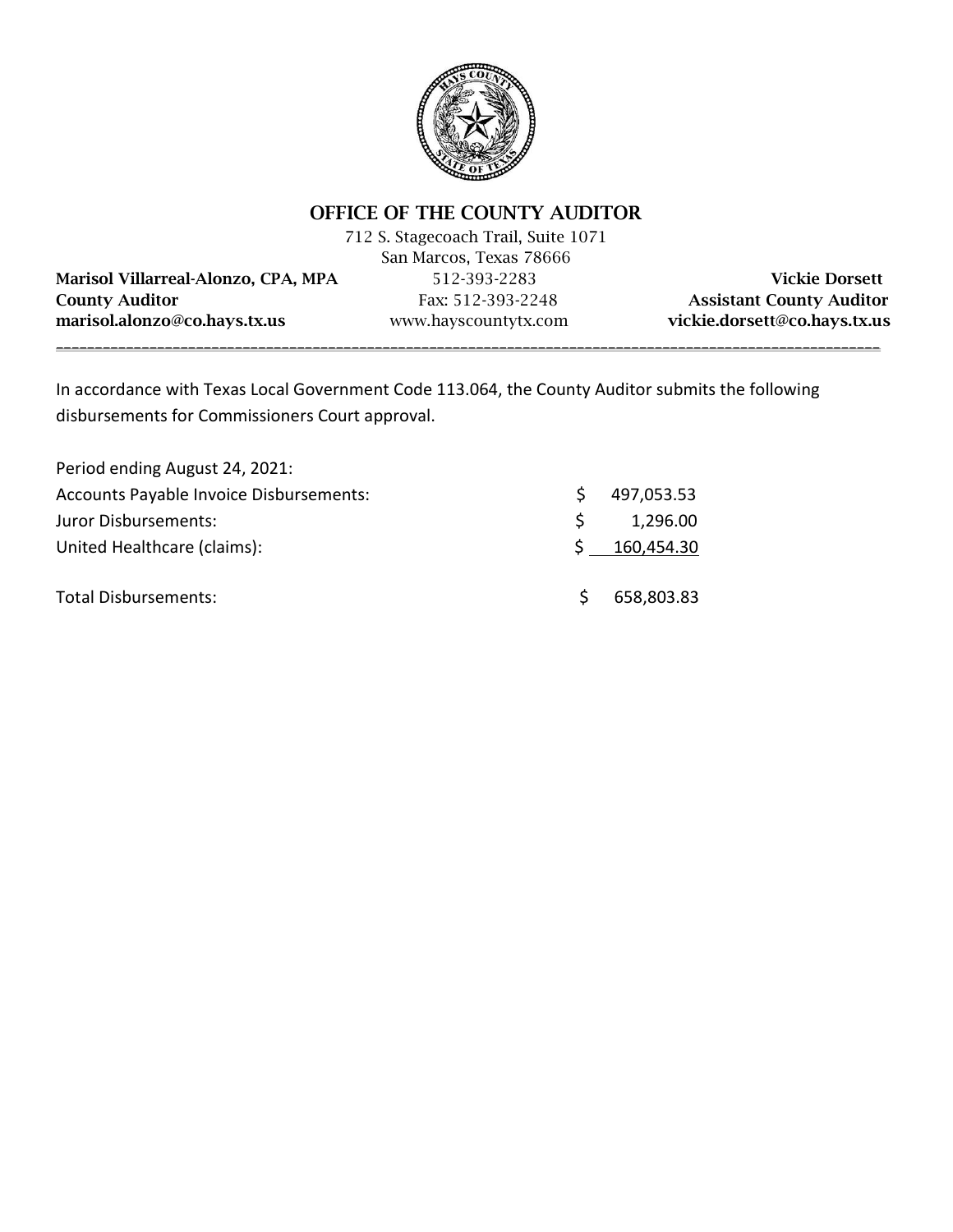#### Hays County Disbursements Report Fund Requirements for Fund 001 - General Fund Disbursement Date 8/24/2021 to 8/24/2021

| Department<br>Vendor                 | <b>Invoice Date</b> | <b>GL Account</b><br>Number | Expense<br>Amount | Description                        |
|--------------------------------------|---------------------|-----------------------------|-------------------|------------------------------------|
| <b>HAYS COUNTY DISTRICT ATTORNEY</b> | 6/30/2021           | 0012010609                  | \$9.58            | RESTITUTION: CASE CR-19-1076-B     |
| HAYS COUNTY DISTRICT ATTORNEY        | 6/30/2021           | 0012010609                  | \$15.97           | RESTITUTION CASE CR19-0860-D       |
| <b>HAYS COUNTY DISTRICT ATTORNEY</b> | 6/30/2021           | 0012010609                  | \$4.77            | RESTITUTION: CASE CR-18-0940-D     |
| <b>HAYS COUNTY DISTRICT ATTORNEY</b> | 6/30/2021           | 0012010609                  | \$7.84            | RESTITUTION: CASE CR-19-0079-D     |
| <b>HAYS COUNTY DISTRICT ATTORNEY</b> | 6/30/2021           | 0012010609                  | \$13.61           | RESTITUTION: CASE CR-19-0750-D     |
| HAYS COUNTY DISTRICT ATTORNEY        | 6/30/2021           | 0012010609                  | \$100.00          | <b>RESTITUTION:CASE CR-17-0059</b> |
| <b>HAYS COUNTY DISTRICT ATTORNEY</b> | 6/30/2021           | 0012010609                  | \$48.00           | RESTITUTION: CASE CR-17-0071       |
| <b>HAYS COUNTY DISTRICT ATTORNEY</b> | 6/30/2021           | 0012010609                  | \$6.23            | RESTITUTION: CASE CR-19-1049-E     |
| <b>HAYS COUNTY DISTRICT ATTORNEY</b> | 6/30/2021           | 0012010609                  | \$3.26            | RESTITUTION: CASE CR-17-0285-B     |
| HAYS COUNTY DISTRICT ATTORNEY        | 6/30/2021           | 0012010609                  | \$17.06           | RESTITUTION: CASE CR-19-4055-B     |
| <b>HAYS COUNTY DISTRICT ATTORNEY</b> | 7/6/2021            | 0012010617                  | \$140.00          | RESTITUTION: CASE 20-1240CR-1      |
| <b>HAYS COUNTY DISTRICT ATTORNEY</b> | 6/30/2021           | 0012010609                  | \$11.48           | RESTITUTION: CASE CR-20-3647-C     |
| HAYS COUNTY DISTRICT ATTORNEY        | 6/30/2021           | 0012010609                  | \$22.88           | <b>RESTITUTION:CASE CR-17-0708</b> |
| HAYS COUNTY DISTRICT ATTORNEY        | 6/30/2021           | 0012010609                  | \$3.73            | RESTITUTION: CASE CR-19-2825-E     |
| <b>HAYS COUNTY DISTRICT ATTORNEY</b> | 7/6/2021            | 0012010617                  | \$140.00          | RESTITUTION: CASE 19-2279CR-3      |
| <b>HAYS COUNTY DISTRICT ATTORNEY</b> | 6/30/2021           | 0012010609                  | \$13.00           | RESTITUTION: CASE CR-16-1076       |
| HAYS COUNTY DISTRICT ATTORNEY        | 6/30/2021           | 0012010609                  | \$8.00            | RESTITUTION: CASE CR-16-0360       |
| <b>HAYS COUNTY DISTRICT ATTORNEY</b> | 7/8/2021            | 0012010617                  | \$95.00           | RESTITUTION: CASE 20-3017CR-1      |
| <b>HAYS COUNTY DISTRICT ATTORNEY</b> | 6/30/2021           | 0012010609                  | \$3.62            | RESTITUTION: CASE CR-19-0562-C     |
| <b>HAYS COUNTY DISTRICT ATTORNEY</b> | 6/30/2021           | 0012010609                  | \$11.42           | RESTITUTION: CASE CR-19-3064-E     |
| HAYS COUNTY DISTRICT ATTORNEY        | 6/30/2021           | 0012010609                  | \$4.77            | RESTITUTION: CASE CR-18-1127       |
| <b>HAYS COUNTY DISTRICT ATTORNEY</b> | 6/30/2021           | 0012010609                  | \$6.40            | RESTITUTION: CASE CR-17-1190-B     |
| <b>HAYS COUNTY DISTRICT ATTORNEY</b> | 6/30/2021           | 0012010609                  | \$9.44            | RESTITUTION: CASE CR-19-1007-C     |
| HAYS COUNTY DISTRICT ATTORNEY        | 6/30/2021           | 0012010609                  | \$2.31            | RESTITUTION: CASE CR-18-0440       |
| <b>HAYS COUNTY DISTRICT ATTORNEY</b> | 6/30/2021           | 0012010609                  | \$4.77            | RESTITUTION: CASE CR-17-1077       |
| HAYS COUNTY DISTRICT ATTORNEY        | 6/30/2021           | 0012010609                  | \$3.99            | RESTITUTION: CASE CR-19-3248-E     |
| HAYS COUNTY DISTRICT ATTORNEY        | 6/30/2021           | 0012010609                  | \$50.82           | RESTITUTION: CASE CR-19-2730-E     |
| HAYS COUNTY DISTRICT ATTORNEY        | 6/30/2021           | 0012010609                  | \$3.67            | RESTITUTION: CASE CR-17-0771       |
| <b>HAYS COUNTY DISTRICT ATTORNEY</b> | 6/30/2021           | 0012010609                  | \$140.00          | RESTITUTION: CASE CR-20-0123-E     |
| HAYS COUNTY DISTRICT ATTORNEY        | 6/30/2021           | 0012010609                  | \$5.90            | RESTITUTION: CASE CR-19-1899-C     |
| HAYS COUNTY DISTRICT ATTORNEY        | 6/30/2021           | 0012010609                  | \$7.43            | RESTITUTION: CASE CR-20-1758-C     |
| HAYS COUNTY DISTRICT ATTORNEY        | 7/6/2021            | 0012010617                  | \$11.00           | JUN 21 TBC REST/CONTRIB:CO CLK     |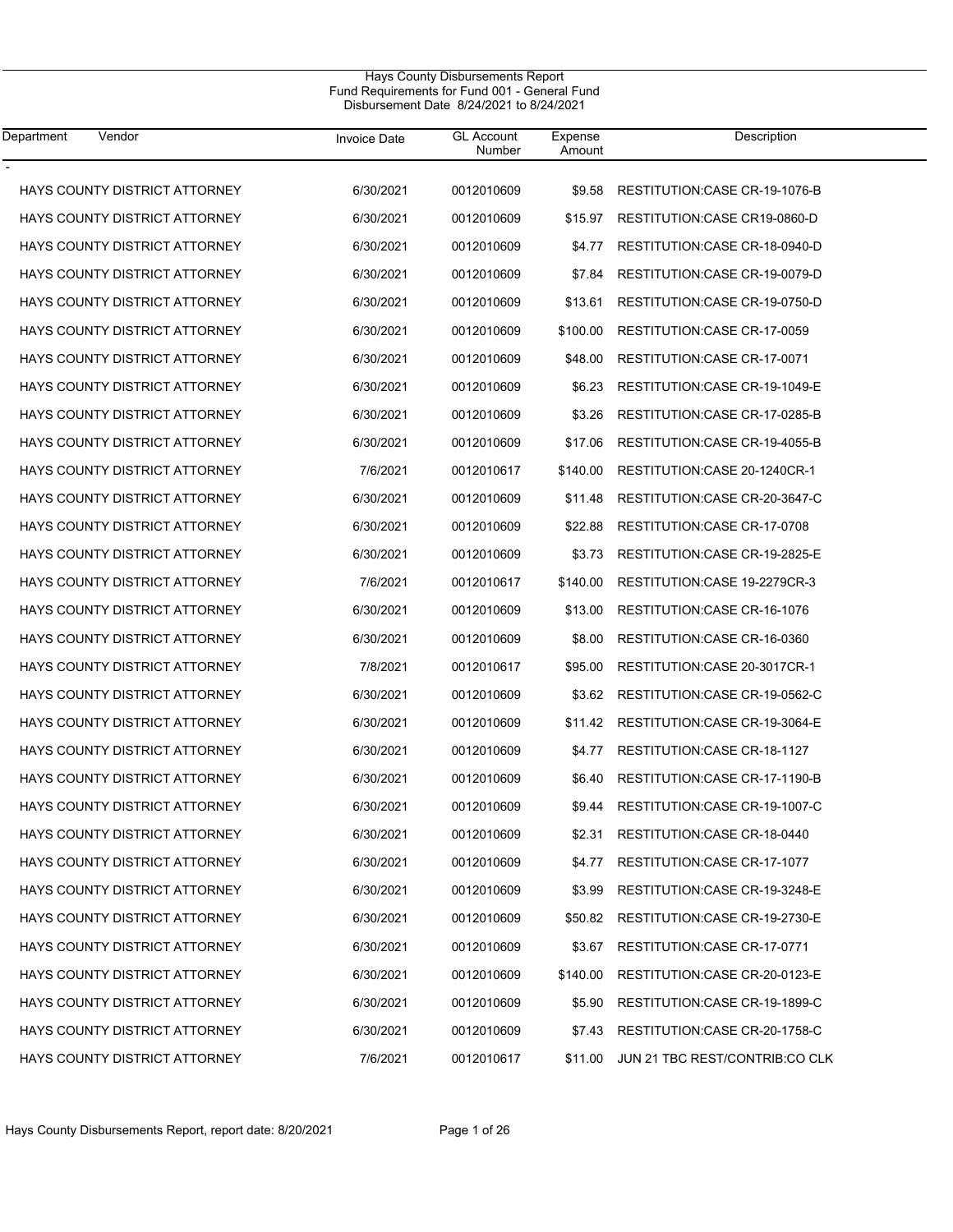#### Hays County Disbursements Report Fund Requirements for Fund 001 - General Fund Disbursement Date 8/24/2021 to 8/24/2021

| Department<br>Vendor                 | <b>Invoice Date</b> | <b>GL Account</b><br>Number | Expense<br>Amount | Description                     |
|--------------------------------------|---------------------|-----------------------------|-------------------|---------------------------------|
| <b>HAYS COUNTY DISTRICT ATTORNEY</b> | 6/30/2021           | 0012010609                  | \$14.60           | RESTITUTION: CASE CR-17-0644-E  |
| HAYS COUNTY DISTRICT ATTORNEY        | 6/30/2021           | 0012010609                  | \$6.23            | RESTITUTION: CASE CR-18-0564    |
| HAYS COUNTY DISTRICT ATTORNEY        | 6/30/2021           | 0012010609                  | \$140.00          | RESTITUTION: CASE CR-20-1790-D  |
| HAYS COUNTY DISTRICT ATTORNEY        | 6/30/2021           | 0012010609                  | \$140.00          | RESTITUTION: CASE CR-18-0209-C  |
| <b>HAYS COUNTY DISTRICT ATTORNEY</b> | 6/30/2021           | 0012010609                  | \$67.00           | RESTITUTION: CASE CR-19-0267-E  |
| HAYS COUNTY DISTRICT ATTORNEY        | 6/30/2021           | 0012010609                  | \$6.23            | RESTITUTION: CASE CR-20-2584-E  |
| HAYS COUNTY DISTRICT ATTORNEY        | 6/30/2021           | 0012010609                  | \$10.24           | RESTITUTION: CASE CR-20-1212-C  |
| HAYS COUNTY DISTRICT ATTORNEY        | 6/30/2021           | 0012010609                  | \$3.00            | RESTITUTION: CASE CR-16-0362    |
| HAYS COUNTY DISTRICT ATTORNEY        | 6/30/2021           | 0012010609                  | \$4.78            | RESTITUTION: CASE CR-19-2560-E  |
| HAYS COUNTY DISTRICT ATTORNEY        | 6/30/2021           | 0012010609                  | \$6.23            | RESTITUTION: CASE CR-19-3574-C  |
| HAYS COUNTY DISTRICT ATTORNEY        | 6/30/2021           | 0012010609                  | \$4.65            | RESTITUTION:CASE CR-20-2163-D   |
| HAYS COUNTY DISTRICT ATTORNEY        | 6/30/2021           | 0012010609                  | \$12.46           | RESTITUTION: CASE CR-19-2197-C  |
| HAYS COUNTY DISTRICT ATTORNEY        | 6/30/2021           | 0012010609                  | \$11.02           | RESTITUTION: CASE CR-18-1180-E  |
| HAYS COUNTY DISTRICT ATTORNEY        | 6/30/2021           | 0012010609                  | \$31.94           | RESTITUTION: CASE CR-20-1764-E  |
| HAYS COUNTY DISTRICT ATTORNEY        | 6/30/2021           | 0012010609                  | \$16.19           | RESTITUTION: CASE CR-20-2134-C  |
| HAYS COUNTY DISTRICT ATTORNEY        | 6/30/2021           | 0012010609                  | \$7.94            | RESTITUTION: CASE CR-19-0166-C  |
| HAYS COUNTY DISTRICT ATTORNEY        | 6/30/2021           | 0012010609                  | \$1.00            | RESTITUTION: CASE CR-17-0010    |
| HAYS COUNTY DISTRICT ATTORNEY        | 6/30/2021           | 0012010609                  | \$4.78            | RESTITUTION: CASE CR-19-0629-D  |
| HAYS COUNTY DISTRICT ATTORNEY        | 6/30/2021           | 0012010609                  | \$7.10            | RESTITUTION: CASE CR-17-1043-D  |
| HAYS COUNTY DISTRICT ATTORNEY        | 6/30/2021           | 0012010609                  | \$6.23            | RESTITUTION: CASE CR-19-0908-B  |
| HAYS COUNTY DISTRICT ATTORNEY        | 6/30/2021           | 0012010609                  | \$4.77            | RESTITUTION: CASE CR-18-0331    |
| HAYS COUNTY DISTRICT ATTORNEY        | 6/30/2021           | 0012010609                  | \$12.46           | RESTITUTION: CASE CR-20-0944-C  |
| <b>HAYS COUNTY DISTRICT ATTORNEY</b> | 6/30/2021           | 0012010609                  | \$2.05            | RESTITUTION: CASE CR-17-0457-D  |
| <b>HAYS COUNTY DISTRICT ATTORNEY</b> | 7/6/2021            | 0012010617                  | \$140.00          | RESTITUTION: CASE 19-2945CR-1   |
| <b>HAYS COUNTY DISTRICT ATTORNEY</b> | 6/30/2021           | 0012010609                  | \$6.25            | RESTITUTION:CASE CR-17-0065     |
| HAYS COUNTY DISTRICT ATTORNEY        | 6/30/2021           | 0012010609                  | \$8.35            | RESTITUTION: CASE CR-20-0962-E  |
| HAYS COUNTY DISTRICT ATTORNEY        | 6/30/2021           | 0012010609                  | \$13.34           | RESTITUTION: CASE CR-19-06752-D |
| HAYS COUNTY DISTRICT ATTORNEY        | 7/6/2021            | 0012010617                  | \$140.00          | RESTITUTION: CASE 21-1310CR-1   |
| <b>HAYS COUNTY DISTRICT ATTORNEY</b> | 6/30/2021           | 0012010609                  | \$6.42            | RESTITUTION: CASE CR-20-3667-C  |
| HAYS COUNTY DISTRICT ATTORNEY        | 6/30/2021           | 0012010609                  | \$12.28           | RESTITUTION: CASE CR-19-1087-B  |
| <b>HAYS COUNTY DISTRICT ATTORNEY</b> | 6/30/2021           | 0012010609                  | \$20.61           | RESTITUTION: CASE CR-20-0445-A  |
| HAYS COUNTY DISTRICT ATTORNEY        | 6/30/2021           | 0012010609                  | \$4.78            | RESTITUTION: CASE CR-17-1201    |
| HAYS COUNTY DISTRICT ATTORNEY        | 6/30/2021           | 0012010609                  | \$9.85            | RESTITUTION: CASE CR-20-0478-A  |
| HAYS COUNTY DISTRICT ATTORNEY        | 6/30/2021           | 0012010609                  | \$5.41            | RESTITUTION: CASE CR-16-0562    |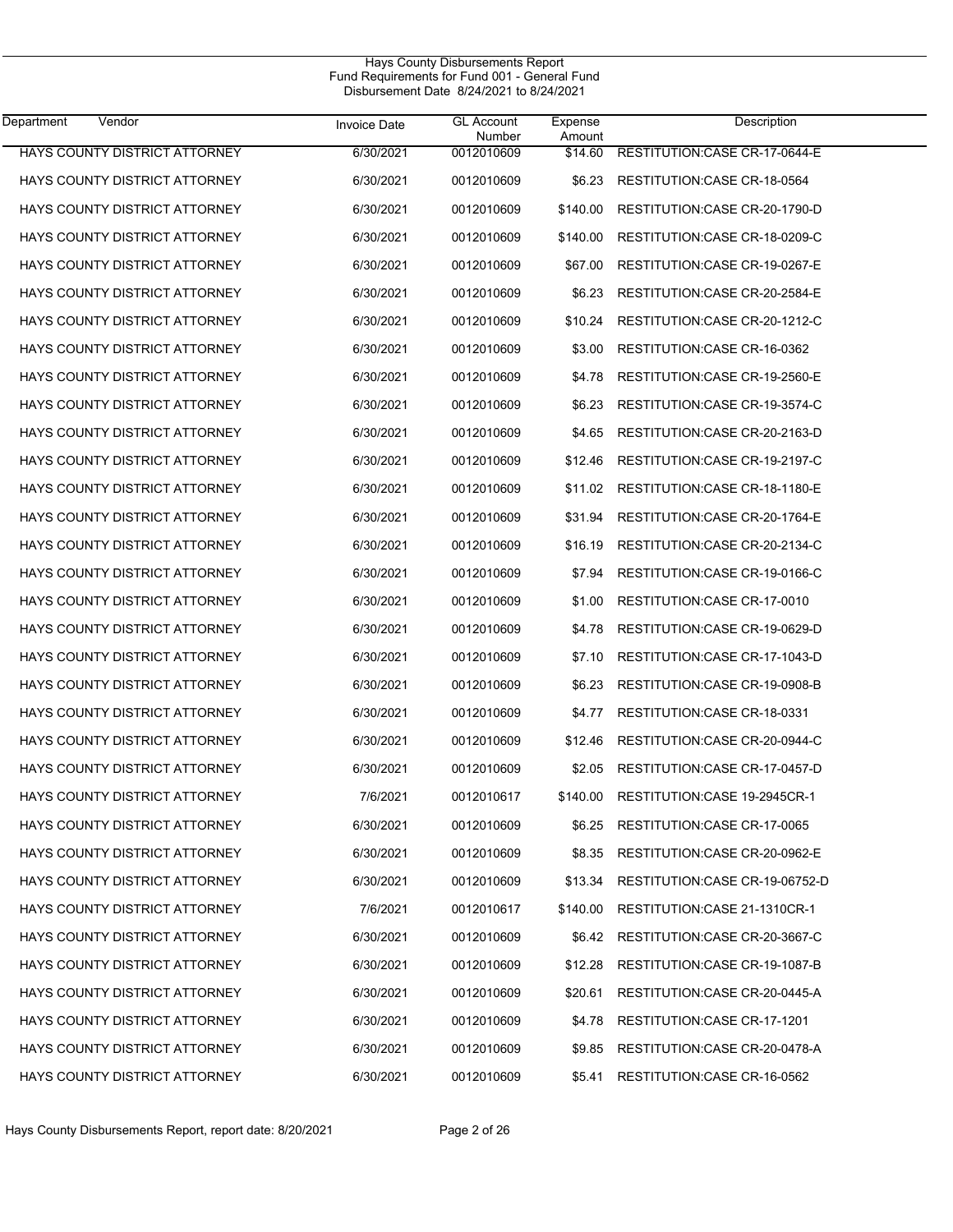| Vendor<br>Department                 | <b>Invoice Date</b> | <b>GL</b> Account    | Expense          | Description                             |
|--------------------------------------|---------------------|----------------------|------------------|-----------------------------------------|
| HAYS COUNTY DISTRICT ATTORNEY        | 6/30/2021           | Number<br>0012010609 | Amount<br>\$7.09 | RESTITUTION CASE CR-20-0966-E           |
| HAYS COUNTY DISTRICT ATTORNEY        | 6/30/2021           | 0012010609           | \$7.12           | RESTITUTION: CASE CR-19-2978-E          |
| HAYS COUNTY DISTRICT ATTORNEY        | 6/30/2021           | 0012010609           | \$8.96           | RESTITUTION: CASE CR-20-2243-D          |
| HAYS COUNTY DISTRICT ATTORNEY        | 6/30/2021           | 0012010609           | \$12.04          | RESTITUTION: CASE CR-19-0944-B          |
| <b>HAYS COUNTY DISTRICT ATTORNEY</b> | 6/30/2021           | 0012010609           | \$8.20           | RESTITUTION: CASE CR-19-3746-D          |
| HAYS COUNTY DISTRICT ATTORNEY        | 6/30/2021           | 0012010609           | \$6.23           | RESTITUTION: CASE CR-18-0484-C          |
| HAYS COUNTY DISTRICT ATTORNEY        | 6/30/2021           | 0012010609           | \$6.23           | RESTITUTION: CASE CR-20-0927-E          |
| HAYS COUNTY DISTRICT ATTORNEY        | 6/30/2021           | 0012010609           | \$6.23           | RESTITUTION: CASE CR-20-2121-E          |
| HAYS COUNTY DISTRICT ATTORNEY        | 6/30/2021           | 0012010609           | \$7.12           | RESTITUTION: CASE CR-19-0152-A          |
| HAYS COUNTY DISTRICT ATTORNEY        | 6/30/2021           | 0012010609           | \$6.23           | RESTITUTION: CASE CR-20-0968-E          |
| <b>HAYS COUNTY DISTRICT ATTORNEY</b> | 6/30/2021           | 0012010609           | \$8.76           | RESTITUTION: CASE CR-19-0156-A          |
| HAYS COUNTY DISTRICT ATTORNEY        | 6/30/2021           | 0012010609           | \$4.29           | RESTITUTION: CASE CR-19-0945-A          |
| HAYS COUNTY DISTRICT ATTORNEY        | 6/30/2021           | 0012010609           | \$19.44          | RESTITUTION: CASE CR-20-2189-C          |
| Total -                              |                     |                      | \$1,922.08       |                                         |
| 600 - County Judge                   |                     |                      |                  |                                         |
| AMAZON CAPITAL SERVICES              | 8/13/2021           | 001600005211         | \$399.99         | EXECUTIVE OFFICE CHAIR:CO JUDGE         |
| AMAZON CAPITAL SERVICES              | 8/9/2021            | 001600005211         | (\$399.99)       | RETURN EXECUTIVE OFFICE CHAIR:CO JUDGE  |
| AMAZON CAPITAL SERVICES              | 8/7/2021            | 001600005211         | \$399.99         | EXECUTIVE OFFICE CHAIR:CO JUDGE         |
| Total 600 - County Judge             |                     |                      | \$399.99         |                                         |
| 603 - Commissioner Pct 3             |                     |                      |                  |                                         |
| <b>FRONTIER COMMUNICATIONS</b>       | 8/10/2021           | 001603005489         |                  | \$196.75 TELEPHONE/LONG DISTANCE:COMM 3 |
| Total 603 - Commissioner Pct 3       |                     |                      | \$196.75         |                                         |
| 604 - Commissioner Pct 4             |                     |                      |                  |                                         |
| <b>FRONTIER COMMUNICATIONS</b>       | 8/7/2021            | 001604005489         |                  | \$269.13 TELEPHONE/LONG DISTANCE:COMM 4 |
| Total 604 - Commissioner Pct 4       |                     |                      | \$269.13         |                                         |
| 606 - Auditor                        |                     |                      |                  |                                         |
| OFFICE DEPOT, INC.                   | 8/12/2021           | 001606005211         | \$34.99          | COPY PAPER: AUD                         |
| Total 606 - Auditor                  |                     |                      | \$34.99          |                                         |
| 607 - District Attorney              |                     |                      |                  |                                         |
| CARD SERVICE CENTER                  | 8/16/2021           | 001607005551         |                  | \$437.31 LODGING: GREGORY OJEDA         |
| <b>ENTERPRISE FM TRUST</b>           | 8/4/2021            | 001607005475         |                  | \$675.85 AUG 21 VEH LEASES:DA           |
| <b>ENTERPRISE FM TRUST</b>           | 8/4/2021            | 001607005501         |                  | \$15.00 JUL 21 TOLL CHGS:DA             |

Hays County Disbursements Report, report date: 8/20/2021 Page 3 of 26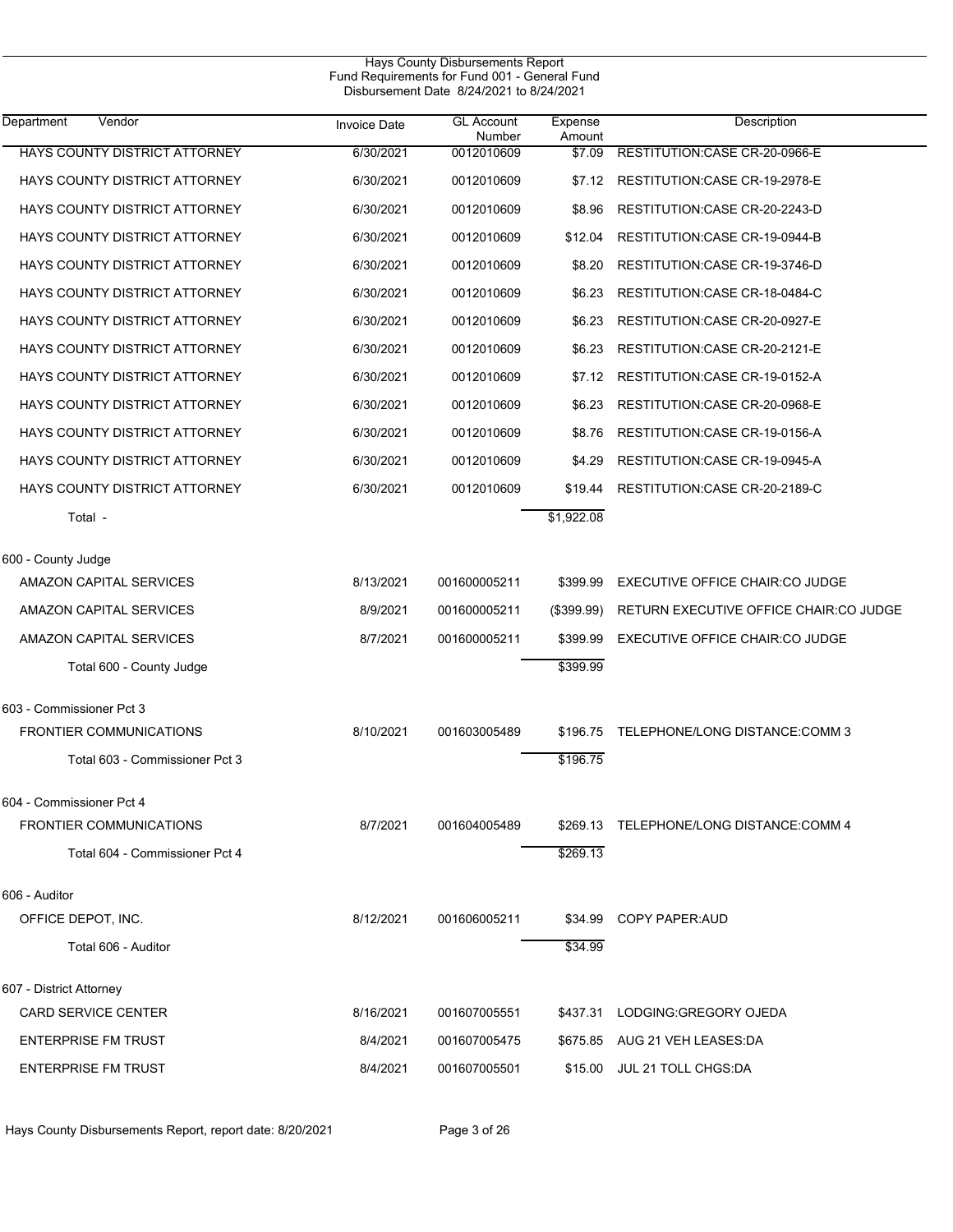|                                     |                     | Hays County Disbursements Report<br>Fund Requirements for Fund 001 - General Fund<br>Disbursement Date 8/24/2021 to 8/24/2021 |                   |                                           |  |
|-------------------------------------|---------------------|-------------------------------------------------------------------------------------------------------------------------------|-------------------|-------------------------------------------|--|
| $\overline{V}$ endor<br>Department  | <b>Invoice Date</b> | <b>GL Account</b><br>Number                                                                                                   | Expense<br>Amount | Description                               |  |
| <b>ENTERPRISE FM TRUST</b>          | 8/4/2021            | 001607005413                                                                                                                  | \$117.14          | AUG 21 VEH MTC FEES:DA                    |  |
| OFFICE DEPOT, INC.                  | 8/11/2021           | 001607005211                                                                                                                  | \$71.99           | OFFICE SUPPLIES:DA                        |  |
| OFFICE DEPOT, INC.                  | 8/11/2021           | 001607005211                                                                                                                  | \$9.93            | OFFICE SUPPLIES:DA                        |  |
| OFFICE DEPOT, INC.                  | 8/10/2021           | 001607005211                                                                                                                  | \$41.97           | <b>WALL SIGNS:DA</b>                      |  |
| OJEDA, GREGORY                      | 8/13/2021           | 001607005551                                                                                                                  | \$21.00           | <b>REIMB FOR N/T MEALS:DA</b>             |  |
| OJEDA, GREGORY                      | 8/13/2021           | 001607005551                                                                                                                  | \$26.00           | <b>REIMB FOR N/T MEALS:DA</b>             |  |
| OJEDA, GREGORY                      | 8/13/2021           | 001607005551                                                                                                                  | \$48.00           | <b>REIMB FOR N/T MEALS:DA</b>             |  |
| STEPHENS, JOSEPH                    | 8/13/2021           | 001607005551                                                                                                                  | \$21.00           | REIMB FOR N/T MEALS/LODGING:DA            |  |
| STEPHENS, JOSEPH                    | 8/13/2021           | 001607005551                                                                                                                  | \$26.00           | REIMB FOR N/T MEALS/LODGING:DA            |  |
| STEPHENS, JOSEPH                    | 8/13/2021           | 001607005551                                                                                                                  | \$48.00           | REIMB FOR N/T MEALS/LODGING:DA            |  |
| STEPHENS, JOSEPH                    | 8/13/2021           | 001607005551                                                                                                                  | \$437.31          | REIMB FOR N/T MEALS/LODGING:DA            |  |
| Total 607 - District Attorney       |                     |                                                                                                                               | \$1,996.50        |                                           |  |
|                                     |                     |                                                                                                                               |                   |                                           |  |
| 608 - District Court<br>WOLF, DAVID |                     | 3/7/2020 001608005440128                                                                                                      |                   | \$1,000.00 FEL:CR180948C                  |  |
| Total 608 - District Court          |                     |                                                                                                                               | \$1,000.00        |                                           |  |
|                                     |                     |                                                                                                                               |                   |                                           |  |
| 614 - General Counsel               |                     |                                                                                                                               |                   |                                           |  |
| ANDERSON, DEBRA                     | 8/13/2021           | 001614005212                                                                                                                  | \$68.76           | <b>REIMB FOR POSTAGE: GEN COUNS</b>       |  |
| RICOH USA, INC.                     | 8/6/2021            | 001614005473                                                                                                                  |                   | \$184.55 SEP 21 LEASE:3697519             |  |
| RICOH USA, INC.                     | 8/6/2021            | 001614005473                                                                                                                  | \$55.50           | SEP 21 MTC W/TONER:3697519                |  |
| Total 614 - General Counsel         |                     |                                                                                                                               | \$308.81          |                                           |  |
| 618 - Sheriff                       |                     |                                                                                                                               |                   |                                           |  |
| 1-800-RADIATOR & A/C                | 7/27/2021           | 001618005413                                                                                                                  |                   | \$203.00 FAN ASSEMBLY/RADIATOR/HOSES:SHER |  |
| ADVANCE AUTO PARTS                  | 8/2/2021            | 001618005413                                                                                                                  | \$24.83           | OIL W/UV DYE:SHER                         |  |
| AMAZON CAPITAL SERVICES             | 7/29/2021           | 001618005211                                                                                                                  | \$89.44           | CERTIFICATE HOLDERS/FLASH DRIVES: SHER    |  |
| AMAZON CAPITAL SERVICES             | 8/6/2021            | 001618005333                                                                                                                  | \$372.30          | POP UP CANOPY TENTS: TRAINING ACADEMY     |  |
| AMAZON CAPITAL SERVICES             | 8/6/2021            | 001618005333                                                                                                                  | \$50.33           | SHIPPING:TRAINING ACADEMY                 |  |
| AMAZON CAPITAL SERVICES             | 8/6/2021            | 001618005333                                                                                                                  | $(\$50.33)$       | RETURN SHIPPING TRAINING ACADEMY          |  |
| APPRISS, INC.                       |                     | 9/1/2021 001618990045448                                                                                                      |                   | \$7,530.63 TX VINE SERVICE FEE:SHER       |  |
| ASCENSION SETON HAYS                | 8/7/2021            | 001618005362                                                                                                                  | \$75.00           | I.S.-8079617017                           |  |
| ASCENSION SETON HAYS                | 8/12/2021           | 001618005362                                                                                                                  | \$75.00           | C.S.-8079653811                           |  |
| AT&T                                | 8/6/2021            | 001618005489                                                                                                                  | \$55.98           | LONG DISTANCE:SHER                        |  |
| <b>BIG BOYS COLLISION</b>           | 8/4/2021            | 001618005413                                                                                                                  | \$206.40          | 2018 FORD REPAIRS: SHER                   |  |
| <b>BLUEBONNET CHRYSLER DODGE</b>    | 7/27/2021           | 001618005413                                                                                                                  | \$140.25          | MIRROR: SHER                              |  |

Hays County Disbursements Report, report date: 8/20/2021 Page 4 of 26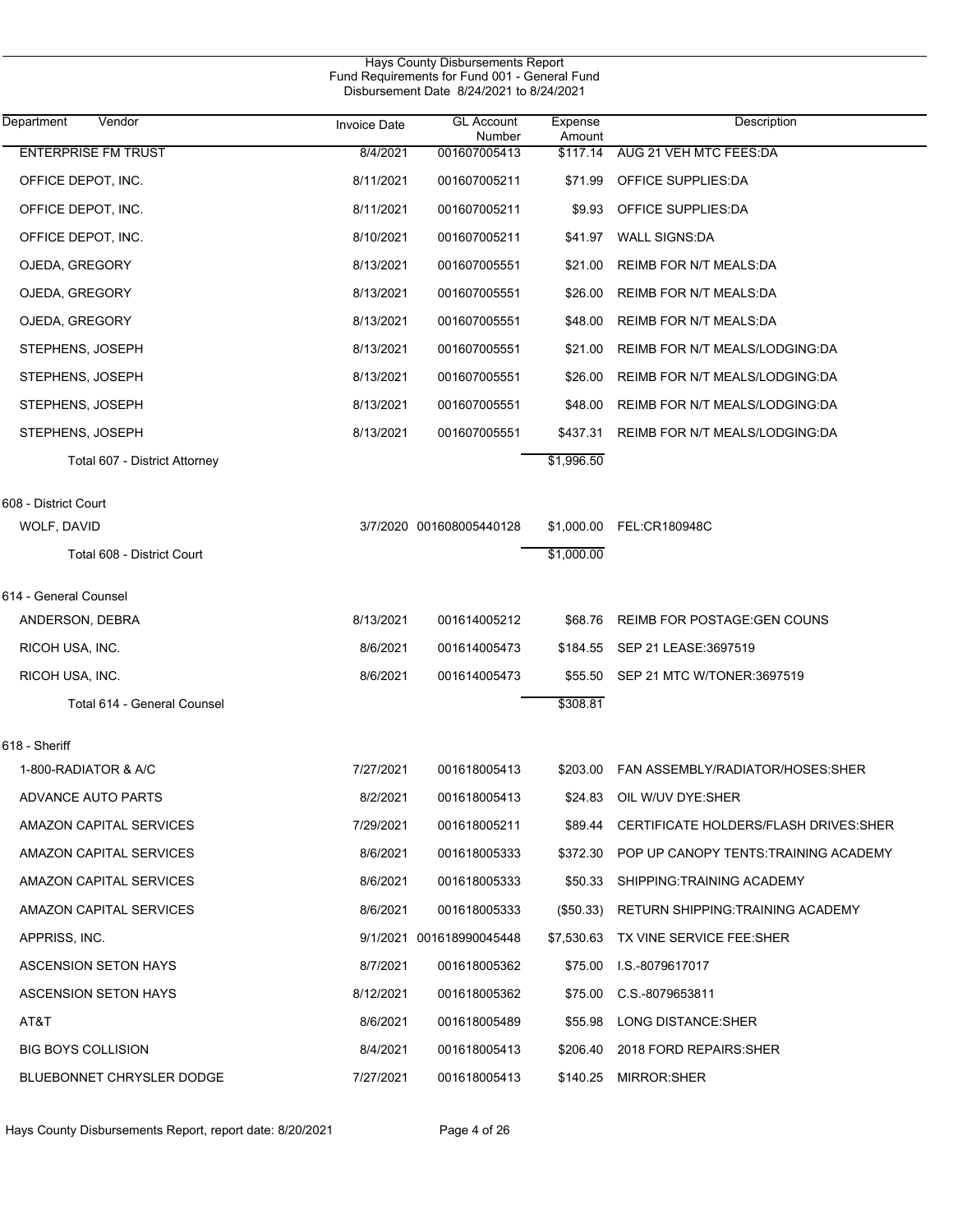#### Hays County Disbursements Report Fund Requirements for Fund 001 - General Fund Disbursement Date 8/24/2021 to 8/24/2021

| Department<br>Vendor                  | <b>Invoice Date</b> | <b>GL Account</b><br>Number | Expense<br>Amount | Description                                |
|---------------------------------------|---------------------|-----------------------------|-------------------|--------------------------------------------|
| <b>BLUEBONNET CHRYSLER DODGE</b>      | 7/27/2021           | 001618005413                | \$23.00           | <b>MIRROR: SHER</b>                        |
| BLUEBONNET MOTORS, INC.               | 7/26/2021           | 001618005413                | \$292.12          | <b>BRACKETS:SHER</b>                       |
| <b>CARD SERVICE CENTER</b>            | 8/10/2021           | 001618035551                | \$500.46          | LODGING: SHANE SMITH                       |
| <b>CARD SERVICE CENTER</b>            | 8/10/2021           | 001618035551                | $(\$350.00)$      | REFUND REG FEE: GREGORY MITCHUM            |
| <b>CARD SERVICE CENTER</b>            | 8/10/2021           | 001618035335                | \$11.00           | FINGERPRINTING: ALEXANDER J. RODRIGUEZ     |
| <b>CARD SERVICE CENTER</b>            | 8/10/2021           | 001618005302                | \$99.00           | AUG 21 RSO TRACKER: SHER                   |
| <b>CARD SERVICE CENTER</b>            | 6/22/2021           | 001618005551                | (\$0.01)          | REFUND LODGING OVERPAYMENT: MICHAEL        |
| <b>CARD SERVICE CENTER</b>            | 8/10/2021           | 001618005551                | \$226.41          | <b>DAVENPORT</b><br>LODGING:DAVID BURNS    |
| <b>CARD SERVICE CENTER</b>            | 8/10/2021           | 001618005551                | \$226.41          | LODGING:GARY CUTLER                        |
| <b>CARD SERVICE CENTER</b>            | 8/10/2021           | 001618035551                | \$226.41          | LODGING: SHANE SMITH                       |
| <b>CARD SERVICE CENTER</b>            | 8/10/2021           | 001618005551                | \$905.64          | LODGING:GARY CUTLER                        |
| <b>CARD SERVICE CENTER</b>            | 8/10/2021           | 001618035335                | \$11.00           | FINGERPRINTING: JORGE VELASCO MARTINEZ     |
| <b>CARD SERVICE CENTER</b>            | 8/10/2021           | 001618035335                | \$11.00           | FINGERPRINTING: COURTNEY L. DICKINSON      |
| CENTERPOINT ENERGY RESOURCES CORP.    |                     | 8/12/2021 001618035480030   | \$5,233.28        | <b>GAS SVC:JAIL</b>                        |
| <b>CHUCK NASH CHEVROLET</b>           | 7/21/2021           | 001618005413                | \$275.00          | REPAIR TO 2014 CHEVROLET TAHOE: SHER       |
| CHUCK NASH CHEVROLET                  | 7/21/2021           | 001618005413                | \$157.57          | REPAIR TO 2014 CHEVROLET TAHOE SHER        |
| CITY OF SAN MARCOS                    |                     | 8/6/2021 001618035480030    | \$689.50          | UTILITIES:0000900570/0074870016            |
| CITY OF SAN MARCOS                    |                     | 8/6/2021 001618035480030    | \$376.81          | UTILITIES:0000900570/0074870016            |
| CITY OF SAN MARCOS                    |                     | 8/6/2021 001618035480030    | \$297.56          | UTILITIES:0000900570/0074870016            |
| CITY OF SAN MARCOS                    |                     | 8/6/2021 001618035480030    | \$594.49          | UTILITIES:0000900570/0074870016            |
| CITY OF SAN MARCOS                    |                     | 8/6/2021 001618035480030    | \$9,527.54        | UTILITIES:0000900162/0076280296            |
| CITY OF SAN MARCOS                    |                     | 8/6/2021 001618005480020    | \$6,160.09        | UTILITIES:0079688495                       |
| CITY OF SAN MARCOS                    |                     | 8/6/2021 001618005480020    | \$5,106.68        | UTILITIES:0079688495                       |
| CITY OF SAN MARCOS                    |                     | 8/6/2021 001618005480020    | \$1,003.33        | UTILITIES:0079688495                       |
| CITY OF SAN MARCOS                    |                     | 8/6/2021 001618035480030    |                   | \$28,729.13 ELEC SVC:0000901002            |
| <b>CITY OF SAN MARCOS</b>             |                     | 8/6/2021 001618035480030    |                   | \$4,661.92 UTILITIES:0000900162/0076280296 |
| CITY OF SAN MARCOS                    |                     | 8/6/2021 001618035480030    | \$3,860.87        | UTILITIES:0000900162/0076280296            |
| CITY OF SAN MARCOS                    |                     | 8/6/2021 001618035480030    | \$90.59           | UTILITIES:0000900162/0076280296            |
| CITY OF SAN MARCOS                    |                     | 8/6/2021 001618035480030    | \$25.54           | UTILITIES:0087300214                       |
| <b>CITY OF SAN MARCOS</b>             |                     | 8/6/2021 001618035480030    | \$27.07           | UTILITIES:0087300214                       |
| CITY OF SAN MARCOS                    |                     | 8/6/2021 001618035480030    | \$32.79           | UTILITIES:0087300214                       |
| DH PACE, INC.                         | 8/11/2021           | 001618035451                | \$8,596.00        | 4 IMPACT WIND-WINDOW REPAIRS: JAIL         |
| DOUBLE D INTERNATIONAL FOOD CO., INC. | 8/10/2021           | 001618035232                |                   | \$464.10 FOOD: JAIL                        |
| DOUBLE D INTERNATIONAL FOOD CO., INC. | 8/10/2021           | 001618035232                | \$126.54          | FOOD:JAIL                                  |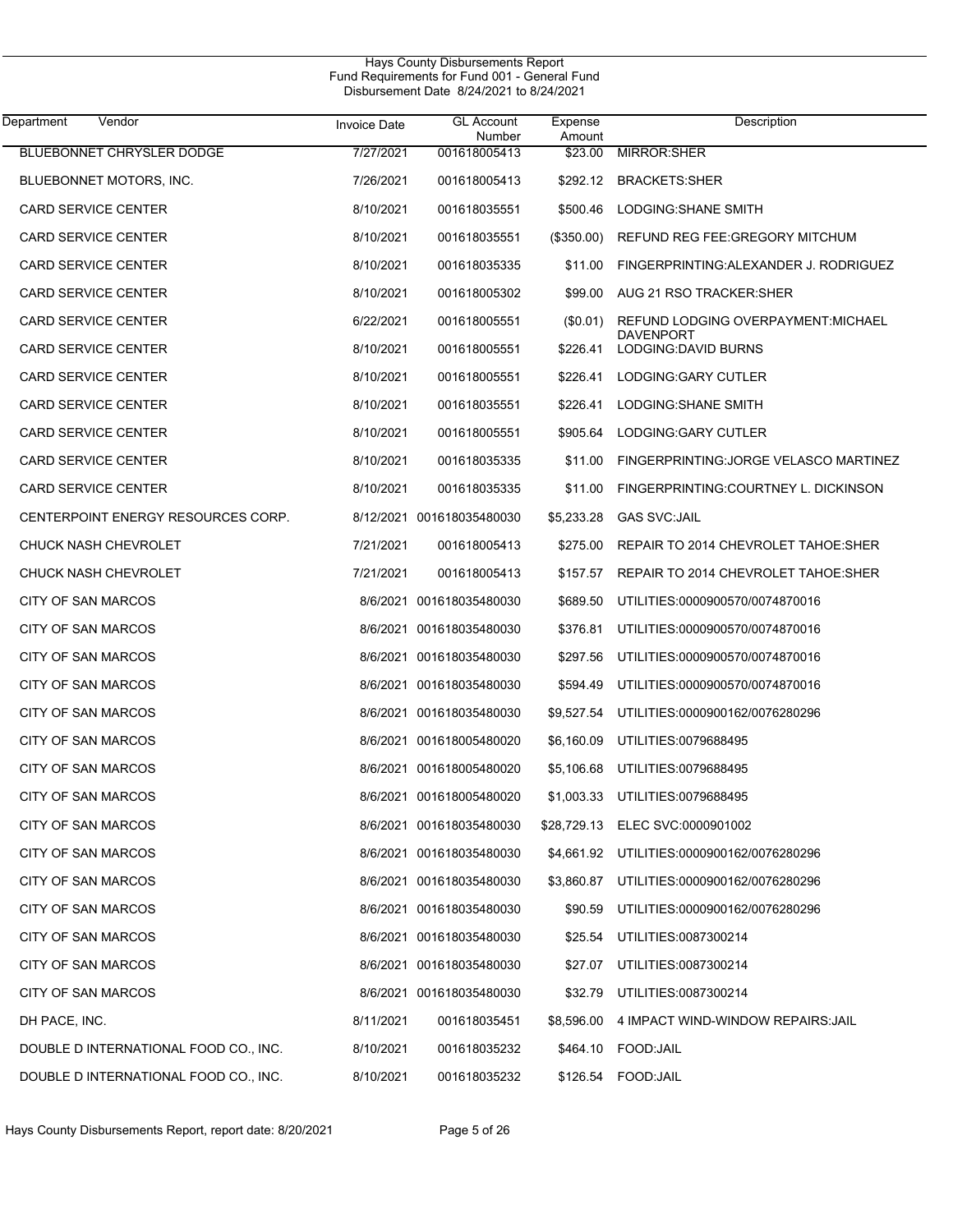| Hays County Disbursements Report<br>Fund Requirements for Fund 001 - General Fund<br>Disbursement Date 8/24/2021 to 8/24/2021 |                     |                             |                   |                                                      |  |  |  |
|-------------------------------------------------------------------------------------------------------------------------------|---------------------|-----------------------------|-------------------|------------------------------------------------------|--|--|--|
| Vendor<br>Department                                                                                                          | <b>Invoice Date</b> | <b>GL Account</b><br>Number | Expense<br>Amount | Description                                          |  |  |  |
| DOUBLE D INTERNATIONAL FOOD CO., INC.                                                                                         | 8/10/2021           | 001618035232                | \$201.28          | FOOD: JAIL                                           |  |  |  |
| DOUBLE D INTERNATIONAL FOOD CO., INC.                                                                                         | 8/10/2021           | 001618035232                |                   | \$484.25 FOOD:JAIL                                   |  |  |  |
| DOUBLE D INTERNATIONAL FOOD CO., INC.                                                                                         | 8/10/2021           | 001618035232                | \$226.67          | FOOD: JAIL                                           |  |  |  |
| DOUBLE D INTERNATIONAL FOOD CO., INC.                                                                                         | 8/10/2021           | 001618035232                | \$489.13          | FOOD:JAIL                                            |  |  |  |
| DOUBLE D INTERNATIONAL FOOD CO., INC.                                                                                         | 8/10/2021           | 001618035232                | \$1,106.28        | FOOD:JAIL                                            |  |  |  |
| DOUBLE D INTERNATIONAL FOOD CO., INC.                                                                                         | 8/10/2021           | 001618035232                | \$258.15          | FOOD:JAIL                                            |  |  |  |
| DOUBLE D INTERNATIONAL FOOD CO., INC.                                                                                         | 8/10/2021           | 001618035232                | \$154.89          | FOOD:JAIL                                            |  |  |  |
| DOUBLE D INTERNATIONAL FOOD CO., INC.                                                                                         | 8/10/2021           | 001618035232                | \$1,076.94        | FOOD:JAIL                                            |  |  |  |
| DOUBLE D INTERNATIONAL FOOD CO., INC.                                                                                         | 8/10/2021           | 001618035232                | \$638.40          | FOOD:JAIL                                            |  |  |  |
| DOUBLE D INTERNATIONAL FOOD CO., INC.                                                                                         | 8/10/2021           | 001618035232                | \$956.32          | FOOD:JAIL                                            |  |  |  |
| DOUBLE D INTERNATIONAL FOOD CO., INC.                                                                                         | 8/10/2021           | 001618035232                | \$318.96          | FOOD:JAIL                                            |  |  |  |
| DOUBLE D INTERNATIONAL FOOD CO., INC.                                                                                         | 8/10/2021           | 001618035232                | \$661.50          | FOOD: JAIL                                           |  |  |  |
| DOUBLE D INTERNATIONAL FOOD CO., INC.                                                                                         | 8/10/2021           | 001618035232                | \$667.30          | FOOD: JAIL                                           |  |  |  |
| <b>ENTERPRISE FM TRUST</b>                                                                                                    | 8/4/2021            | 001618005413                | \$29.75           | AUG 21 DMV FEES:SHER                                 |  |  |  |
| <b>ENTERPRISE FM TRUST</b>                                                                                                    | 8/4/2021            | 001618005475                | \$23,905.01       | AUG 21 VEH LEASES:SHER                               |  |  |  |
| <b>FIRESTONE</b>                                                                                                              | 7/28/2021           | 001618005413                | \$356.98          | TIRES:SHER                                           |  |  |  |
| FLOWERS BAKING CO. OF SAN ANTONIO, LLC                                                                                        | 8/9/2021            | 001618035232                | \$413.08          | BREAD/BUNS: JAIL                                     |  |  |  |
| FLOWERS BAKING CO. OF SAN ANTONIO, LLC                                                                                        | 8/2/2021            | 001618035232                | \$300.00          | <b>BREAD/BUNS:JAIL</b>                               |  |  |  |
| <b>FRONTIER COMMUNICATIONS</b>                                                                                                | 8/7/2021            | 001618005489                | \$80.61           | TELEPHONE/LONG DISTANCE:SHER                         |  |  |  |
| <b>FRONTIER COMMUNICATIONS</b>                                                                                                | 8/7/2021            | 001618005489                | \$227.46          | TELEPHONE/LONG DISTANCE:SHER                         |  |  |  |
| GT DISTRIBUTORS, INC.                                                                                                         | 8/11/2021           | 001618005474                | \$167.67          | UNIFORM SHIRTS/BLANK TAPES: ISRAEL CRUZ              |  |  |  |
| GT DISTRIBUTORS, INC.                                                                                                         | 8/11/2021           | 001618005474                | \$226.36          | UNIFORM SHIRTS/BLANK TAPES/PANTS: EDWARD             |  |  |  |
| GT DISTRIBUTORS, INC.                                                                                                         | 8/11/2021           | 001618035474                | \$100.98          | MARTELL<br>UNIFORM SHIRTS/BLANK TAPES: JAMES FONSECA |  |  |  |
| GT DISTRIBUTORS, INC.                                                                                                         | 8/11/2021           | 001618005474                | \$238.76          | UNIFORM BLANK TAPES/SHIRTS/PANTS: JOSHUA             |  |  |  |
| HBD, INC.                                                                                                                     | 7/30/2021           | 001618005362                | \$395.00          | EVANS<br><b>HANDGUN BAGS:SHER</b>                    |  |  |  |
| HBD, INC.                                                                                                                     | 7/30/2021           | 001618005362                | \$52.86           | <b>HANDGUN BAGS:SHER</b>                             |  |  |  |
| INSTRUMENT SALES & SERVICE, INC.                                                                                              | 8/6/2021            | 001618035207                | \$172.68          | CABLE ASSEMBLY: JAIL                                 |  |  |  |
| INSTRUMENT SALES & SERVICE, INC.                                                                                              | 8/6/2021            | 001618035207                | \$23.75           | CABLE ASSEMBLY: JAIL                                 |  |  |  |
| LABATT FOOD SERVICE, LLC                                                                                                      | 8/10/2021           | 001618035232                | \$2,316.90        | FOOD: JAIL                                           |  |  |  |
| LABATT FOOD SERVICE, LLC                                                                                                      | 8/10/2021           | 001618035201                | \$30.00           | <b>TRAYS:JAIL</b>                                    |  |  |  |
| LABATT FOOD SERVICE, LLC                                                                                                      | 8/12/2021           | 001618035232                | \$275.16          | FOOD: JAIL                                           |  |  |  |
| LASER SERVICE USA, INC.                                                                                                       | 8/5/2021            | 001618005211                | \$129.00          | TONER CARTRIDGE:SHER                                 |  |  |  |
| LASER SERVICE USA, INC.                                                                                                       | 8/5/2021            | 001618005211                | (\$30.00)         | DISCOUNT ON TONER CARTRIDGE: SHER                    |  |  |  |
| LASER SERVICE USA, INC.                                                                                                       | 8/11/2021           | 001618005211                | \$49.00           | TONER CARTRIDGE:SHER                                 |  |  |  |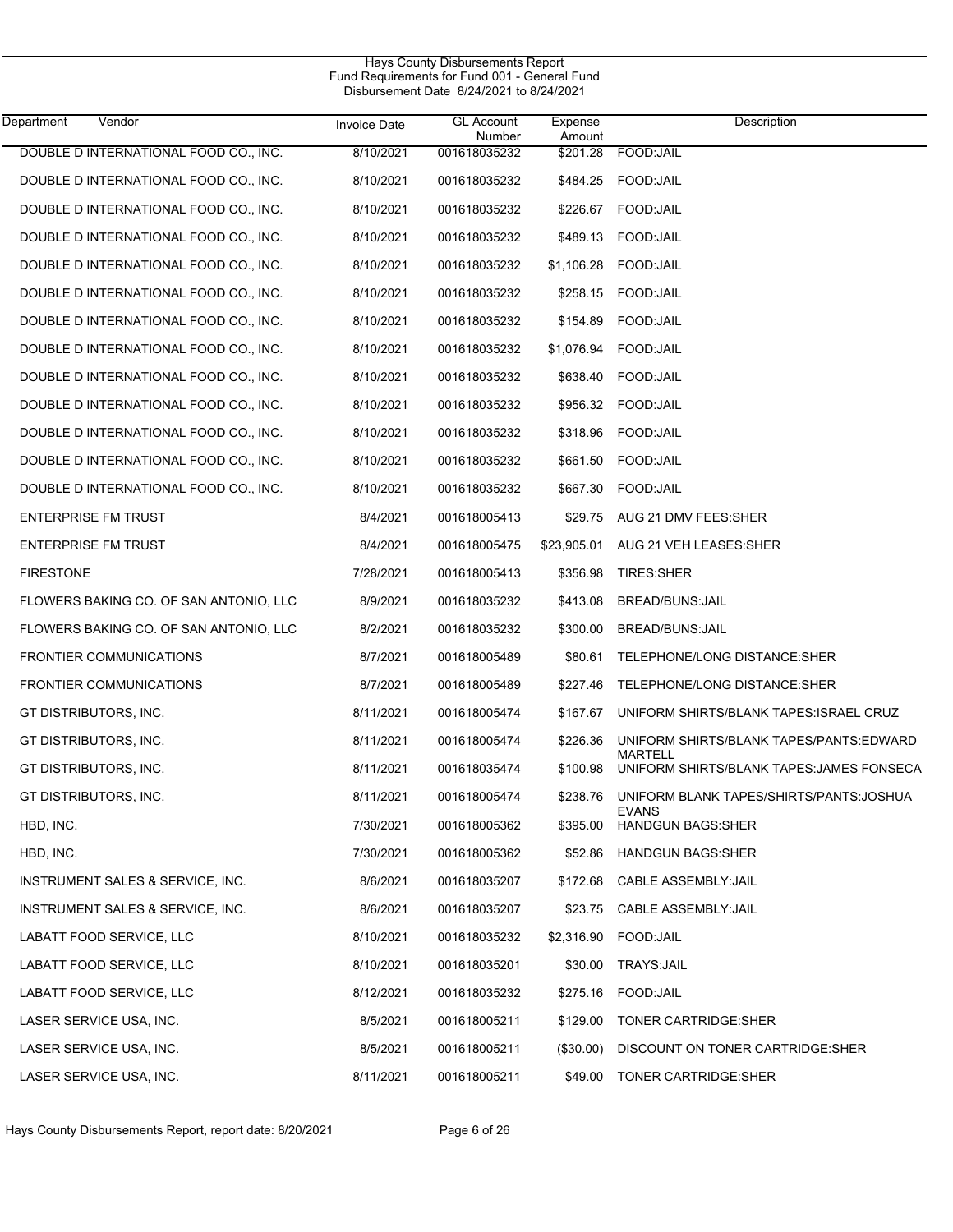| Hays County Disbursements Report<br>Fund Requirements for Fund 001 - General Fund<br>Disbursement Date 8/24/2021 to 8/24/2021 |                     |                             |                   |                                             |  |  |
|-------------------------------------------------------------------------------------------------------------------------------|---------------------|-----------------------------|-------------------|---------------------------------------------|--|--|
| <b>Department</b><br>Vendor                                                                                                   | <b>Invoice Date</b> | <b>GL Account</b><br>Number | Expense<br>Amount | Description                                 |  |  |
| LASER SERVICE USA, INC.                                                                                                       | 8/12/2021           | 001618035211                | \$89.00           | <b>TONER CARTRIDGE: JAIL</b>                |  |  |
| NARDIS PUBLIC SAFETY                                                                                                          | 8/6/2021            | 001618005474                | \$106.23          | UNIFORM SHIRTS: ADAM HALSTEAD               |  |  |
| NARDIS PUBLIC SAFETY                                                                                                          | 8/9/2021            | 001618005474                | \$73.99           | UNIFORM NAMETAPE/PANTS:FREDDIE MUNOZ        |  |  |
| NARDIS PUBLIC SAFETY                                                                                                          | 8/11/2021           | 001618005474                | \$118.98          | UNIFORM SHIRTS: ADAM HALSTEAD               |  |  |
| NARDIS PUBLIC SAFETY                                                                                                          | 8/11/2021           | 001618005474                | \$135.98          | UNIFORM PANTS: ROY SALAZAR                  |  |  |
| NARDIS PUBLIC SAFETY                                                                                                          | 8/6/2021            | 001618005474                | \$128.97          | UNIFORM SHIRTS: ROY SALAZAR                 |  |  |
| NARDIS PUBLIC SAFETY                                                                                                          | 8/11/2021           | 001618005474                | \$209.22          | UNIFORM NAMETAPES/SHIRTS: JESSICA BARKLEY   |  |  |
| OFFICE DEPOT, INC.                                                                                                            | 8/6/2021            | 001618035211                | \$26.59           | <b>LASER POINTER: JAIL</b>                  |  |  |
| OFFICE DEPOT, INC.                                                                                                            | 8/12/2021           | 001618035211                | \$71.98           | MISC SUPPLIES: JAIL                         |  |  |
| OFFICE DEPOT, INC.                                                                                                            | 8/12/2021           | 001618035211                | \$9.05            | MISC SUPPLIES: JAIL                         |  |  |
| OFFICE DEPOT, INC.                                                                                                            | 8/12/2021           | 001618035211                | \$384.89          | MISC SUPPLIES: JAIL                         |  |  |
| OFFICE DEPOT, INC.                                                                                                            | 8/12/2021           | 001618035211                | \$10.89           | FULL PAGE MAGNIFIER: JAIL                   |  |  |
| OFFICE DEPOT, INC.                                                                                                            | 8/12/2021           | 001618035211                | \$16.05           | CLIPBOARDS: JAIL                            |  |  |
| OFFICE DEPOT, INC.                                                                                                            | 8/6/2021            | 001618035206                | \$73.20           | POLY TUBING: JAIL                           |  |  |
| OFFICE DEPOT, INC.                                                                                                            | 8/12/2021           | 001618035211                | \$5.08            | MISC SUPPLIES: JAIL                         |  |  |
| PEST FORCE                                                                                                                    | 8/4/2021            | 001618035451                | \$125.00          | PEST CONTROL: JAIL                          |  |  |
| PEST FORCE                                                                                                                    | 8/4/2021            | 001618035451                | \$120.00          | PEST CONTROL: VEH MTC                       |  |  |
| SI MECHANICAL, LLC                                                                                                            | 8/13/2021           | 001618035451                | \$125.00          | <b>BACKFLOW CERTIFICATIONS: JAIL</b>        |  |  |
| SI MECHANICAL, LLC                                                                                                            | 8/13/2021           | 001618035451                | \$125.00          | <b>BACKFLOW CERTIFICATIONS: JAIL</b>        |  |  |
| SI MECHANICAL, LLC                                                                                                            | 8/13/2021           | 001618035451                | \$125.00          | <b>BACKFLOW CERTIFICATIONS: JAIL</b>        |  |  |
| SI MECHANICAL, LLC                                                                                                            | 8/13/2021           | 001618035451                | \$125.00          | BACKFLOW CERTIFICATIONS: JAIL               |  |  |
| <b>SUR-POWR BATTERY</b>                                                                                                       | 8/3/2021            | 001618005413                | \$85.95           | BATTERY/SALES FEE:SHER                      |  |  |
| <b>TCOLE</b>                                                                                                                  | 8/17/2021           | 001618035551                | \$250.00          | JAILER'S LICENSE REACTIVATION: BLAKE DARDEN |  |  |
| TEXAS DECON, LLC                                                                                                              | 8/5/2021            | 001618035431                | \$204.70          | MEDICAL WASTE DISPOSAL:JAIL                 |  |  |
| TIME WARNER CABLE                                                                                                             | 8/13/2021           | 001618005489                | \$146.55          | <b>CABLE TV:SHER</b>                        |  |  |
| TIME WARNER CABLE                                                                                                             | 8/11/2021           | 001618005489                | \$146.80          | <b>CABLE TV:SHER</b>                        |  |  |
| <b>TXDMV</b>                                                                                                                  | 8/18/2021           | 001618005413                | \$2.00            | DUPLICATE TITLE FEE: 1FAFP53216A228100      |  |  |
| <b>TXDMV</b>                                                                                                                  | 8/18/2021           | 001618005413                | \$2.00            | DUPLICATE TITLE FEE:1D7HA18N05S233528       |  |  |
| <b>TXDMV</b>                                                                                                                  | 8/18/2021           | 001618005413                | \$2.00            | DUPLICATE TITLE FEE: 2B3KA3R08H180631       |  |  |
| <b>TXDMV</b>                                                                                                                  | 8/18/2021           | 001618005413                | \$2.00            | DUPLICATE TITLE FEE:1FTRX17WX2KB57223       |  |  |
| <b>TXDMV</b>                                                                                                                  | 8/18/2021           | 001618005413                | \$2.00            | DUPLICATE TITLE FEE:2B3KA43R28H180632       |  |  |
| <b>TXDMV</b>                                                                                                                  | 8/18/2021           | 001618005413                | \$2.00            | DUPLICATE TITLE FEE:2B3KA43G77H714589       |  |  |
| <b>TXDMV</b>                                                                                                                  | 8/18/2021           | 001618005413                | \$2.00            | DUPLICATE TITLE FEE:2B3KA43R98H216252       |  |  |
| <b>UPS</b>                                                                                                                    | 8/7/2021            | 001618005212                |                   | \$11.15 SHIPPING CHGS: SHER                 |  |  |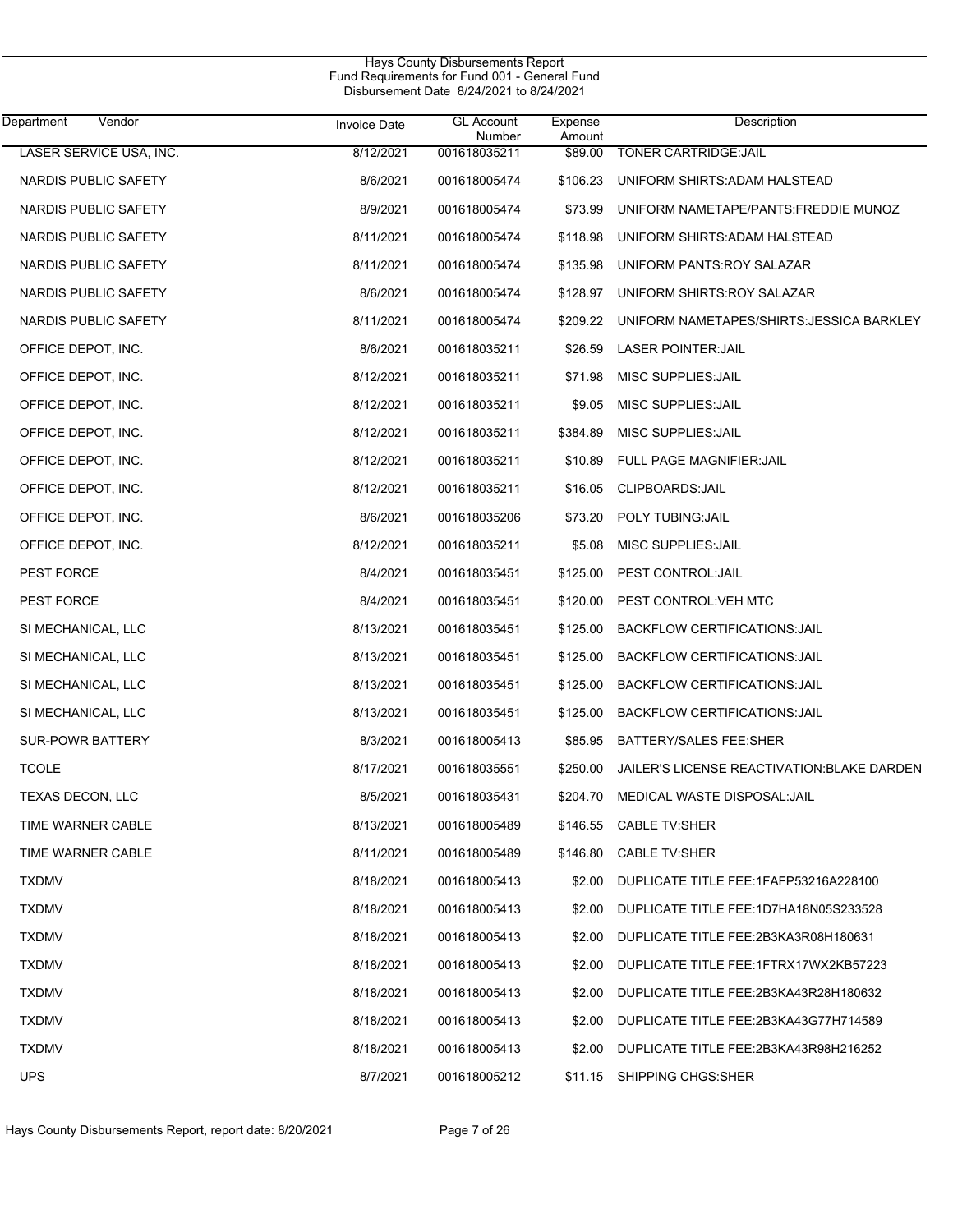| Department<br>Vendor                      | <b>Invoice Date</b> | <b>GL Account</b>      | Expense            | Description                           |
|-------------------------------------------|---------------------|------------------------|--------------------|---------------------------------------|
| <b>UPS</b>                                | 7/24/2021           | Number<br>001618005212 | Amount<br>\$105.49 | <b>SHIPPING CHGS: SHER</b>            |
| Total 618 - Sheriff                       |                     |                        | \$126,862.49       |                                       |
|                                           |                     |                        |                    |                                       |
| 619 - Tax Assessor Collector              |                     |                        |                    |                                       |
| <b>FRONTIER COMMUNICATIONS</b>            | 8/10/2021           | 001619005489           |                    | \$237.12 TELEPHONE/LONG DISTANCE:TAX  |
| <b>FRONTIER COMMUNICATIONS</b>            | 8/7/2021            | 001619005489           | \$340.92           | TELEPHONE/LONG DISTANCE:TAX           |
| RICOH USA, INC.                           | 8/6/2021            | 001619005473           | \$158.07           | SEP 21 LEASE: 3698605                 |
| Total 619 - Tax Assessor Collector        |                     |                        | \$736.11           |                                       |
| 620 - Treasurer                           |                     |                        |                    |                                       |
| AMG PRINTING & MAILING LLC                | 8/11/2021           | 001620005211           | \$15.08            | PAPER:TREAS                           |
| AMG PRINTING & MAILING LLC                | 8/11/2021           | 001620005211           | \$10.00            | SHIPPING OF PAPER TREAS               |
| AMG PRINTING & MAILING LLC                | 8/11/2021           | 001620005461           | \$50.00            | PRINTING OF PAPER: TREAS              |
| AMG PRINTING & MAILING LLC                | 8/11/2021           | 001620005461           | \$10.00            | PRINTING OF PAPER TREAS               |
| AMG PRINTING & MAILING LLC                | 8/11/2021           | 001620005461           | \$2.00             | ROUNDING ON PRINTING OF PAPER TREAS   |
| AMG PRINTING & MAILING LLC                | 8/11/2021           | 001620005461           | \$10.00            | SHIPPING FOR PRINTED PAPER:TREAS      |
| Total 620 - Treasurer                     |                     |                        | \$97.08            |                                       |
| 626 - Justice of the Peace Pct 1, 2       |                     |                        |                    |                                       |
| AMAZON CAPITAL SERVICES                   | 8/8/2021            | 001626005489           | \$40.11            | IPHONE CASE: JP 1-2                   |
| <b>AT&amp;T MOBILITY</b>                  | 7/19/2021           | 001626005489           | \$47.79            | WIRELESS SVC:287284157667X07272021    |
| <b>AT&amp;T MOBILITY</b>                  | 6/19/2021           | 001626005489           | \$47.80            | WIRELESS SVC:287284157667X06272021    |
| <b>GRANDE COMMUNICATIONS</b>              | 7/17/2021           | 001626005489           | \$89.21            | <b>INTERNET SVC/LONG DIST</b>         |
| LASER SERVICE USA, INC.                   | 8/4/2021            | 001626005211           | \$49.00            | TONER CARTRIDGE: JP 1-2               |
| OFFICE DEPOT, INC.                        | 8/4/2021            | 001626005211           | \$41.58            | OFFICE SUPPLIES: JP 1-2               |
| OFFICE DEPOT, INC.                        | 8/4/2021            | 001626005211           | \$34.99            | OFFICE SUPPLIES: JP 1-2               |
| OFFICE DEPOT, INC.                        | 7/27/2021           | 001626005211           | \$34.99            | OFFICE SUPPLIES: JP 1-2               |
| OFFICE DEPOT, INC.                        | 7/27/2021           | 001626005211           | \$19.04            | OFFICE SUPPLIES: JP 1-2               |
| OFFICE DEPOT, INC.                        | 7/27/2021           | 001626005211           |                    | \$164.72 OFFICE SUPPLIES: JP 1-2      |
| OFFICE DEPOT, INC.                        | 8/4/2021            | 001626005211           | \$21.59            | WEEKLY/MONTHLY PLANNER: JP 1-2        |
| OFFICE DEPOT, INC.                        | 8/5/2021            | 001626005211           |                    | \$328.94 TONER CARTRIDGES: JP 1-2     |
| Total 626 - Justice of the Peace Pct 1, 2 |                     |                        | \$919.76           |                                       |
| 628 - Justice of the Peace Pct 3          |                     |                        |                    |                                       |
| <b>FRONTIER COMMUNICATIONS</b>            | 8/10/2021           | 001628005489           |                    | \$202.47 TELEPHONE/LONG DISTANCE:JP 3 |
| Total 628 - Justice of the Peace Pct 3    |                     |                        | \$202.47           |                                       |

Hays County Disbursements Report, report date: 8/20/2021 Page 8 of 26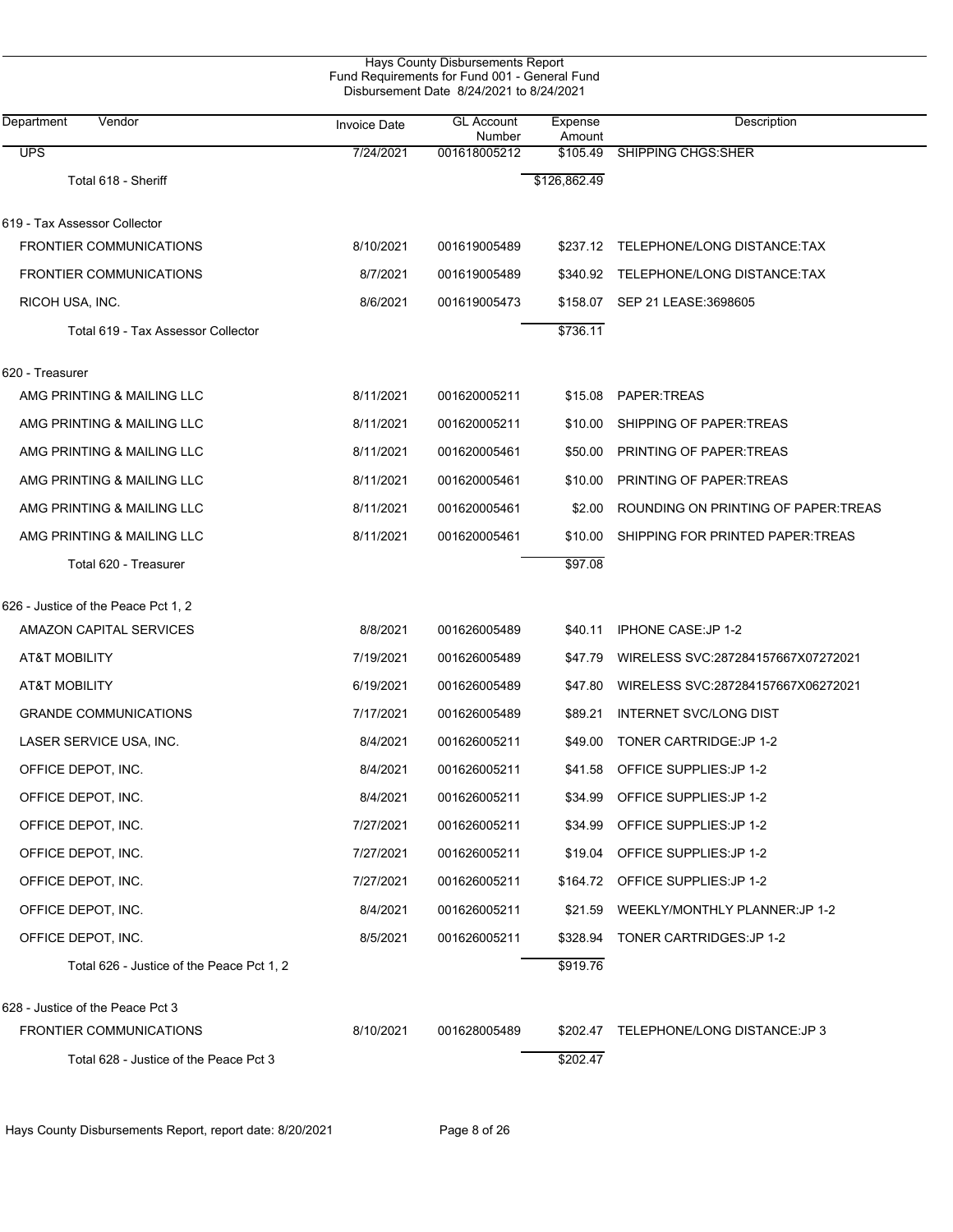|                                        |                     | Hays County Disbursements Report<br>Fund Requirements for Fund 001 - General Fund<br>Disbursement Date 8/24/2021 to 8/24/2021 |                   |                                     |  |
|----------------------------------------|---------------------|-------------------------------------------------------------------------------------------------------------------------------|-------------------|-------------------------------------|--|
| Vendor<br>Department                   | <b>Invoice Date</b> | <b>GL Account</b><br>Number                                                                                                   | Expense<br>Amount | Description                         |  |
| 629 - Justice of the Peace Pct 4       |                     |                                                                                                                               |                   |                                     |  |
| FRONTIER COMMUNICATIONS                | 8/7/2021            | 001629005489                                                                                                                  | \$360.03          | TELEPHONE/LONG DISTANCE: JP 4       |  |
| Total 629 - Justice of the Peace Pct 4 |                     |                                                                                                                               | \$360.03          |                                     |  |
| 630 - Justice of the Peace Pct 5       |                     |                                                                                                                               |                   |                                     |  |
| <b>FRONTIER COMMUNICATIONS</b>         | 8/7/2021            | 001630005489                                                                                                                  | \$125.80          | TELEPHONG/LONG DISTANCE: JP 5       |  |
| OFFICE DEPOT, INC.                     | 7/29/2021           | 001630005211                                                                                                                  | \$12.69           | PENS/CORRECTON TAPE/BATTERIES: JP 5 |  |
| OFFICE DEPOT, INC.                     | 7/29/2021           | 001630005211                                                                                                                  | \$3.08            | PENS/CORRECTON TAPE/BATTERIES: JP 5 |  |
| OFFICE DEPOT, INC.                     | 7/29/2021           | 001630005211                                                                                                                  | \$9.83            | PENS/CORRECTON TAPE/BATTERIES: JP 5 |  |
| OFFICE DEPOT, INC.                     | 7/30/2021           | 001630005211                                                                                                                  | \$41.18           | COPY PAPER: JP 5                    |  |
| OFFICE DEPOT, INC.                     | 7/7/2021            | 001630005211                                                                                                                  | \$37.44           | COPY PAPER: JP 5                    |  |
| OFFICE DEPOT, INC.                     | 7/29/2021           | 001630005211                                                                                                                  | \$5.80            | <b>KEY TAGS:JP 5</b>                |  |
| Total 630 - Justice of the Peace Pct 5 |                     |                                                                                                                               | \$235.82          |                                     |  |
| 635 - Constable Pct 1                  |                     |                                                                                                                               |                   |                                     |  |
| CHAVIRA, AURORA                        | 9/27/2021           | 001635005551                                                                                                                  | \$7.00            | N/T MEALS ADVANCE: CONST 1          |  |
| CHAVIRA, AURORA                        | 9/27/2021           | 001635005551                                                                                                                  | \$13.00           | N/T MEALS ADVANCE: CONST 1          |  |
| CHAVIRA, AURORA                        | 9/27/2021           | 001635005551                                                                                                                  | \$32.00           | N/T MEALS ADVANCE: CONST 1          |  |
| COOLEY, CAROL                          | 9/9/2021            | 001635005551                                                                                                                  | \$26.00           | TAX MEALS ADVANCE: CONST 1          |  |
| DEWAR, PORTER                          | 9/9/2021            | 001635005551                                                                                                                  | \$26.00           | TAX MEALS ADVANCE:CONST 1           |  |
| <b>EMERALD BEACH HOTEL</b>             | 9/27/2021           | 001635005551                                                                                                                  | \$119.54          | LODGING: MIKE VARELA                |  |
| <b>EMERALD BEACH HOTEL</b>             | 9/27/2021           | 001635005551                                                                                                                  | \$119.54          | LODGING: AURORA CHAVIRA             |  |
| <b>ENTERPRISE FM TRUST</b>             | 8/4/2021            | 001635005475                                                                                                                  | \$2.787.43        | AUG 21 VEH LEASES:CONST 1           |  |
| <b>ENTERPRISE FM TRUST</b>             | 8/4/2021            | 001635005413                                                                                                                  |                   | \$16.75 AUG 21 DMV FEES:CONST 1     |  |
| <b>HOTEL INDIGO</b>                    | 9/23/2021           | 001635005551                                                                                                                  | \$403.50          | LODGING: MICHAEL VARELA             |  |
| LAW, DANIEL                            | 8/11/2021           | 001635005551                                                                                                                  | \$21.00           | N/T MEALS/PARKING FEES: CONST 1     |  |
| LAW, DANIEL                            | 8/11/2021           | 001635005551                                                                                                                  | \$13.00           | N/T MEALS/PARKING FEES: CONST 1     |  |
| LAW, DANIEL                            | 8/11/2021           | 001635005551                                                                                                                  | \$32.00           | N/T MEALS/PARKING FEES:CONST 1      |  |
| LAW, DANIEL                            | 8/11/2021           | 001635005551                                                                                                                  | \$71.46           | N/T MEALS/PARKING FEES:CONST 1      |  |
| <b>TEXAS POLICE ASSOCIATION</b>        | 9/9/2021            | 001635005551                                                                                                                  | \$90.00           | REG FEE: MICHAEL VARELA             |  |
| <b>TEXAS POLICE ASSOCIATION</b>        | 9/9/2021            | 001635005551                                                                                                                  | \$90.00           | REG FEE:CAROL COOLEY                |  |
| <b>TEXAS POLICE ASSOCIATION</b>        | 9/9/2021            | 001635005551                                                                                                                  | \$90.00           | REG FEE: PORTER DEWAR               |  |
| VARELA, MICHAEL                        | 9/27/2021           | 001635005551                                                                                                                  | \$7.00            | N/T MEALS ADVANCE:CONST 1           |  |
| VARELA, MICHAEL                        | 9/27/2021           | 001635005551                                                                                                                  | \$13.00           | N/T MEALS ADVANCE:CONST 1           |  |
|                                        |                     |                                                                                                                               |                   |                                     |  |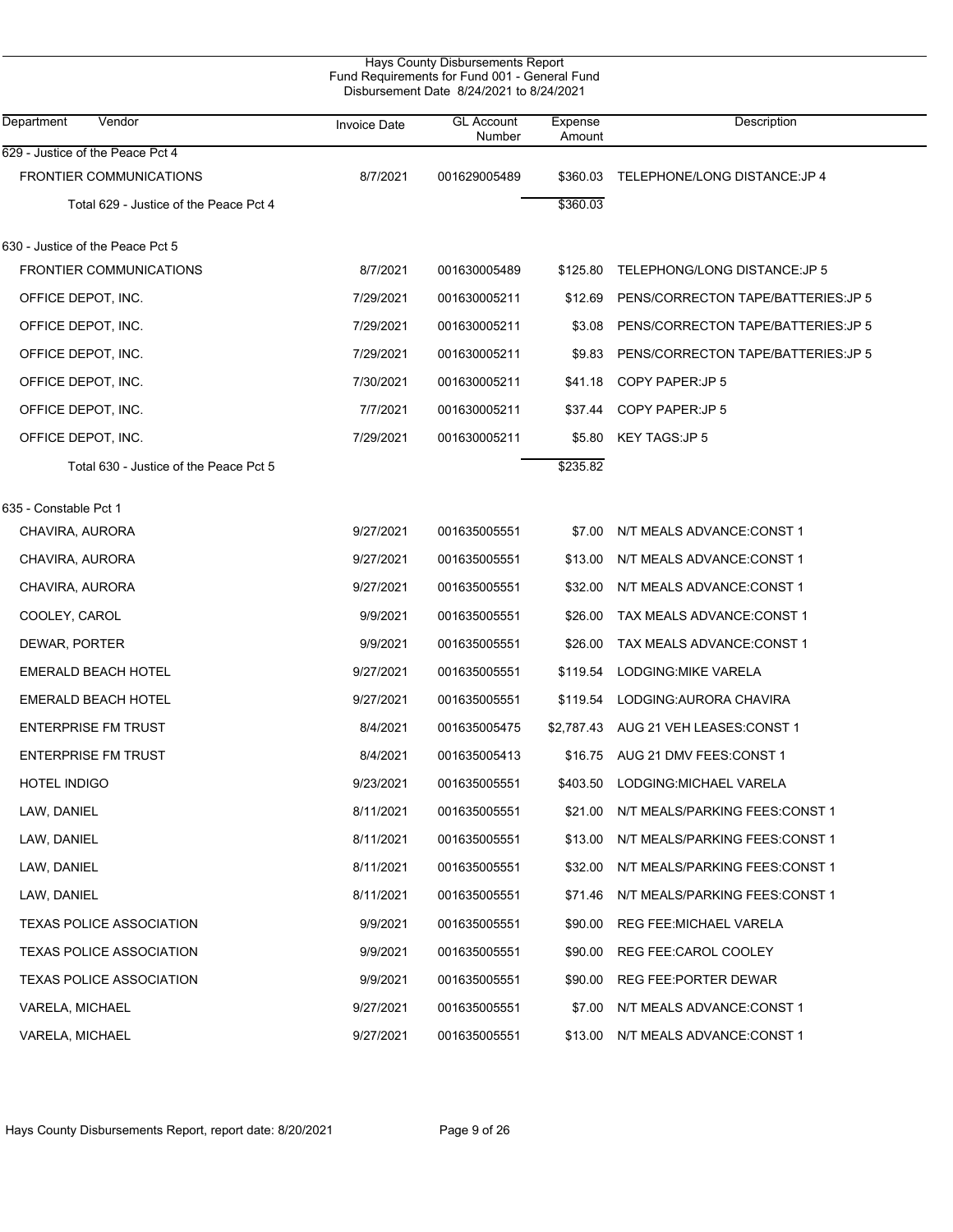| Hays County Disbursements Report<br>Fund Requirements for Fund 001 - General Fund<br>Disbursement Date 8/24/2021 to 8/24/2021 |                     |                             |                   |                                                               |  |  |
|-------------------------------------------------------------------------------------------------------------------------------|---------------------|-----------------------------|-------------------|---------------------------------------------------------------|--|--|
| Department<br>Vendor                                                                                                          | <b>Invoice Date</b> | <b>GL Account</b><br>Number | Expense<br>Amount | Description                                                   |  |  |
| VARELA, MICHAEL                                                                                                               | 9/27/2021           | 001635005551                | \$32.00           | N/T MEALS ADVANCE:CONST 1                                     |  |  |
| VARELA, MICHAEL                                                                                                               | 9/9/2021            | 001635005551                | \$26.00           | TAX MEALS ADVANCE: CONST 1                                    |  |  |
| <b>VARELA, MICHAEL</b>                                                                                                        | 9/24/2021           | 001635005551                | \$21.00           | N/T MEALS ADVANCE CONST 1                                     |  |  |
| <b>VARELA, MICHAEL</b>                                                                                                        | 9/24/2021           | 001635005551                | \$39.00           | N/T MEALS ADVANCE: CONST 1                                    |  |  |
| VARELA, MICHAEL                                                                                                               | 9/24/2021           | 001635005551                | \$48.00           | N/T MEALS ADVANCE: CONST 1                                    |  |  |
| VARELA, MICHAEL                                                                                                               | 8/11/2021           | 001635005551                | \$21.00           | N/T MEALS/PARKING FEES: CONST 1                               |  |  |
| VARELA, MICHAEL                                                                                                               | 8/11/2021           | 001635005551                | \$13.00           | N/T MEALS/PARKING FEES: CONST 1                               |  |  |
| VARELA, MICHAEL                                                                                                               | 8/11/2021           | 001635005551                | \$32.00           | N/T MEALS/PARKING FEES: CONST 1                               |  |  |
| VARELA, MICHAEL                                                                                                               | 8/11/2021           | 001635005551                | \$71.46           | N/T MEALS/PARKING FEES:CONST 1                                |  |  |
| Total 635 - Constable Pct 1                                                                                                   |                     |                             | \$4,281.68        |                                                               |  |  |
| 636 - Constable Pct 2                                                                                                         |                     |                             |                   |                                                               |  |  |
| <b>ENTERPRISE FM TRUST</b>                                                                                                    | 8/4/2021            | 001636005475                | \$3,618.88        | AUG 21 VEH LEASES: CONST 2                                    |  |  |
| OFFICE DEPOT, INC.                                                                                                            | 8/12/2021           | 001636005211                | $(\$22.00)$       | RETURN HAND SANITIZER: CONST 2                                |  |  |
| Total 636 - Constable Pct 2                                                                                                   |                     |                             | \$3,596.88        |                                                               |  |  |
| 637 - Constable Pct 3                                                                                                         |                     |                             |                   |                                                               |  |  |
| <b>ENTERPRISE FM TRUST</b>                                                                                                    | 8/4/2021            | 001637005475                | \$2,359.26        | AUG 21 VEH LEASES: CONST 3                                    |  |  |
| <b>FRONTIER COMMUNICATIONS</b>                                                                                                | 8/10/2021           | 001637005489                | \$135.38          | TELEPHONE/LONG DISTANCE:CONST 3                               |  |  |
| GT DISTRIBUTORS, INC.                                                                                                         | 3/30/2021           | 001637005206                | \$353.70          | AMMO:CONST 3                                                  |  |  |
| Total 637 - Constable Pct 3                                                                                                   |                     |                             | \$2,848.34        |                                                               |  |  |
| 638 - Constable Pct 4                                                                                                         |                     |                             |                   |                                                               |  |  |
| <b>CREATIVE SERVICES OF NEW ENGLAND</b>                                                                                       | 7/15/2021           | 001638005461                |                   | \$279.00 JUNIOR DEPUTY CONSTABLE BADGE<br>STICKERS:CONST 4    |  |  |
| <b>CREATIVE SERVICES OF NEW ENGLAND</b>                                                                                       | 7/15/2021           | 001638005461                | \$19.95           | SHIPPING OF JUNIOR DEPUTY CONSTABLE BADGE<br>STICKERS:CONST 4 |  |  |
| <b>ENTERPRISE FM TRUST</b>                                                                                                    | 8/4/2021            | 001638005475                |                   | \$1,734.15 AUG 21 VEH LEASES CONST 4                          |  |  |
| <b>FRONTIER COMMUNICATIONS</b>                                                                                                | 8/7/2021            | 001638005489                | \$281.58          | TELEPHONE/LONG DISTANCE:CONST 4                               |  |  |
| GT DISTRIBUTORS, INC.                                                                                                         | 7/30/2021           | 001638005206                | \$58.98           | BATON HOLDER/OPEN TOP HANDCUFF<br>CASE:CONST 4                |  |  |
| Total 638 - Constable Pct 4                                                                                                   |                     |                             | \$2,373.66        |                                                               |  |  |
| 639 - Constable Pct 5                                                                                                         |                     |                             |                   |                                                               |  |  |
| <b>ENTERPRISE FM TRUST</b>                                                                                                    | 8/4/2021            | 001639005475                |                   | \$537.94 AUG 21 VEH LEASE: CONST 5                            |  |  |
| Total 639 - Constable Pct 5                                                                                                   |                     |                             | \$537.94          |                                                               |  |  |
| 645 - Countywide                                                                                                              |                     |                             |                   |                                                               |  |  |
| BARTON PUBLICATIONS, INC.                                                                                                     | 8/11/2021           | 001645005462                |                   | \$36.00 PUBLIC NOTICE:REPLAT BOOKY T SUBDIVISION              |  |  |
| BARTON PUBLICATIONS, INC.                                                                                                     | 8/11/2021           | 001645005462                |                   | \$8.00 PUBLIC NOTICE: REPLAT BOOKY T SUBDIVISION              |  |  |

Hays County Disbursements Report, report date: 8/20/2021 Page 10 of 26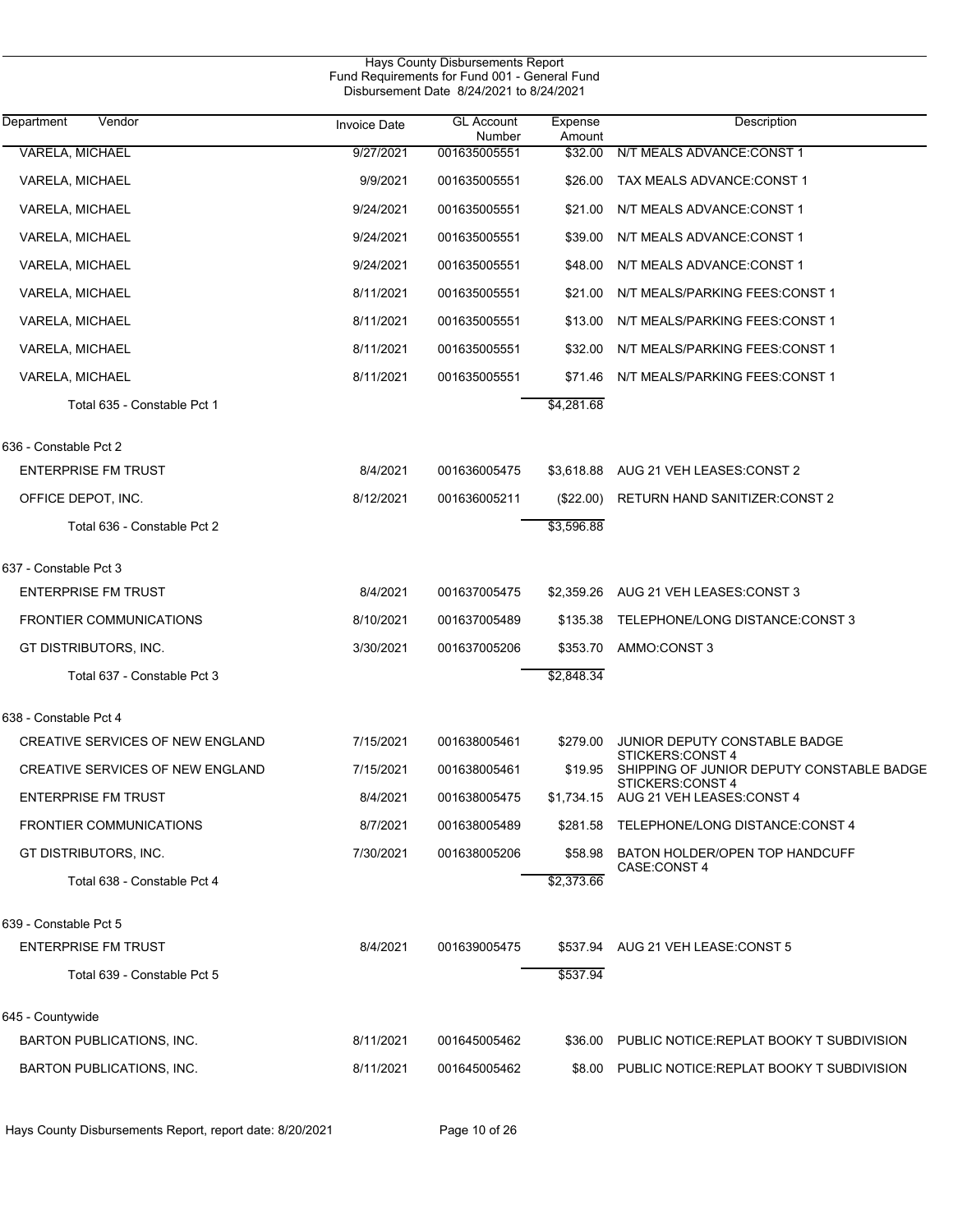|                                         |                     | Hays County Disbursements Report<br>Fund Requirements for Fund 001 - General Fund<br>Disbursement Date 8/24/2021 to 8/24/2021 |                   |                                                                               |
|-----------------------------------------|---------------------|-------------------------------------------------------------------------------------------------------------------------------|-------------------|-------------------------------------------------------------------------------|
| Vendor<br>Department                    | <b>Invoice Date</b> | <b>GL Account</b><br>Number                                                                                                   | Expense<br>Amount | Description                                                                   |
| PITNEY BOWES, INC.                      | 8/24/2021           | 001645005212                                                                                                                  | \$15,000.00       | SEP 21 MAIL METER:TREAS                                                       |
| Total 645 - Countywide                  |                     |                                                                                                                               | \$15,044.00       |                                                                               |
| 650 - Dept of Public Safety             |                     |                                                                                                                               |                   |                                                                               |
| APPLIED CONCEPTS, INC.                  | 8/24/2021           | 001650005473                                                                                                                  | \$670.85          | SEP 21 MONTHLY LEASE:DPS-THP                                                  |
| OFFICE DEPOT, INC.                      | 8/10/2021           | 001650005211                                                                                                                  | \$29.89           | PENS:DPS-THP                                                                  |
| OFFICE DEPOT, INC.                      | 8/10/2021           | 001650005211                                                                                                                  | \$458.41          | RUBBERBANDS/CD LABELS/CHAIRMATS: DPS-THP                                      |
| Total 650 - Dept of Public Safety       |                     |                                                                                                                               | \$1,159.15        |                                                                               |
| 651 - Dept of Public Safety - L&W       |                     |                                                                                                                               |                   |                                                                               |
| <b>CENTURYLINK</b>                      | 8/7/2021            | 001651005489                                                                                                                  | \$82.46           | TELEPHONE/FAX LINES:DPS-L&W                                                   |
| OFFICE DEPOT, INC.                      | 8/12/2021           | 001651005211                                                                                                                  | \$16.08           | BINDER CLIPS/CD SLEEVES/PENS/LABELS:DPS-<br>L&W                               |
| OFFICE DEPOT, INC.                      | 8/12/2021           | 001651005211                                                                                                                  | \$68.67           | BINDER CLIPS/CD SLEEVES/PENS/LABELS:DPS-<br>L&W                               |
| OFFICE DEPOT, INC.                      | 8/12/2021           | 001651005211                                                                                                                  | \$67.96           | WIRE CABLES: DPS-L&W                                                          |
| OFFICE DEPOT, INC.                      | 8/12/2021           | 001651005211                                                                                                                  | \$7.76            | LAMINATING POUCHES: DPS-L&W                                                   |
| Total 651 - Dept of Public Safety - L&W |                     |                                                                                                                               | \$242.93          |                                                                               |
| 655 - Election Administration           |                     |                                                                                                                               |                   |                                                                               |
| <b>HART INTERCIVIC</b>                  |                     | 7/23/2021 001655991425429                                                                                                     | \$37,545.00       | WINDOWS 10 UPGRADES: ELEC                                                     |
| RICOH USA, INC.                         | 8/6/2021            | 001655005473                                                                                                                  | \$100.00          | AUG 21 LEASE: 1009769A36                                                      |
| RICOH USA, INC.                         | 8/6/2021            | 001655005473                                                                                                                  | \$50.00           | AUG 21 MTC W/TONER: 1009769A36                                                |
| Total 655 - Election Administration     |                     |                                                                                                                               | \$37,695.00       |                                                                               |
| 656 - Office of Emergency Services      |                     |                                                                                                                               |                   |                                                                               |
| AMAZON CAPITAL SERVICES                 | 8/14/2021           | 001656005211                                                                                                                  | \$5.95            | WATERPROOF BLACKBOARD STICKER                                                 |
| AMAZON CAPITAL SERVICES                 | 8/14/2021           | 001656005211                                                                                                                  | \$5.99            | LABELS: EMER SVCS<br>WATERPROOF BLACKBOARD STICKER<br><b>LABELS:EMER SVCS</b> |
| <b>CARD SERVICE CENTER</b>              |                     | 8/10/2021 001656005201007                                                                                                     | \$188.75          | HAZMAT-SMOKE GENERATOR: EMER SVC                                              |
| <b>CARD SERVICE CENTER</b>              | 8/10/2021           | 001656005302                                                                                                                  | \$195.00          | MBR DUES MIKE JONES                                                           |
| GT DISTRIBUTORS, INC.                   | 1/13/2021           | 001656005206                                                                                                                  | \$53.00           | ALTA BELTS:GIB WATT/MARIA HERNANDEZ                                           |
| GT DISTRIBUTORS, INC.                   | 12/2/2020           | 001656005206                                                                                                                  | \$79.50           | ALTA BELTS: EMER SERV STAFF                                                   |
| GT DISTRIBUTORS, INC.                   | 12/2/2020           | 001656005206                                                                                                                  | \$79.50           | ALTA BELTS: EMER SERV STAFF                                                   |
| GT DISTRIBUTORS, INC.                   | 12/2/2020           | 001656005206                                                                                                                  | \$79.50           | ALTA BELTS: EMER SERV STAFF                                                   |
| GT DISTRIBUTORS, INC.                   | 11/3/2020           | 001656005206                                                                                                                  | \$26.50           | ALTA BELT: KRISTEN JONES                                                      |
| GT DISTRIBUTORS, INC.                   | 11/30/2020          | 001656005206                                                                                                                  | \$6.50            | BADGE/HOLDER:GIB WATT                                                         |
| GT DISTRIBUTORS, INC.                   | 11/3/2020           | 001656005206                                                                                                                  |                   | \$26.50 ALTA BELT:MICHELLE VILLEGAS                                           |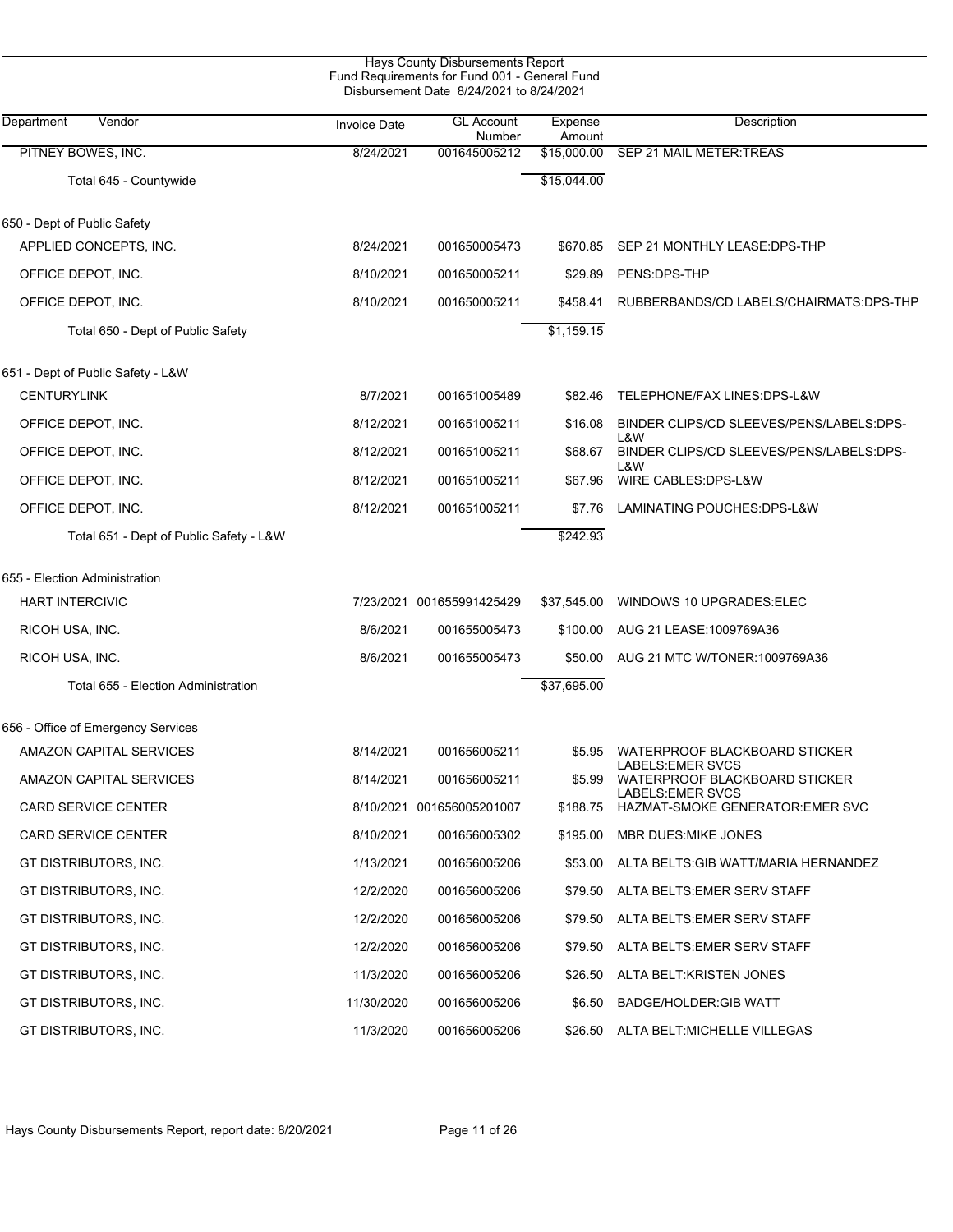| Hays County Disbursements Report<br>Fund Requirements for Fund 001 - General Fund<br>Disbursement Date 8/24/2021 to 8/24/2021 |                     |                             |                   |                                                      |  |  |  |
|-------------------------------------------------------------------------------------------------------------------------------|---------------------|-----------------------------|-------------------|------------------------------------------------------|--|--|--|
| Vendor<br>Department                                                                                                          | <b>Invoice Date</b> | <b>GL Account</b><br>Number | Expense<br>Amount | Description                                          |  |  |  |
| <b>GT DISTRIBUTORS, INC.</b>                                                                                                  | 11/3/2020           | 001656005206                | \$7.50            | ALTA BELT: MICHELLE VILLEGAS                         |  |  |  |
| GT DISTRIBUTORS, INC.                                                                                                         | 11/30/2020          | 001656005206                | \$90.50           | <b>BADGE/HOLDER:GIB WATT</b>                         |  |  |  |
| GT DISTRIBUTORS, INC.                                                                                                         | 11/30/2020          | 001656005206                | \$28.85           | BADGE/HOLDER: GIB WATT                               |  |  |  |
| HALFF ASSOCIATES, INC.                                                                                                        |                     | 8/10/2021 001656005718700   | \$12,400.00       | <b>FLOOD RESPONSE VIEWER: EMER SVCS</b>              |  |  |  |
| HAYS COUNTY TAX ASSESSOR COLLECTOR                                                                                            | 7/31/2021           | 001656005413                | \$7.50            | STATE INSPECTION FEE: EMER SVCS                      |  |  |  |
| INDIAN SPRINGS MANUFACTURING CO., INC.                                                                                        |                     | 8/10/2021 001656005201007   | \$2,945.00        | HAZMAT TRAINING PROPS: EMER SVCS                     |  |  |  |
| INDIAN SPRINGS MANUFACTURING CO., INC.                                                                                        |                     | 8/10/2021 001656005201007   | \$3,530.00        | HAZMAT TRAINING PROPS: EMER SVCS                     |  |  |  |
| INDIAN SPRINGS MANUFACTURING CO., INC.                                                                                        |                     | 8/10/2021 001656005201007   | \$995.00          | HAZMAT TRAINING PROPS: EMER SVCS                     |  |  |  |
| INDIAN SPRINGS MANUFACTURING CO., INC.                                                                                        |                     | 8/10/2021 001656005201007   | \$387.00          | HAZMAT TRAINING PROPS: EMER SVCS                     |  |  |  |
| Total 656 - Office of Emergency Services                                                                                      |                     |                             | \$21,138.04       |                                                      |  |  |  |
| 657 - Development Services                                                                                                    |                     |                             |                   |                                                      |  |  |  |
| <b>ENTERPRISE FM TRUST</b>                                                                                                    | 8/4/2021            | 001657005413                | \$29.75           | AUG 21 VEH MTC FEE:DEV SVCS                          |  |  |  |
| <b>ENTERPRISE FM TRUST</b>                                                                                                    | 8/4/2021            | 001657005475                | \$361.30          | AUG 21 VEH LEASE: DEV SVCS                           |  |  |  |
| <b>ENTERPRISE FM TRUST</b>                                                                                                    | 8/4/2021            | 001657005413                | \$52.10           | AUG 21 DMV FEE:DEV SVCS                              |  |  |  |
| Total 657 - Development Services                                                                                              |                     |                             | \$443.15          |                                                      |  |  |  |
| 660 - Extension                                                                                                               |                     |                             |                   |                                                      |  |  |  |
| OFFICE DEPOT, INC.                                                                                                            | 8/10/2021           | 001660005211                | \$11.24           | AAA BATTERIES: EXT OFC                               |  |  |  |
| Total 660 - Extension                                                                                                         |                     |                             | \$11.24           |                                                      |  |  |  |
| 675 - Personal Health                                                                                                         |                     |                             |                   |                                                      |  |  |  |
| LEGENDS TRI-COUNTY FUNERAL SERVICES                                                                                           | 7/30/2021           | 001675185432                | \$440.00          | F.M.A., III-07-10-21                                 |  |  |  |
| LEGENDS TRI-COUNTY FUNERAL SERVICES                                                                                           | 7/30/2021           | 001675185432                | \$440.00          | C.A.H.-07-04-21                                      |  |  |  |
| LEGENDS TRI-COUNTY FUNERAL SERVICES                                                                                           | 7/30/2021           | 001675185432                |                   | \$440.00 C.C.-07-04-21                               |  |  |  |
| LEGENDS TRI-COUNTY FUNERAL SERVICES                                                                                           | 7/30/2021           | 001675185432                |                   | \$440.00 T.F.-07-03-21                               |  |  |  |
| LEGENDS TRI-COUNTY FUNERAL SERVICES                                                                                           | 7/30/2021           | 001675185432                | \$490.00          | K.W., III-07-01-21                                   |  |  |  |
| Total 675 - Personal Health                                                                                                   |                     |                             | \$2,250.00        |                                                      |  |  |  |
| 676 - Historical Commission                                                                                                   |                     |                             |                   |                                                      |  |  |  |
| <b>FRONTIER COMMUNICATIONS</b>                                                                                                | 8/2/2021            | 001676005489                | \$215.28          | TELEPHONE/LONG DISTANCE/INTERNET:HIST<br><b>COMM</b> |  |  |  |
| Total 676 - Historical Commission                                                                                             |                     |                             | \$215.28          |                                                      |  |  |  |
| 677 - Human Resources                                                                                                         |                     |                             |                   |                                                      |  |  |  |
| AMAZON CAPITAL SERVICES                                                                                                       | 8/12/2021           | 001677005332                | \$205.20          | DOOR PRESSURE GAUGES: HR                             |  |  |  |
| DRIPPING SPRINGS CENTURY-NEWS                                                                                                 | 8/3/2021            | 001677005213                |                   | \$28.00 1 YR SUBSC: HR                               |  |  |  |
| Total 677 - Human Resources                                                                                                   |                     |                             | \$233.20          |                                                      |  |  |  |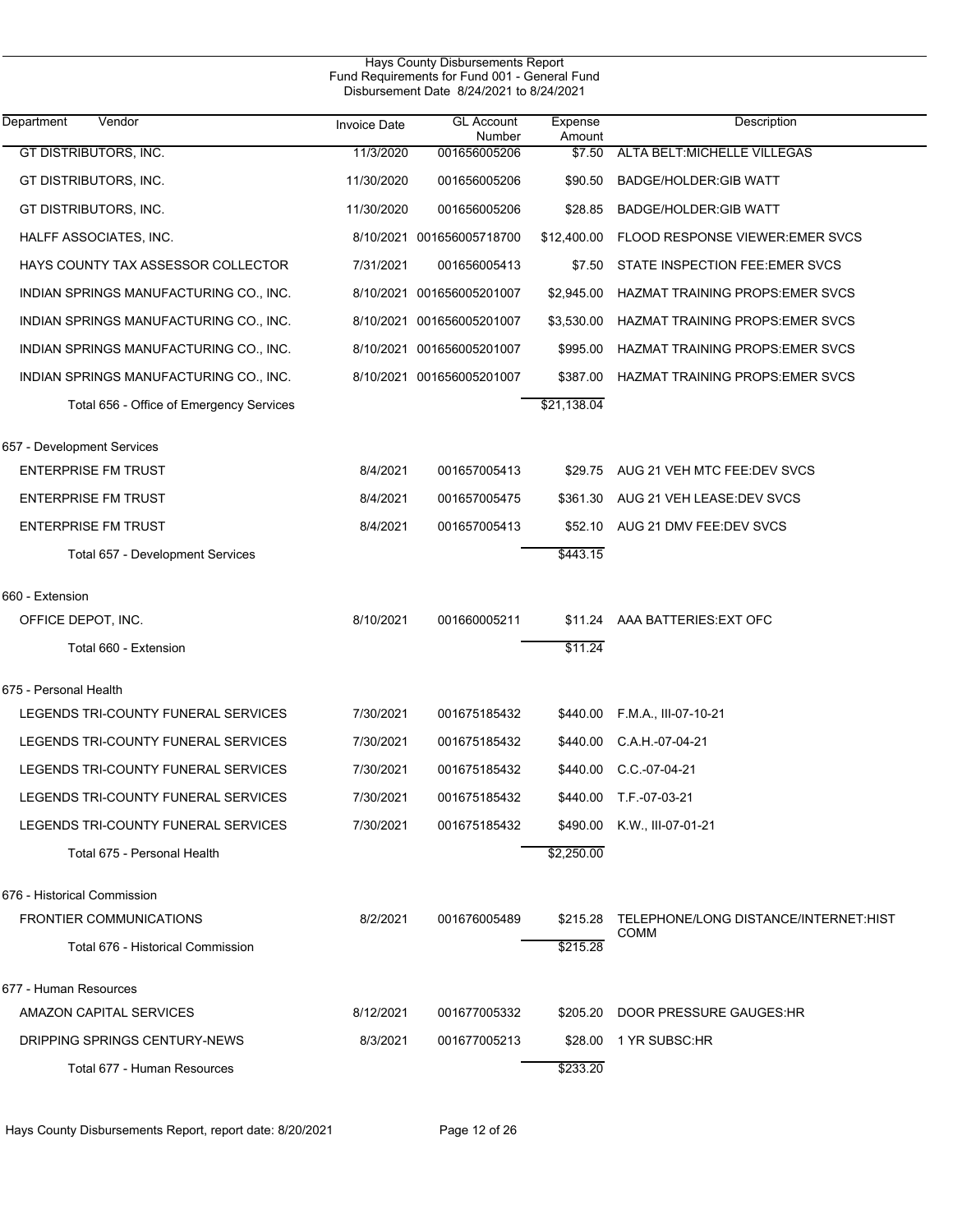| Hays County Disbursements Report<br>Fund Requirements for Fund 001 - General Fund<br>Disbursement Date 8/24/2021 to 8/24/2021 |                     |                             |                   |                                                         |  |  |  |
|-------------------------------------------------------------------------------------------------------------------------------|---------------------|-----------------------------|-------------------|---------------------------------------------------------|--|--|--|
| Vendor<br>Department                                                                                                          | <b>Invoice Date</b> | <b>GL Account</b><br>Number | Expense<br>Amount | Description                                             |  |  |  |
| 680 - Information Technology                                                                                                  |                     |                             |                   |                                                         |  |  |  |
| AMAZON CAPITAL SERVICES                                                                                                       | 8/9/2021            | 001680005202                | \$65.04           | NOTEBOOK CASE: INFO TECH                                |  |  |  |
| AMAZON CAPITAL SERVICES                                                                                                       | 8/9/2021            | 001680005202                | \$8.54            | SHIPPING: INFO TECH                                     |  |  |  |
| AMAZON CAPITAL SERVICES                                                                                                       | 8/9/2021            | 001680005202                | (\$8.54)          | RETURN SHIPPING INFO TECH                               |  |  |  |
| <b>ENTERPRISE FM TRUST</b>                                                                                                    | 8/4/2021            | 001680005475                | \$386.24          | AUG 21 VEH LEASE: INFO TECH                             |  |  |  |
| <b>ENTERPRISE FM TRUST</b>                                                                                                    | 8/4/2021            | 001680005413                | \$51.30           | AUG 21 VEH MTC FEE: INFO TECH                           |  |  |  |
| Total 680 - Information Technology                                                                                            |                     |                             | \$502.58          |                                                         |  |  |  |
| 686 - Juvenile Probation                                                                                                      |                     |                             |                   |                                                         |  |  |  |
| AMAZON CAPITAL SERVICES                                                                                                       |                     | 8/2/2021 001686991005202    | \$191.98          | RPS-PAS IPAD KEYBOARD CASES: JUV PROB                   |  |  |  |
| AMAZON CAPITAL SERVICES                                                                                                       |                     | 8/2/2021 001686991005202    | \$8.37            | RPS-PAS SHIPPING: JUV PROB                              |  |  |  |
| AMAZON CAPITAL SERVICES                                                                                                       |                     | 8/2/2021 001686991005202    | (\$8.37)          | RPS-PAS RETURN SHIPPING: JUV PROB                       |  |  |  |
| AMAZON CAPITAL SERVICES                                                                                                       |                     | 7/29/2021 001686991005202   | \$299.00          | RPS-PAS 2020 APPLIE IPAD: JUV PROB                      |  |  |  |
| AMAZON CAPITAL SERVICES                                                                                                       |                     | 7/29/2021 001686991005202   | \$7.83            | RPS-PAS SHIPPING: JUV PROB                              |  |  |  |
| AMAZON CAPITAL SERVICES                                                                                                       |                     | 7/29/2021 001686991005202   | (\$7.83)          | RPS-PAS RETURN SHIPPING: JUV PROB                       |  |  |  |
| BEST BUY BUSINESS ADVANTAGE ACCOUNT                                                                                           |                     | 8/2/2021 001686991005202    | \$329.99          | RPS-PAS IPAD: JUV PROV                                  |  |  |  |
| <b>ENTERPRISE FM TRUST</b>                                                                                                    | 7/3/2021            | 001686005413                | \$705.56          | DS JUL 21 REPAIR FEES: JUV PROB                         |  |  |  |
| <b>ENTERPRISE FM TRUST</b>                                                                                                    | 8/4/2021            | 001686005475                | \$810.80          | DS AUG 21 VEH LEASES: JUV PROB                          |  |  |  |
| <b>ENTERPRISE FM TRUST</b>                                                                                                    | 8/4/2021            | 001686005501                | \$18.10           | DS JUL 21 TOLL CHGS: JUV PROB                           |  |  |  |
| <b>ENTERPRISE FM TRUST</b>                                                                                                    | 8/4/2021            | 001686005413                | \$91.10           | DS AUG 21 VEH MTC FEES: JUV PROB                        |  |  |  |
| <b>HAYS COUNTY TREASURER</b>                                                                                                  | 7/31/2021           | 001686005361                | \$29,120.00       | DPA JUL 21 JUV DET: JUV PROB                            |  |  |  |
| LUBBOCK COUNTY COURT HOUSE                                                                                                    | 8/11/2021           | 001686005361                | \$200.00          | DPA JUL 21 INMATE HOUSING: JUV PROB                     |  |  |  |
| Total 686 - Juvenile Probation                                                                                                |                     |                             | \$31.766.53       |                                                         |  |  |  |
| 695 - Building Maintenance                                                                                                    |                     |                             |                   |                                                         |  |  |  |
| A & E SIGNS AND GRAPHICS                                                                                                      | 4/8/2021            | 001695005461                | \$40.00           | CHANGE OFFICE HOURS ON DOOR SIGN: JP 5                  |  |  |  |
| A & E SIGNS AND GRAPHICS                                                                                                      | 6/8/2021            | 001695005461                | \$15.00           | NAME CHANGE ON COURTROOM DOOR                           |  |  |  |
| AAMS, LLC                                                                                                                     | 8/13/2021           | 001695005451                | \$60.00           | SIGN: JUDGE DANIEL O'BRIEN<br><b>SERVICE CALL:PCT 4</b> |  |  |  |
| AAMS, LLC                                                                                                                     | 8/13/2021           | 001695005451                | \$85.00           | <b>SERVICE CALL:PCT 4</b>                               |  |  |  |
| AAMS, LLC                                                                                                                     | 8/13/2021           | 001695005451                | \$100.00          | <b>SERVICE CALL:PCT 4</b>                               |  |  |  |
| DEALERS ELECTRICAL SUPPLY                                                                                                     | 8/10/2021           | 001695005207                | \$23.10           | ALTO BULBS:MTC                                          |  |  |  |
| DEALERS ELECTRICAL SUPPLY                                                                                                     | 8/10/2021           | 001695005207                | (\$0.23)          | ALTO BULBS:MTC                                          |  |  |  |
| <b>ENTERPRISE FM TRUST</b>                                                                                                    | 8/4/2021            | 001695005475                | \$1,083.90        | AUG 21 VEH LEASES/MTC FEES/DMV FEES:MTC                 |  |  |  |
| <b>ENTERPRISE FM TRUST</b>                                                                                                    | 8/4/2021            | 001695005413                | \$325.79          | AUG 21 VEH LEASES/MTC FEES/DMV FEES:MTC                 |  |  |  |
| <b>ENTERPRISE FM TRUST</b>                                                                                                    | 8/4/2021            | 001695005413                | \$59.50           | AUG 21 VEH LEASES/MTC FEES/DMV FEES:MTC                 |  |  |  |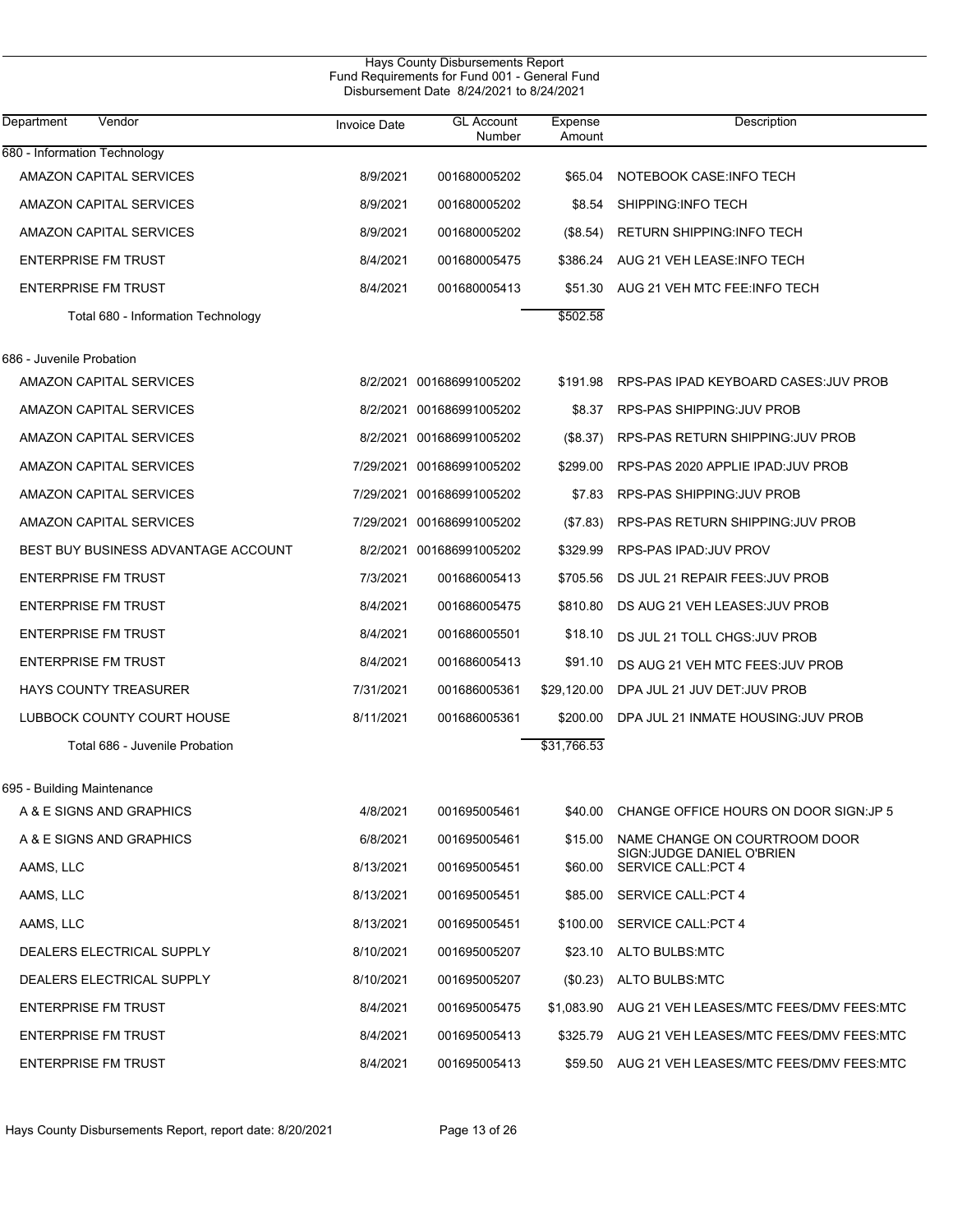| Hays County Disbursements Report<br>Fund Requirements for Fund 001 - General Fund<br>Disbursement Date 8/24/2021 to 8/24/2021 |                     |                             |                   |                                                            |  |  |
|-------------------------------------------------------------------------------------------------------------------------------|---------------------|-----------------------------|-------------------|------------------------------------------------------------|--|--|
| Department<br>Vendor                                                                                                          | <b>Invoice Date</b> | <b>GL Account</b><br>Number | Expense<br>Amount | Description                                                |  |  |
| PEDERNALES ELECTRIC COOPERATIVE, INC.                                                                                         |                     | 8/10/2021 001695005480240   | \$57.51           | <b>ELEC SVC:556533</b>                                     |  |  |
| PEDERNALES ELECTRIC COOPERATIVE, INC.                                                                                         |                     | 8/12/2021 001695005480240   | \$51.96           | <b>ELEC SVC:454179</b>                                     |  |  |
| TRIPLE S FEED                                                                                                                 | 8/3/2021            | 001695005209                | \$279.80          | <b>HERBICIDE:MTC</b>                                       |  |  |
| UNITED SITE SERVICES                                                                                                          |                     | 8/10/2021 001695005480050   | \$342.35          | <b>HOLDING TANK:DPS-L&amp;W</b>                            |  |  |
| Total 695 - Building Maintenance                                                                                              |                     |                             | \$2,523.68        |                                                            |  |  |
| 700 - Parks Administration                                                                                                    |                     |                             |                   |                                                            |  |  |
| ACM BODY & FRAME, INC.                                                                                                        | 6/17/2021           | 001700005411                | \$150.00          | KAWASAKI REPAIRS:PARKS                                     |  |  |
| ACM BODY & FRAME, INC.                                                                                                        | 6/17/2021           | 001700005411                | \$70.06           | KAWASAKI REPAIRS:PARKS                                     |  |  |
| ACM BODY & FRAME, INC.                                                                                                        | 7/26/2021           | 001700005411                | \$225.00          | RIDING MOWER REPAIRS: PARKS                                |  |  |
| ACM BODY & FRAME, INC.                                                                                                        | 7/26/2021           | 001700005411                | \$154.42          | RIDING MOWER REPAIRS: PARKS                                |  |  |
| <b>ENTERPRISE FM TRUST</b>                                                                                                    | 8/4/2021            | 001700005475                | \$1,083.90        | AUG 21 VEH LEASE: PARKS                                    |  |  |
| <b>ENTERPRISE FM TRUST</b>                                                                                                    | 8/4/2021            | 001700005413                | \$156.30          | AUG 21 VEH MTC FEES: PARKS                                 |  |  |
| <b>ENTERPRISE FM TRUST</b>                                                                                                    | 8/4/2021            | 001700005413                | \$59.50           | AUG 21 DMV FEES: PARKS                                     |  |  |
| KING FEED & HARDWARE                                                                                                          | 8/6/2021            | 001700005201                | \$159.96          | <b>WEED KILLER: PARKS</b>                                  |  |  |
| TEXAS DISPOSAL SYSTEMS, INC.                                                                                                  | 7/31/2021           | 001700005452                | \$104.92          | <b>JUL 21 TRASH SVC: JWNA</b>                              |  |  |
| TEXAS DISPOSAL SYSTEMS, INC.                                                                                                  | 7/31/2021           | 001700005448                | \$136.00          | JUL 21 PORTA POT/HANDWASH STAND SVC: JWNA                  |  |  |
| TEXAS DISPOSAL SYSTEMS, INC.                                                                                                  | 7/31/2021           | 001700005448                | \$342.00          | JUL 21 PORTA POT/HANDWASH STAND SVC: JWNA                  |  |  |
| TEXAS DISPOSAL SYSTEMS, INC.                                                                                                  | 7/31/2021           | 001700005448                | \$162.00          | JUL 21 PORTA POT/HANDWASH STAND SVC:JWNA                   |  |  |
| TEXAS DISPOSAL SYSTEMS, INC.                                                                                                  | 7/31/2021           | 001700005448                | \$206.00          | JUL 21 PORTA POT/HANDWASH STAND SVC:5 MILE                 |  |  |
| TEXAS DISPOSAL SYSTEMS, INC.                                                                                                  | 7/31/2021           | 001700005448                | \$158.00          | DAM<br>JUL 21 PORTA POT/HANDWASH STAND SVC:5 MILE          |  |  |
| TEXAS DISPOSAL SYSTEMS, INC.                                                                                                  | 7/31/2021           | 001700005448                | \$678.00          | DAM<br>JUL 21 PORTA POT/HANDWASH STAND SVC:5 MILE          |  |  |
| TEXAS DISPOSAL SYSTEMS, INC.                                                                                                  | 7/31/2021           | 001700005448                | \$152.00          | DAM<br>JUL 21 PORTA POT/HANDWASH STAND                     |  |  |
| TEXAS DISPOSAL SYSTEMS, INC.                                                                                                  | 7/31/2021           | 001700005448                | \$282.00          | SVC:DAHLSTROM<br>JUL 21 PORTA POT/HANDWASH STAND           |  |  |
| TEXAS WILDLIFE DAMAGE MANAGEMENT FUND                                                                                         | 8/24/2021           | 001700005448                | \$3,200.00        | SVC:DAHLSTROM<br>SEP 21 MONTHLY TRAPPING FEE/AGREEMENT #92 |  |  |
| TIME WARNER CABLE                                                                                                             | 8/12/2021           | 001700005489                | \$123.62          | -177<br>INTERNET SVC:JWNA                                  |  |  |
| WIMBERLEY ACE HARDWARE                                                                                                        | 8/9/2021            | 001700005201                | \$79.97           | PAINT/GLOVES/GRAFITTI REMOVER:PARKS                        |  |  |
| WIMBERLEY ACE HARDWARE                                                                                                        | 8/5/2021            | 001700005201                | \$60.92           | RAT BAIT STAKES/ANT BAIT/BIRD SEED:PARKS                   |  |  |
| Total 700 - Parks Administration                                                                                              |                     |                             | \$7,744.57        |                                                            |  |  |
| 712 - Co Wide Operations                                                                                                      |                     |                             |                   |                                                            |  |  |
| <b>CARD SERVICE CENTER</b>                                                                                                    | 8/16/2021           | 001712005429                | \$8.23            | DROPBOX:CWOPS                                              |  |  |
| <b>ENTERPRISE FM TRUST</b>                                                                                                    | 8/4/2021            | 001712005475                | \$1,306.53        | AUG 21 VEH LEASES: CWOPS                                   |  |  |
| Total 712 - Co Wide Operations                                                                                                |                     |                             | \$1,314.76        |                                                            |  |  |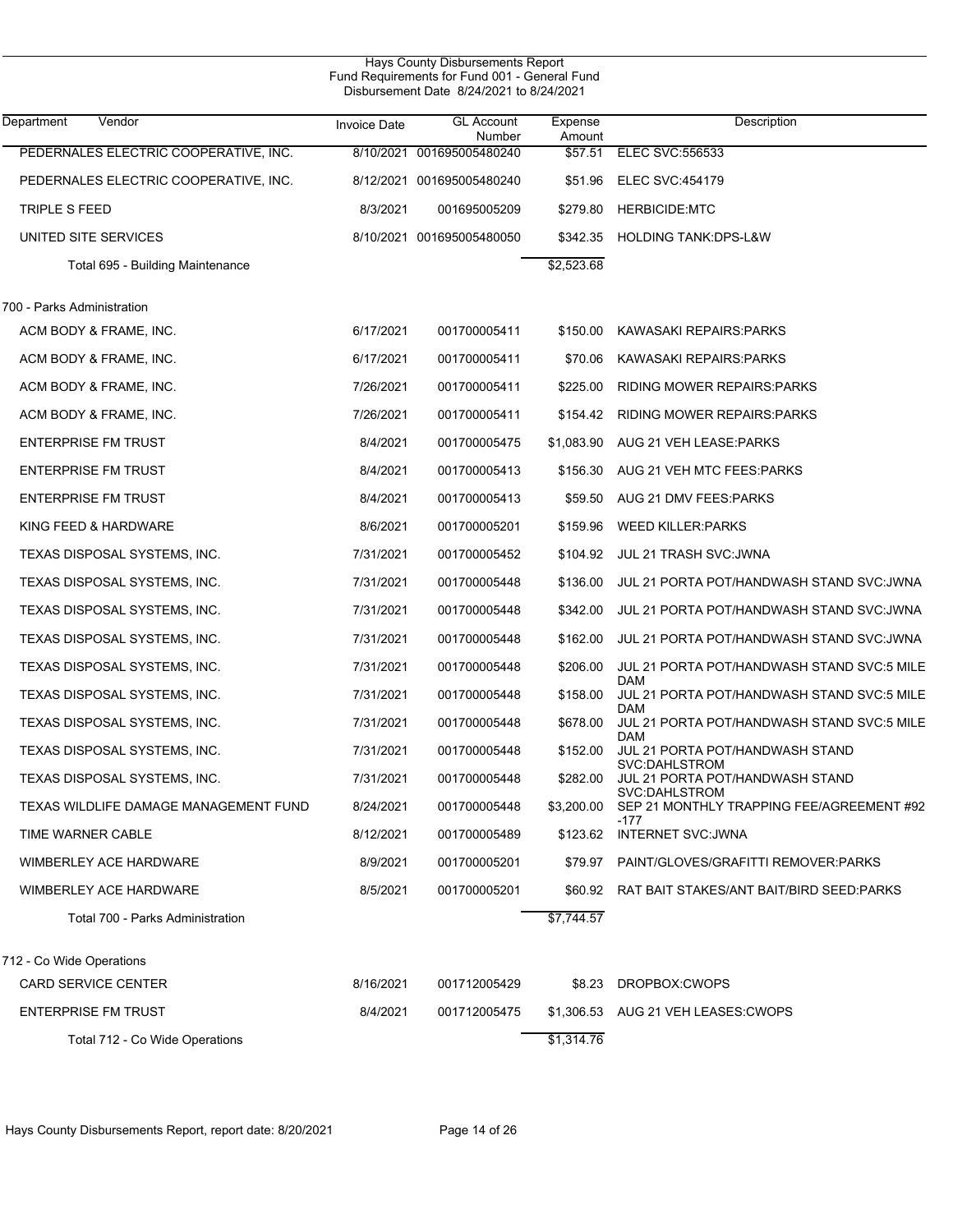| Hays County Disbursements Report<br>Fund Requirements for Fund 001 - General Fund<br>Disbursement Date 8/24/2021 to 8/24/2021 |                     |                             |                   |                                 |  |  |
|-------------------------------------------------------------------------------------------------------------------------------|---------------------|-----------------------------|-------------------|---------------------------------|--|--|
| Department<br>Vendor                                                                                                          | <b>Invoice Date</b> | <b>GL Account</b><br>Number | Expense<br>Amount | Description                     |  |  |
| 715 - TABC                                                                                                                    |                     |                             |                   |                                 |  |  |
| <b>CENTURYLINK</b>                                                                                                            | 7/25/2021           | 001715005489                | \$122.46          | TELEPHONE/FAX LINES: TABC       |  |  |
| Total 715 - TABC                                                                                                              |                     |                             | \$122.46          |                                 |  |  |
| 716 - Transfer Stations                                                                                                       |                     |                             |                   |                                 |  |  |
| <b>ENTERPRISE FM TRUST</b>                                                                                                    | 8/4/2021            | 001716005475                | \$502.57          | AUG 21 VEH LEASE: TRANS STA     |  |  |
| <b>ENTERPRISE FM TRUST</b>                                                                                                    | 8/4/2021            | 001716005413                | \$55.80           | AUG 21 VEH MTC FEE.TRANS STA    |  |  |
| Total 716 - Transfer Stations                                                                                                 |                     |                             | \$558.37          |                                 |  |  |
| 895 - Community Services                                                                                                      |                     |                             |                   |                                 |  |  |
| <b>HAYS COUNTY AREA FOOD BANK</b>                                                                                             | 8/24/2021           | 001895983265800             | \$4,583.33        | <b>SEP 21 ALLOTMENT</b>         |  |  |
| Total 895 - Community Services                                                                                                |                     |                             | \$4,583.33        |                                 |  |  |
| 899 - Misc/Countywide Grants/Projects                                                                                         |                     |                             |                   |                                 |  |  |
| THE MEADOWS CENTER                                                                                                            | 8/16/2021           | 001899991095448             | \$1,300.00        | 2021 FERAL HOG PROGRAM: EXT OFC |  |  |
| Total 899 - Misc/Countywide Grants/Projects                                                                                   |                     |                             | \$1,300.00        |                                 |  |  |
| Cash Required 001 - General Fund                                                                                              |                     |                             | \$278,028.78      |                                 |  |  |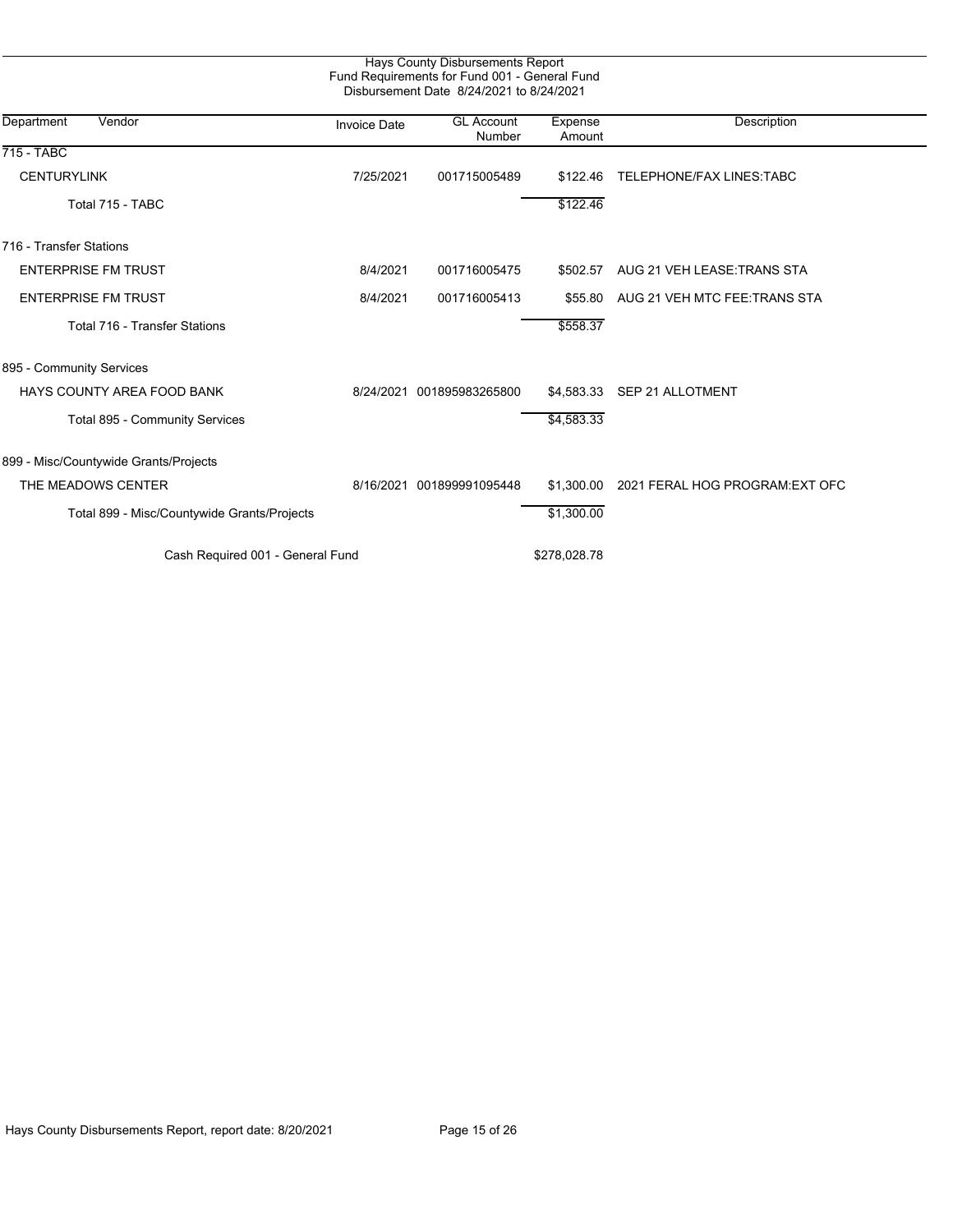#### Hays County Disbursements Report Fund Requirements for Fund 006 - Public Safety Bond 2017 Fund Disbursement Date 8/24/2021 to 8/24/2021

| Department<br>Vendor                             | <b>Invoice Date</b> | <b>GL Account</b><br>Number     | Expense<br>Amount | Description                           |
|--------------------------------------------------|---------------------|---------------------------------|-------------------|---------------------------------------|
| 852 - Jail-Public Safety Construction            |                     |                                 |                   |                                       |
| ECM INTERNATIONAL, INC.                          |                     | 8/9/2021 0068529420156107<br>00 | \$9.248.87        | PROF SVCS:PROJECT 16509.02            |
| ECM INTERNATIONAL, INC.                          |                     | 8/9/2021 0068529420056107<br>00 |                   | \$7,187.78 PROF SVCS:PROJECT 16509.01 |
| Total 852 - Jail-Public Safety Construction      |                     |                                 | \$16,436.65       |                                       |
| Cash Required 006 - Public Safety Bond 2017 Fund |                     |                                 | \$16.436.65       |                                       |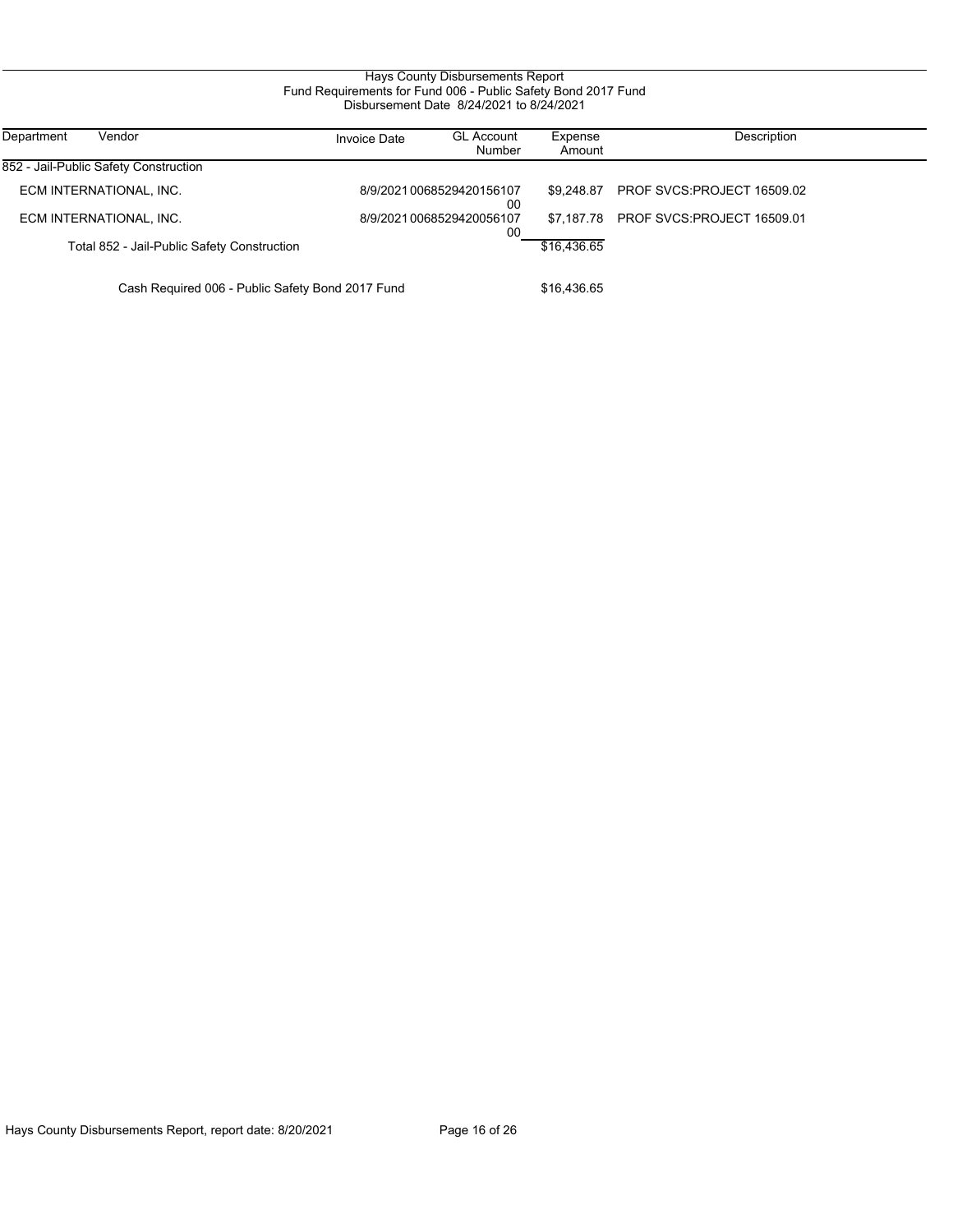#### Hays County Disbursements Report Fund Requirements for Fund 010 - Emergency Rental Assistance Fund Disbursement Date 8/24/2021 to 8/24/2021

| Vendor<br>Department                                 | Invoice Date | <b>GL Account</b><br>Number | Expense<br>Amount | Description          |
|------------------------------------------------------|--------------|-----------------------------|-------------------|----------------------|
| 763 - CARES Act                                      |              |                             |                   |                      |
| AVALON & VERANDAH APARTMENTS                         |              | 8/2/2021 010763991505804    | \$2.604.51        | ERA PROGRAM:COVID-19 |
| CITY OF SAN MARCOS                                   |              | 8/2/2021 010763991505804    | \$319.69          | ERA PROGRAM:COVID-19 |
| Total 763 - CARES Act                                |              |                             | \$2,924.20        |                      |
| Cash Required 010 - Emergency Rental Assistance Fund |              |                             | \$2,924.20        |                      |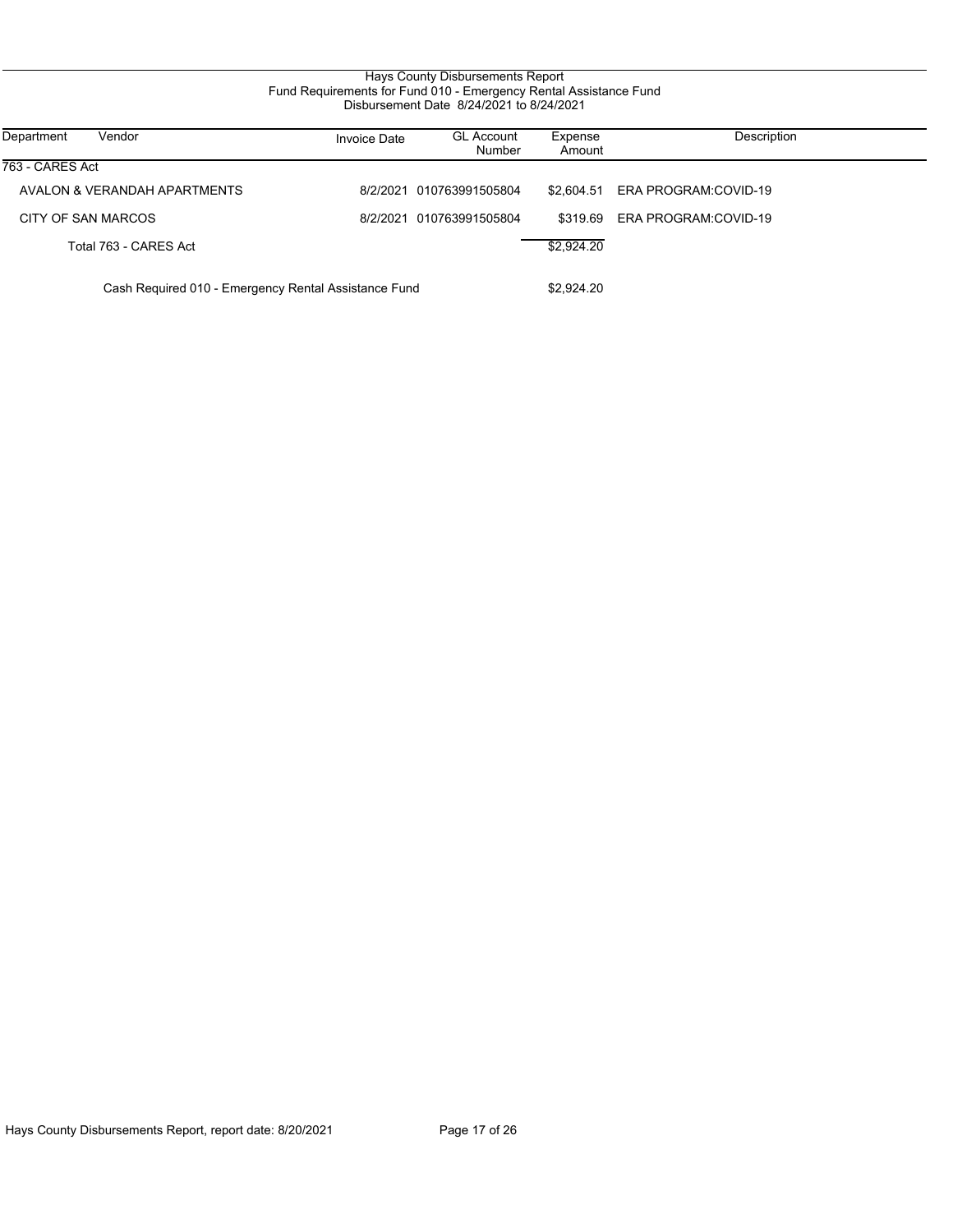#### Hays County Disbursements Report Fund Requirements for Fund 020 - Road and Bridge General Fund Disbursement Date 8/24/2021 to 8/24/2021

| Department<br>Vendor                | <b>Invoice Date</b> | <b>GL</b> Account<br>Number     | Expense<br>Amount | Description                                      |
|-------------------------------------|---------------------|---------------------------------|-------------------|--------------------------------------------------|
| 710 - RPTP                          |                     |                                 |                   |                                                  |
| A-LINE AUTO PARTS                   | 8/10/2021           | 020710005413                    | \$295.03          | BRAKE PADS/ROTORS: VEH MTC                       |
| <b>ADVANCE AUTO PARTS</b>           | 8/17/2021           | 020710005413                    | \$233.14          | <b>BATTERIES: VEH MTC</b>                        |
| ADVANCE AUTO PARTS                  | 8/17/2021           | 020710005413                    | \$44.00           | CORE DEPOSITS: VEH MTC                           |
| ADVANCE AUTO PARTS                  | 8/17/2021           | 020710005413                    | $(\$44.00)$       | <b>CORE RETURNS: VEH MTC</b>                     |
| ADVANCE AUTO PARTS                  | 8/10/2021           | 020710005413                    | \$116.57          | BATTERY: VEH MTC                                 |
| ADVANCE AUTO PARTS                  |                     | 8/17/2021 020710005201002       | \$139.71          | BRAKE CLEANERS/CARB CLEANERS: VEH MTC            |
| ALAMO SALES CORP.                   | 7/30/2021           | 020710005413                    | \$469.40          | YOKE INBOARDS/PROFILE & SLEEVE: VEH MTC          |
| ALAMO SALES CORP.                   | 7/30/2021           | 020710005413                    | \$20.11           | SHIPPING: VEH MTC                                |
| AMAZON CAPITAL SERVICES             | 8/4/2021            | 020710005489                    | \$107.88          | PHONE CAR CHARGERS:RD                            |
| AMERICAN STRUCTUREPOINT             |                     | 7/26/20210207100087356214       | \$1,423.13        | ENG SVCS:RM 150 @ RM 12 - WA #1                  |
| <b>ASCO EQUIPMENT</b>               | 8/16/2021           | 00<br>020710005413              | \$47.03           | WATER SEPARATOR: VEH MTC                         |
| <b>ASCO EQUIPMENT</b>               | 8/16/2021           | 020710005413                    | \$10.00           | WATER SEPARATOR: VEH MTC                         |
| <b>AUTO ZONE</b>                    | 8/10/2021           | 020710005413                    | \$32.69           | <b>BRAKE PADS: VEH MTC</b>                       |
| <b>BG CHEMICAL, LP</b>              | 8/5/2021            | 020710005413                    | \$2,805.00        | ASPHALT CLEANER/RELEASE AGENT: VEH MTC           |
| <b>BOSSTX</b>                       | 8/16/2021           | 020710005413                    | \$472.48          | <b>GLASS L/H FLAT VEH MTC</b>                    |
| BOWMAN CONSULTING GROUP, LTD.       |                     | 7/31/2021 020710005448008       | \$4,547.44        | PROF SVCS:COTTON GIN RD SCHEMATIC                |
| BOWMAN CONSULTING GROUP, LTD.       |                     | 7/31/2021 020710005448008       | \$1,725.00        | PROF SVCS:RM 150 CENTER TURN LANE GAP -          |
| CAPITOL BEARING SERVICE             | 8/6/2021            | 020710005413                    | \$217.58          | NO. 1 (MIXED)<br>HOSES/BRAIDED FITTINGS: VEH MTC |
| <b>CENTERLINE SUPPLY</b>            | 8/5/2021            | 020710005210                    | \$310.00          | FLASHING SCHOOL SIGNS:RD                         |
| <b>CENTERLINE SUPPLY</b>            | 8/5/2021            | 020710005210                    | \$90.00           | FLASHING SCHOOL SIGNS:RD                         |
| <b>CENTURYLINK</b>                  | 7/25/2021           | 020710005489                    | \$161.30          | TELEPHONE/LONG DISTANCE:RD                       |
| COBB, FENDLEY & ASSOCIATES          |                     | 7/26/20210207100076956214<br>00 | \$3,882.50        | <b>PROF SVCS: WINTERS MILL PKWY INTERSECTION</b> |
| COBB, FENDLEY & ASSOCIATES          |                     | 8/2/2021 0207100064956327<br>00 | \$12,866.00       | ROW SVCS: WINDY HILL ROW ACQUISITION             |
| COOPER EQUIPMENT CO.                | 8/17/2021           | 020710005413                    |                   | \$32.25 GASKETS: VEH MTC                         |
| COOPER EQUIPMENT CO.                | 7/7/2021            | 020710005413                    | \$169.64          | O-RINGS/GASKETS: VEH MTC                         |
| COOPER EQUIPMENT CO.                | 7/7/2021            | 020710005413                    |                   | \$25.00 O-RINGS/GASKETS: VEH MTC                 |
| <b>CUMMINS SOUTHERN PLAINS, LLC</b> | 8/13/2021           | 020710005413                    | \$368.00          | REPAIRS TO EQUIPMENT VEH MTC                     |
| CUMMINS SOUTHERN PLAINS, LLC        | 8/13/2021           | 020710005413                    | \$50.00           | REPAIRS TO EQUIPMENT VEH MTC                     |
| D.I.J. CONSTRUCTION, INC.           |                     | 8/17/2021 020710005448010       |                   | \$4,879.45 ROADWAY STRIPING:RD                   |
| DIXIE TOOL AND LUBRICANTS, LLC      | 8/12/2021           | 020710005413                    | \$485.00          | METAL TREATMENT: VEH MTC                         |
| DOBIE SUPPLY, LLC                   | 8/12/2021           | 020710005210                    | \$2,700.00        | SIGNS:RD                                         |
| DOBIE SUPPLY, LLC                   | 8/12/2021           | 020710005210                    |                   | \$2,100.00 SIGNS:RD                              |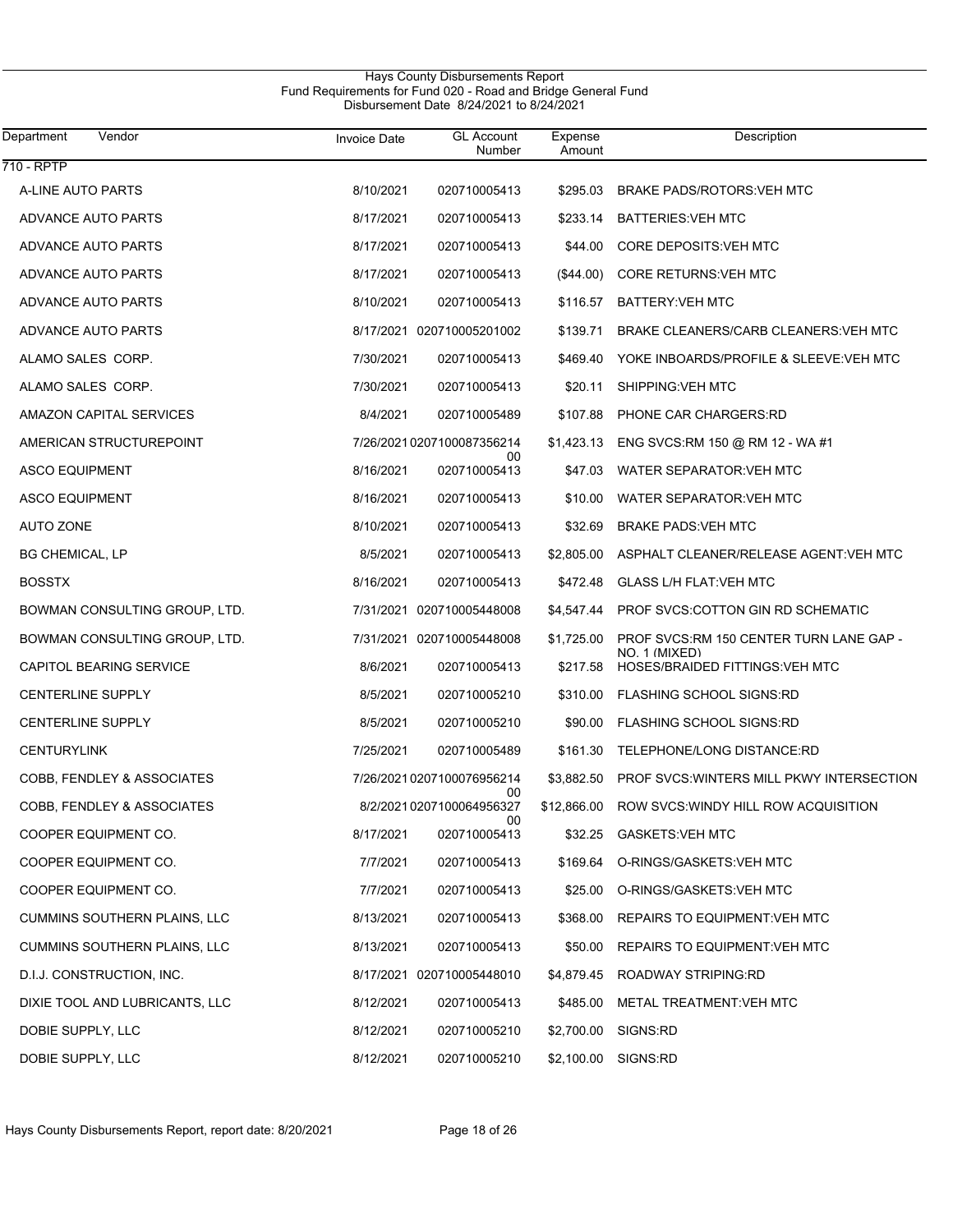| Vendor<br>Department               | <b>Invoice Date</b> | <b>GL Account</b><br>Number      | Expense<br>Amount | Description                                                      |
|------------------------------------|---------------------|----------------------------------|-------------------|------------------------------------------------------------------|
| DOBIE SUPPLY, LLC                  | 8/12/2021           | 020710005210                     | \$600.00          | SIGNS:RD                                                         |
| DOBIE SUPPLY, LLC                  | 8/12/2021           | 020710005210                     | \$28.80           | SIGNS:RD                                                         |
| DOBIE SUPPLY, LLC                  | 8/12/2021           | 020710005210                     | \$16.40           | SIGNS:RD                                                         |
| DOBIE SUPPLY, LLC                  | 8/12/2021           | 020710005210                     | \$380.00          | SIGNS:RD                                                         |
| DOBIE SUPPLY, LLC                  | 8/12/2021           | 020710005210                     | \$360.00          | SIGNS:RD                                                         |
| DOBIE SUPPLY, LLC                  | 8/12/2021           | 020710005210                     | \$200.00          | SIGNS:RD                                                         |
| DOBIE SUPPLY, LLC                  | 8/12/2021           | 020710005210                     | \$403.00          | SIGNS:RD                                                         |
| <b>ELTEC</b>                       | 8/2/2021            | 020710005210                     | \$13.00           | FLASHING SCHOOL SIGN: WINTERS MILL PKWY                          |
| <b>ELTEC</b>                       | 8/2/2021            | 020710005210                     | \$25.18           | FLASHING SCHOOL SIGN: WINTERS MILL PKWY                          |
| ERGON ASPHALT & EMULSIONS, INC.    | 8/5/2021            | 020710005351                     | \$3,716.71        | HFRS-2 OIL:RD                                                    |
| ERGON ASPHALT & EMULSIONS, INC.    | 8/5/2021            | 020710005351                     | \$2.48            | HFRS-2 OIL:RD                                                    |
| ERGON ASPHALT & EMULSIONS, INC.    | 8/11/2021           | 020710005351                     | \$3.79            | HFRS-2 OIL:RD                                                    |
| ERGON ASPHALT & EMULSIONS, INC.    | 8/11/2021           | 020710005351                     | \$5,688.08        | HFRS-2 OIL:RD                                                    |
| ERGON ASPHALT & EMULSIONS, INC.    | 8/5/2021            | 020710005351                     | \$6,371.50        | HFRS-2 OIL:RD                                                    |
| ERGON ASPHALT & EMULSIONS, INC.    | 8/5/2021            | 020710005351                     | \$4.25            | HFRS-2 OIL:RD                                                    |
| ERGON ASPHALT & EMULSIONS, INC.    | 8/10/2021           | 020710005351                     | \$878.62          | HFRS-2 OIL:RD                                                    |
| ERGON ASPHALT & EMULSIONS, INC.    | 8/10/2021           | 020710005351                     | \$8.79            | HFRS-2 OIL:RD                                                    |
| ERGON ASPHALT & EMULSIONS, INC.    | 8/10/2021           | 020710005351                     | \$13,179.32       | HFRS-2 OIL:RD                                                    |
| ERGON ASPHALT & EMULSIONS, INC.    | 8/12/2021           | 020710005351                     | \$844.98          | HFRS-2 OIL:RD                                                    |
| ERGON ASPHALT & EMULSIONS, INC.    | 8/12/2021           | 020710005351                     | \$8.45            | HFRS-2 OIL:RD                                                    |
| ERGON ASPHALT & EMULSIONS, INC.    | 8/12/2021           | 020710005351                     | \$12,674.65       | HFRS-2 OIL:RD                                                    |
| <b>G4 SPATIAL TECHNOLOGIES</b>     |                     | 8/11/2021 020710005201002        | \$58.00           | <b>COTTON SPINDLES:RD</b>                                        |
| GORDON'S EQUIPMENT                 | 8/17/2021           | 020710005413                     |                   | \$74.00 COMPOUND/VUL FLUID/PLUG: VEH MTC                         |
| HAYS COUNTY TAX ASSESSOR COLLECTOR | 8/31/2021           | 020710005413                     | \$7.50            | STATE INSPECTION FEE:RD                                          |
| HAYS COUNTY TAX ASSESSOR COLLECTOR | 8/31/2021           | 020710005413                     | \$7.50            | STATE INSPECTION FEE:RD                                          |
| HAYS COUNTY TAX ASSESSOR COLLECTOR | 8/31/2021           | 020710005413                     | \$7.50            | STATE INSPECTION FEE:RD                                          |
| HESSELBEIN TIRE SOUTHWEST          | 8/10/2021           | 020710005413                     | \$285.50          | P255/70R17 TIRES: VEH MTC                                        |
| HNTB CORPORATION                   |                     | 7/30/2021 0207100087256104       | \$4,357.01        | PROJ MGMT:US 290 WEST SAFETY IMPROVMENTS<br>- WA #10             |
| <b>HNTB CORPORATION</b>            |                     | 00<br>7/30/2021 0207100052156104 | \$5,450.06        | PROJ MGMT:FM 621 SAFETY IMPROVEMENTS - WA<br>#10                 |
| HNTB CORPORATION                   |                     | 00<br>7/30/2021 0207100064856107 | \$5,607.53        | PROJ MGMT: HILLSIDE TERRACE SAFETY<br>IMPROVEMENTS/ROW-WA#10     |
| HNTB CORPORATION                   |                     | 00<br>7/30/20210207100052456107  | \$85.45           | PROJ MGMT:DRAINAGE & LOW WATER CROSSING<br>IMPROVEMENTS - WA #10 |
| HNTB CORPORATION                   |                     | 00<br>7/30/2021 0207100087356104 | \$12,391.12       | PROJ MGMT:RM 150 @ RM 12 INTERSECTION - WA<br>#10                |
| INTERSTATE BILLING SERVICE         | 7/31/2021           | 00<br>020710005413               | \$401.31          | ANTIFREEZE: VEH MTC                                              |
| J.L. ICE, LLC                      |                     | 8/16/2021 020710005201002        | \$86.40           | ICE:RD                                                           |

Hays County Disbursements Report

Hays County Disbursements Report, report date: 8/20/2021 Page 19 of 26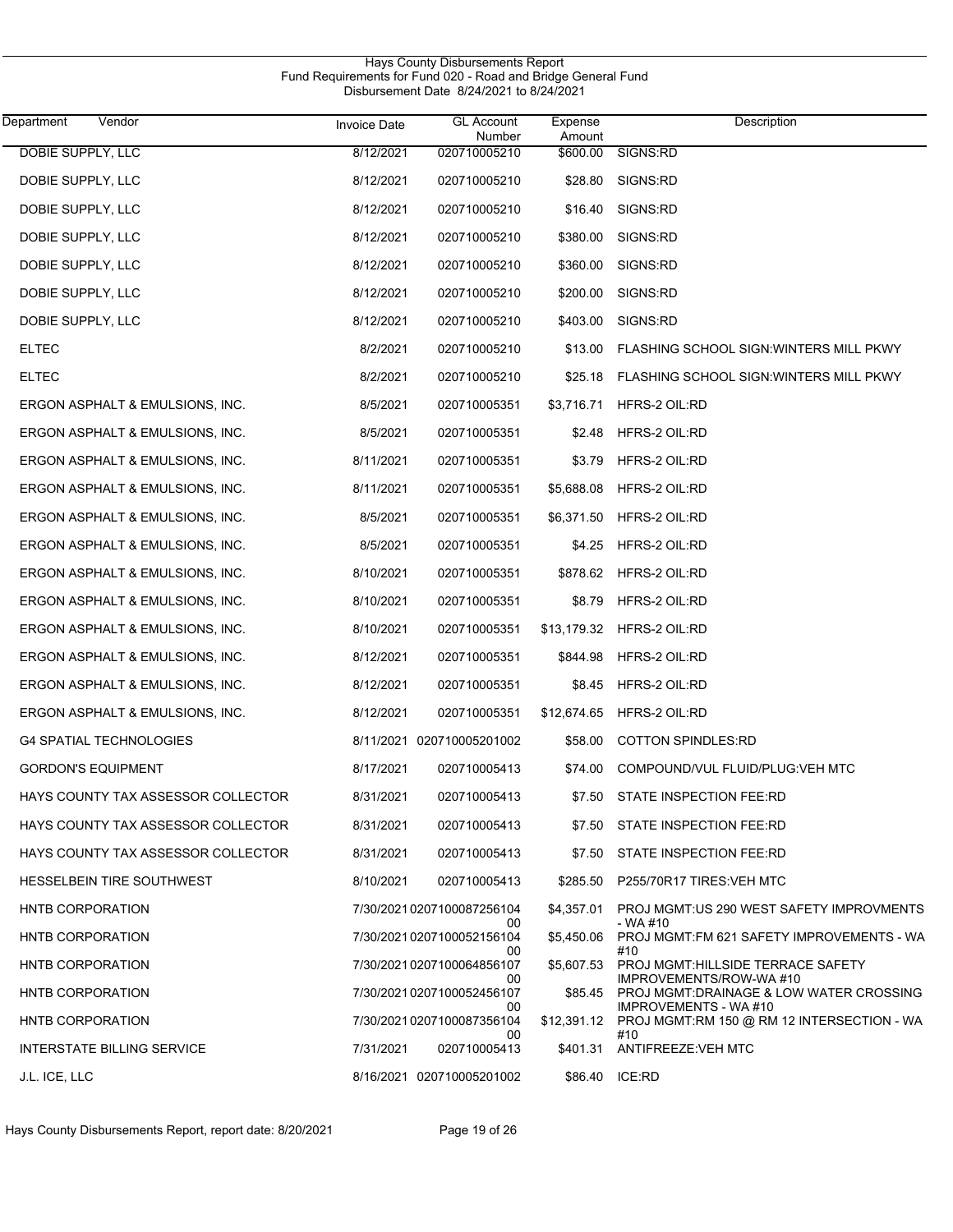| Vendor<br>Department                     | <b>Invoice Date</b> | <b>GL Account</b><br>Number     | Expense<br>Amount | Description                                                |
|------------------------------------------|---------------------|---------------------------------|-------------------|------------------------------------------------------------|
| <b>JONES, AARON</b>                      | 7/27/2021           | 020710005201002                 | \$39.98           | REIMB FOR MESSAGE BOARD TRAILER LOCK:RD                    |
| <b>KIMBALL MIDWEST</b>                   |                     | 8/9/2021 020710005201002        | \$219.15          | CLAMPS/BLADES/NIPPLES/VALVES/CABLE<br><b>TIES: VEH MTC</b> |
| KYRISH TRUCK CENTERS OF AUSTIN           | 8/16/2021           | 020710005413                    | \$159.11          | HARNESS CAB/PLATFORM WIRING: VEH MTC                       |
| LEINNEWEBER SERVICES                     |                     | 8/13/2021 020710005448010       | \$100.00          | PORTA POT SVC:RD                                           |
| LEINNEWEBER SERVICES                     |                     | 8/13/2021 020710005448010       | \$100.00          | PORTA POT SVC:RD                                           |
| LEINNEWEBER SERVICES                     |                     | 8/13/2021 020710005448010       | \$100.00          | PORTA POT SVC:RD                                           |
| LEO'S AUTOMOTIVE AND BODY SHOP           | 8/31/2021           | 020710005413                    | \$7.00            | STATE INSPECTION FEE: VEH MTC                              |
| LEO'S AUTOMOTIVE AND BODY SHOP           | 8/31/2021           | 020710005413                    | \$7.00            | STATE INSPECTION FEE: VEH MTC                              |
| LEO'S AUTOMOTIVE AND BODY SHOP           | 8/31/2021           | 020710005413                    | \$7.00            | STATE INSPECTION FEE: VEH MTC                              |
| LJA ENGINEERING, INC.                    |                     | 7/9/2021 0207100077156324       | \$40.00           | ROW SVCS: FISCHER STORE ROAD                               |
| LJA ENGINEERING, INC.                    |                     | 00<br>7/9/2021 0207100062456324 | \$6.80            | ROW SVCS: FM 2001 REALIGNMENT                              |
| LJA ENGINEERING, INC.                    |                     | 00<br>7/9/2021 0207100062456324 | \$2,440.00        | ROW SVCS: FM 2001 REALIGNMENT                              |
| LJA ENGINEERING, INC.                    |                     | 00<br>7/9/2021 0207100064856327 | \$393.75          | ROW SVCS: HILLSIDE TERRACE SAFETY                          |
| LOWER COLORADO RIVER AUTHORITY           | 8/3/2021            | 00<br>020710005471              | \$209.50          | <b>IMPROVEMENTS</b><br>JUL 21 RADIO SVC:RD                 |
| PAPE-DAWSON ENGINEERS                    |                     | 7/27/2021 020710005448008       | \$2,193.00        | ENG SVCS: FM 150 CENTER TURN LANE - WA #2                  |
| PATHMARK TRAFFIC PRODUCTS OF TEXAS, INC. | 8/12/2021           | 020710005210                    | \$182.50          | SIGNS:RD                                                   |
| PATHMARK TRAFFIC PRODUCTS OF TEXAS, INC. | 8/11/2021           | 020710005210                    | \$42.00           | NO THRU SIGNS:RD                                           |
| PATHMARK TRAFFIC PRODUCTS OF TEXAS, INC. | 8/10/2021           | 020710005210                    | \$225.00          | SIGNS:RD                                                   |
| PATHMARK TRAFFIC PRODUCTS OF TEXAS, INC. | 8/10/2021           | 020710005210                    | \$99.75           | SIGNS:RD                                                   |
| PATHMARK TRAFFIC PRODUCTS OF TEXAS, INC. | 8/10/2021           | 020710005210                    | \$45.00           | SIGNS:RD                                                   |
| PEDERNALES ELECTRIC COOPERATIVE, INC.    |                     | 8/6/2021 020710005480230        | \$102.73          | <b>ELEC SVC:411080</b>                                     |
| REDHEAD AUTO PARTS, INC.                 | 8/6/2021            | 020710005413                    | \$21.98           | OIL ABSORBING CHEMICALS VEH MTC                            |
| REDHEAD AUTO PARTS, INC.                 | 8/10/2021           | 020710005413                    | \$369.43          | <b>BRAKE PADS/ROTOR/CALIPER/CORE</b>                       |
| ROMCO EQUIPMENT CO.                      | 4/8/2021            | 020710005413                    | \$178.00          | DEPOSIT: VEH MTC<br><b>BALL VALVE: VEH MTC</b>             |
| ROMCO EQUIPMENT CO.                      | 4/8/2021            | 020710005413                    | \$22.00           | <b>BALL VALVE: VEH MTC</b>                                 |
| <b>RPS</b>                               |                     | 8/6/2021 0207100052156214       | \$14,930.84       | PROF SVCS: FM 621 - DE ZAVALA DR - WA #1                   |
| <b>RPS</b>                               |                     | 00<br>8/6/2021 0207100052156214 | \$4,525.00        | PROF SVCS: FM 621 SAFETY IMPROVEMENTS                      |
| TELLUS EQUIPMENT SOLUTIONS, LLC          | 8/13/2021           | 00<br>020710005413              | \$48.40           | <b>BOLTS:VEH MTC</b>                                       |
| TEXAS DISPOSAL SYSTEMS, INC.             | 7/31/2021           | 020710005452                    | \$90.00           | <b>JUL 21 TRASH SVC:RD</b>                                 |
| TEXAS DISPOSAL SYSTEMS, INC.             | 7/31/2021           | 020710005452                    | \$90.00           | <b>JUL 21 TRASH SVC:RD</b>                                 |
| TEXAS DISPOSAL SYSTEMS, INC.             | 7/31/2021           | 020710005452                    | \$477.00          | <b>JUL 21 TRASH SVC:RD</b>                                 |
| <b>TXTAG CSC</b>                         | 8/5/2021            | 020710005391                    | \$20.41           | <b>TOLL CHGS:RD</b>                                        |

Hays County Disbursements Report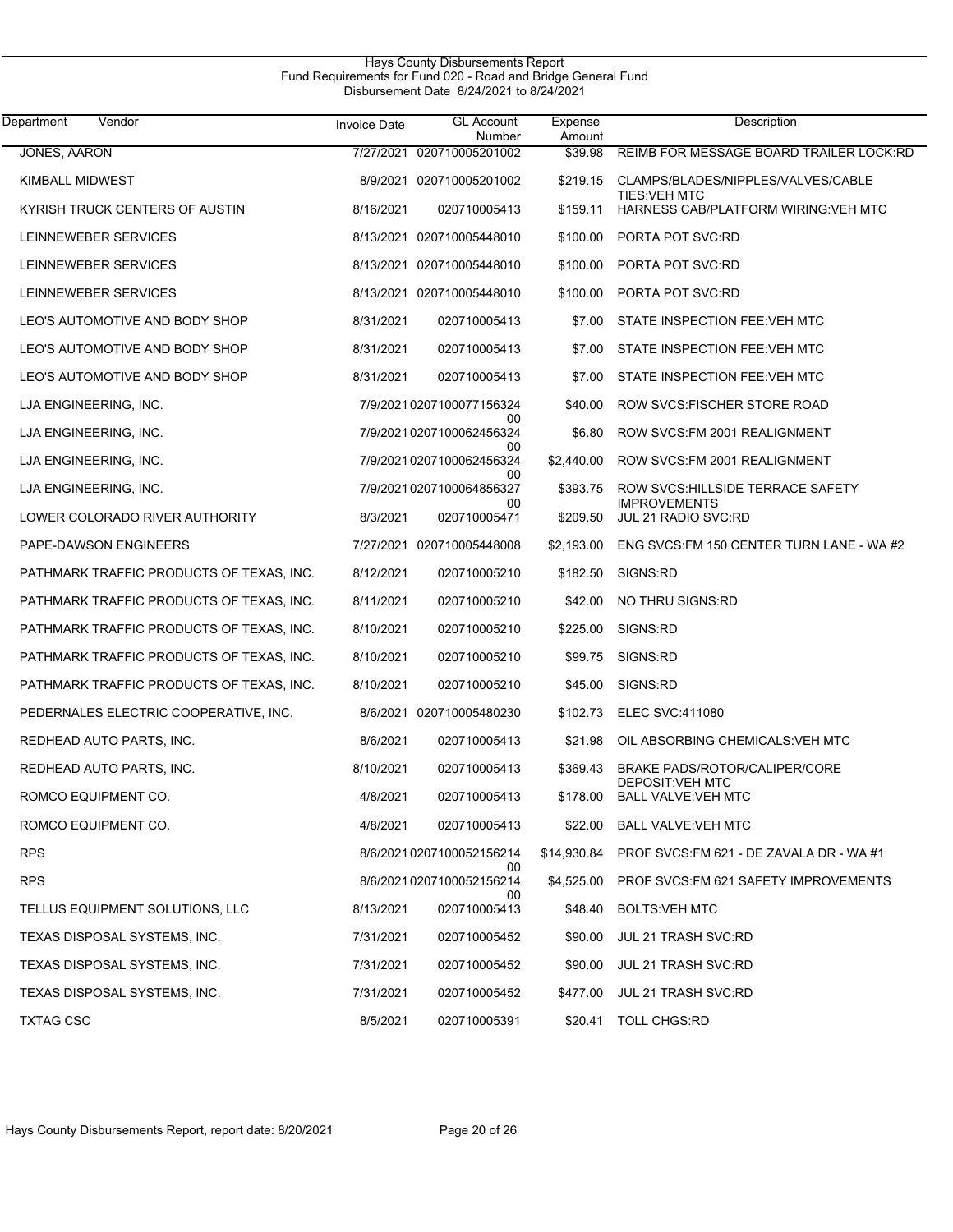| Hays County Disbursements Report<br>Fund Requirements for Fund 020 - Road and Bridge General Fund<br>Disbursement Date 8/24/2021 to 8/24/2021 |                     |                                  |                   |                                 |  |  |
|-----------------------------------------------------------------------------------------------------------------------------------------------|---------------------|----------------------------------|-------------------|---------------------------------|--|--|
| Department<br>Vendor                                                                                                                          | <b>Invoice Date</b> | <b>GL Account</b><br>Number      | Expense<br>Amount | Description                     |  |  |
| <b>TXTAG CSC</b>                                                                                                                              | 8/6/2021            | 020710005391                     | \$9.70            | <b>TOLL CHGS:RD</b>             |  |  |
| VERMEER EQUIPMENT OF TEXAS, INC.                                                                                                              | 8/4/2021            | 020710005413                     | \$52.64           | <b>SCREWS:VEH MTC</b>           |  |  |
| WSB & ASSOCIATES, INC.                                                                                                                        |                     | 7/21/2021 0207100087256214<br>00 | \$7.186.50        | ENG SVCS:US 290 AT TRAUTWEIN RD |  |  |
| <b>XL PARTS STORE</b>                                                                                                                         | 8/9/2021            | 020710005413                     | \$4.25            | RADIATOR CAP: VEH MTC           |  |  |
| Total 710 - RPTP                                                                                                                              |                     |                                  | \$149,753.63      |                                 |  |  |
| Cash Required 020 - Road and Bridge General Fund                                                                                              |                     | \$149,753.63                     |                   |                                 |  |  |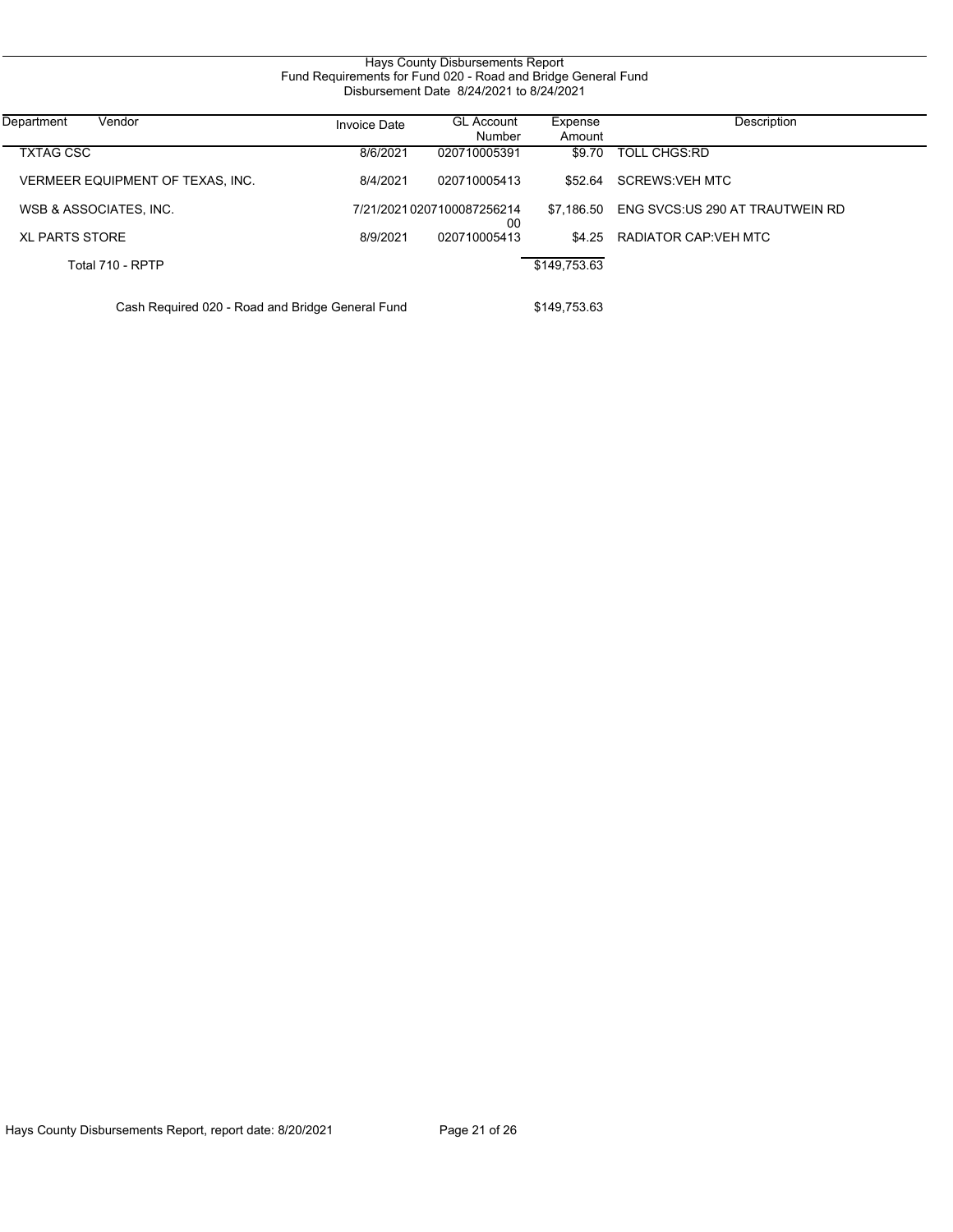|                                         | Fund Requirements for Fund 035 - Road Bond 2019 Fund | Hays County Disbursements Report<br>Disbursement Date 8/24/2021 to 8/24/2021 |                   |                                                                |
|-----------------------------------------|------------------------------------------------------|------------------------------------------------------------------------------|-------------------|----------------------------------------------------------------|
| Department<br>Vendor                    | <b>Invoice Date</b>                                  | <b>GL Account</b><br>Number                                                  | Expense<br>Amount | Description                                                    |
| 801 - Precinct 1 - Roads                |                                                      |                                                                              |                   |                                                                |
| BINKLEY & BARFIELD, INC.                |                                                      | 7/6/20210358019652256237<br>00                                               | \$2.878.08        | UTL SVCS: CR 266 - OLD BASTROP ROAD - WA #1                    |
| <b>CORRIDOR TITLE, LLC</b>              | 8/17/20210358019652256327<br>00                      |                                                                              | \$29,052.09       | ROW SVCS:CR 266/OLD BASTROP HWY - PARCEL<br>14/14E TCE - WA #1 |
| Total 801 - Precinct 1 - Roads          |                                                      |                                                                              | \$31,930.17       |                                                                |
| 803 - Precinct 3 - Roads                |                                                      |                                                                              |                   |                                                                |
| SHEETS & CROSSFIELD, P.C.               |                                                      | 5/31/2021 0358039676756324<br>00                                             | \$1,936.00        | PROF SVCS:RR 12 @ FM 150 GENERAL                               |
| Total 803 - Precinct 3 - Roads          |                                                      |                                                                              | \$1,936.00        |                                                                |
| Cash Required 035 - Road Bond 2019 Fund |                                                      |                                                                              |                   |                                                                |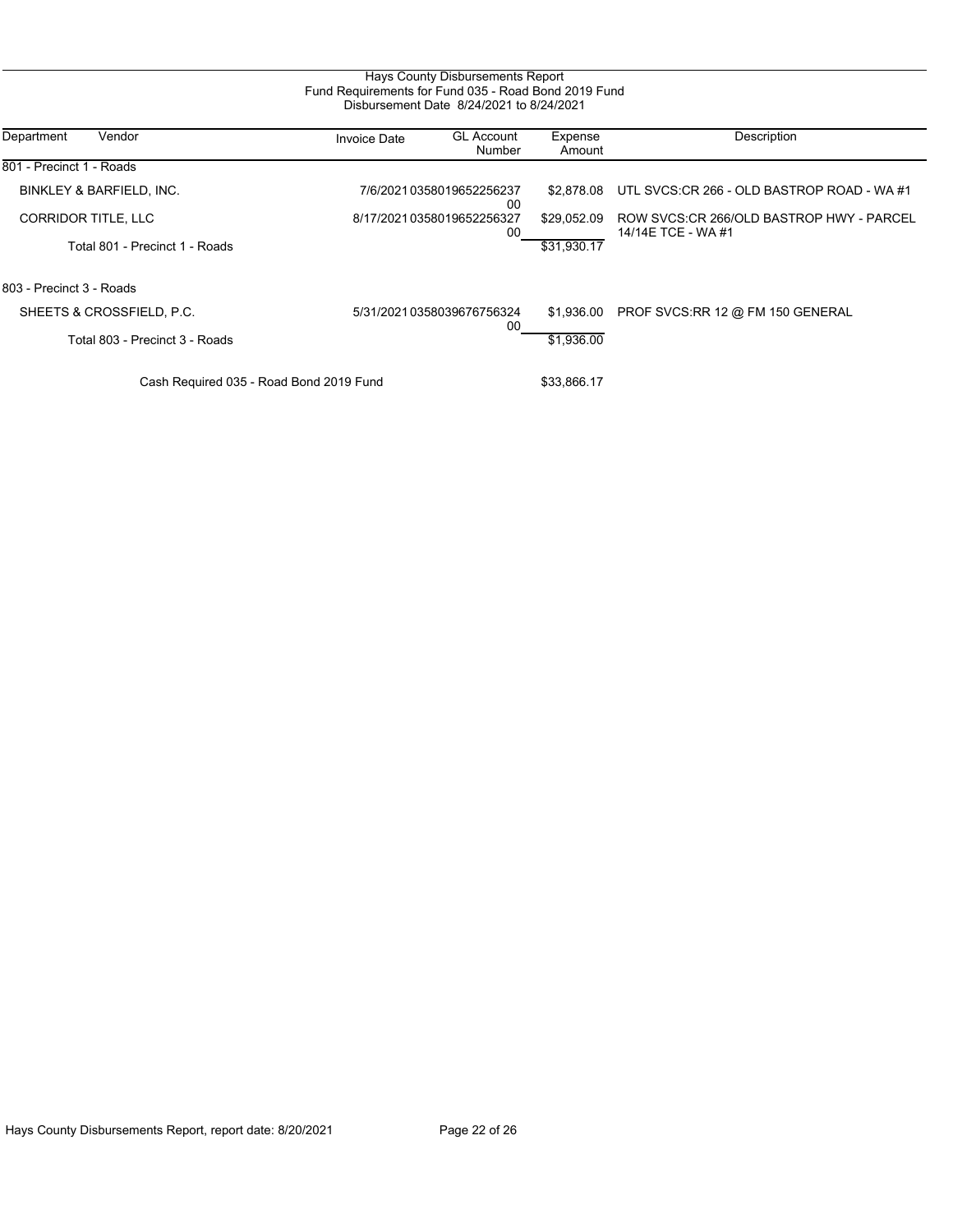#### Hays County Disbursements Report Fund Requirements for Fund 055 - Sheriff Fed Discretionary Fund Disbursement Date 8/24/2021 to 8/24/2021

| Department<br>Vendor                               | <b>Invoice Date</b> | <b>GL Account</b><br>Number | Expense<br>Amount | Description                                                 |
|----------------------------------------------------|---------------------|-----------------------------|-------------------|-------------------------------------------------------------|
| 618 - Sheriff                                      |                     |                             |                   |                                                             |
| EAGLE MOUNTAIN FLAG & FLAGPOLE                     | 7/6/2021            | 055618005391                | \$335.24          | AMERICAN/TEXAS FLAG SETS/FLAG<br>SPREADERS SHER             |
| EAGLE MOUNTAIN FLAG & FLAGPOLE                     | 7/6/2021            | 055618005391                | \$362.64          | AMERICAN/TEXAS FLAG SETS/FLAG<br>SPREADERS SHER             |
| EAGLE MOUNTAIN FLAG & FLAGPOLE                     | 7/6/2021            | 055618005391                | \$87.32           | SHIPPING OF AMERICAN/TEXAS FLAG SETS/FLAG<br>SPREADERS SHER |
| Total 618 - Sheriff                                |                     |                             | \$785.20          |                                                             |
| Cash Required 055 - Sheriff Fed Discretionary Fund |                     |                             | \$785.20          |                                                             |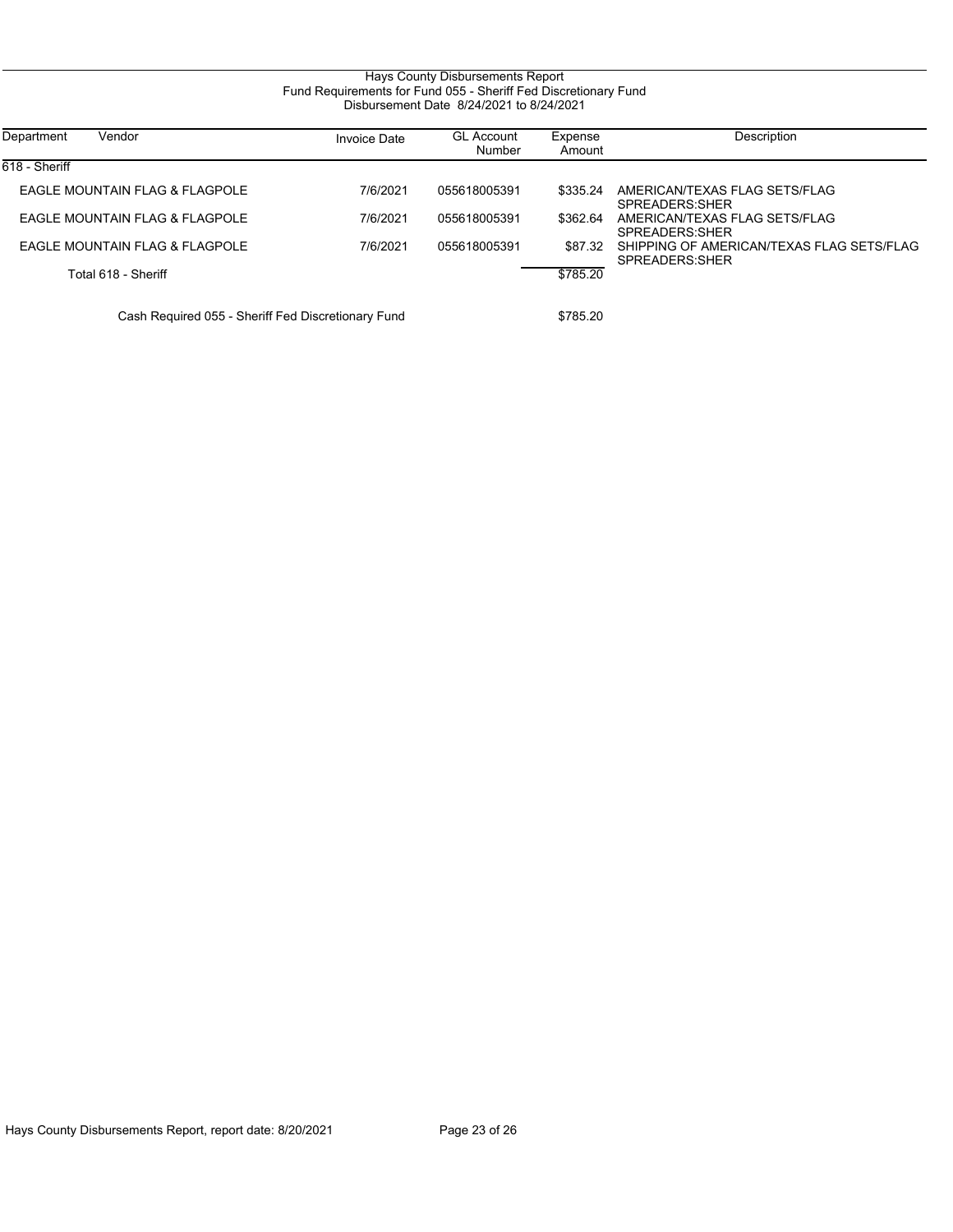| Department<br>Vendor                  | <b>Invoice Date</b> | <b>GL Account</b><br>Number | Expense<br>Amount | Description                                                          |
|---------------------------------------|---------------------|-----------------------------|-------------------|----------------------------------------------------------------------|
| 685 - Juvenile Detention Center       |                     |                             |                   |                                                                      |
| AT&T                                  | 7/31/2021           | 070685005489                | \$45.53           | LONG DISTANCE: JUV CTR                                               |
| CLIFFORD POWER SYSTEMS, INC.          | 8/13/2021           | 070685005473                | \$4.094.00        | AUG 21 GENERATOR LEASE: JUV CTR                                      |
| INDUSTRIAL COMMUNICATIONS             | 7/30/2021           | 070685005473                | \$1.035.00        | RADIO/RADIO TRANSMITTER LEASE: JUV CTR                               |
| INDUSTRIAL COMMUNICATIONS             | 7/30/2021           | 070685005473                | \$456.00          | RADIO/RADIO TRANSMITTER LEASE: JUV CTR                               |
| LABATT FOOD SERVICE, LLC              | 8/10/2021           | 070685990175232             | \$801.61          | FOOD: JUV CTR                                                        |
| LOWE'S, INC.                          | 8/11/2021           | 070685005207                | \$103.31          | BUCKETS/DRYWALL JOINT COMPOUND/PAINT: JUV<br><b>CTR</b>              |
| LOWE'S, INC.                          | 8/10/2021           | 070685005207                | \$27.54           | WOOD CLOSET ROD: JUV CTR                                             |
| RC HEALTH SERVICES, LLC               | 8/11/2021           | 070685005551                | \$21.00           | <b>BLS</b>                                                           |
| RC HEALTH SERVICES, LLC               | 8/11/2021           | 070685005551                | \$7.00            | CARDS:GONZALES/OHNSON/TORRES/CROFT<br>SHIPPING OF BLS CARDS: JUV CTR |
| SI MECHANICAL, LLC                    | 8/4/2021            | 070685005451                | \$190.00          | <b>INSTALL BALL VALVES: JUV CTR</b>                                  |
| THE BRANDT COMPANIES, LLC             | 8/3/2021            | 070685005451                | \$295.00          | REPAIR VISITATION A/C UNIT: JUV CTR                                  |
| Total 685 - Juvenile Detention Center |                     |                             | \$7,075.99        |                                                                      |
|                                       |                     |                             | $A = A = A$       |                                                                      |

Hays County Disbursements Report

Cash Required 070 - Juvenile Detention Center Fund \$7,075.99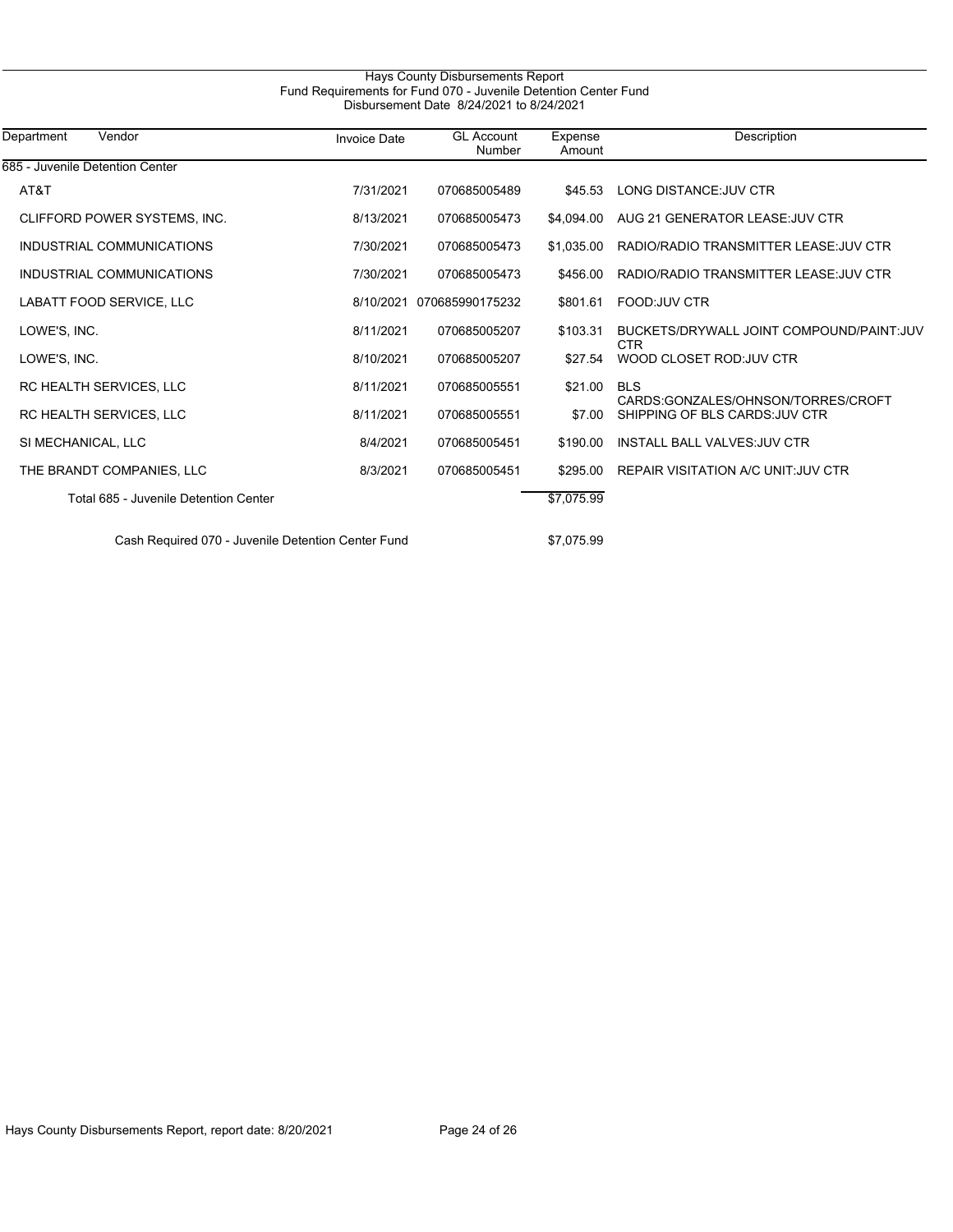#### Hays County Disbursements Report Fund Requirements for Fund 084 - Law Library Fund Disbursement Date 8/24/2021 to 8/24/2021

| Department<br>Vendor                 | <b>Invoice Date</b> | <b>GL Account</b><br>Number | Expense<br>Amount | Description                       |
|--------------------------------------|---------------------|-----------------------------|-------------------|-----------------------------------|
| 690 - Law Library                    |                     |                             |                   |                                   |
| <b>XEROX CORPORATION</b>             | 7/2/2021            | 084690005473                |                   | \$241.14 AE9560537 COPIER:LAW LIB |
| Total 690 - Law Library              |                     |                             | \$241.14          |                                   |
| Cash Required 084 - Law Library Fund |                     |                             | \$241.14          |                                   |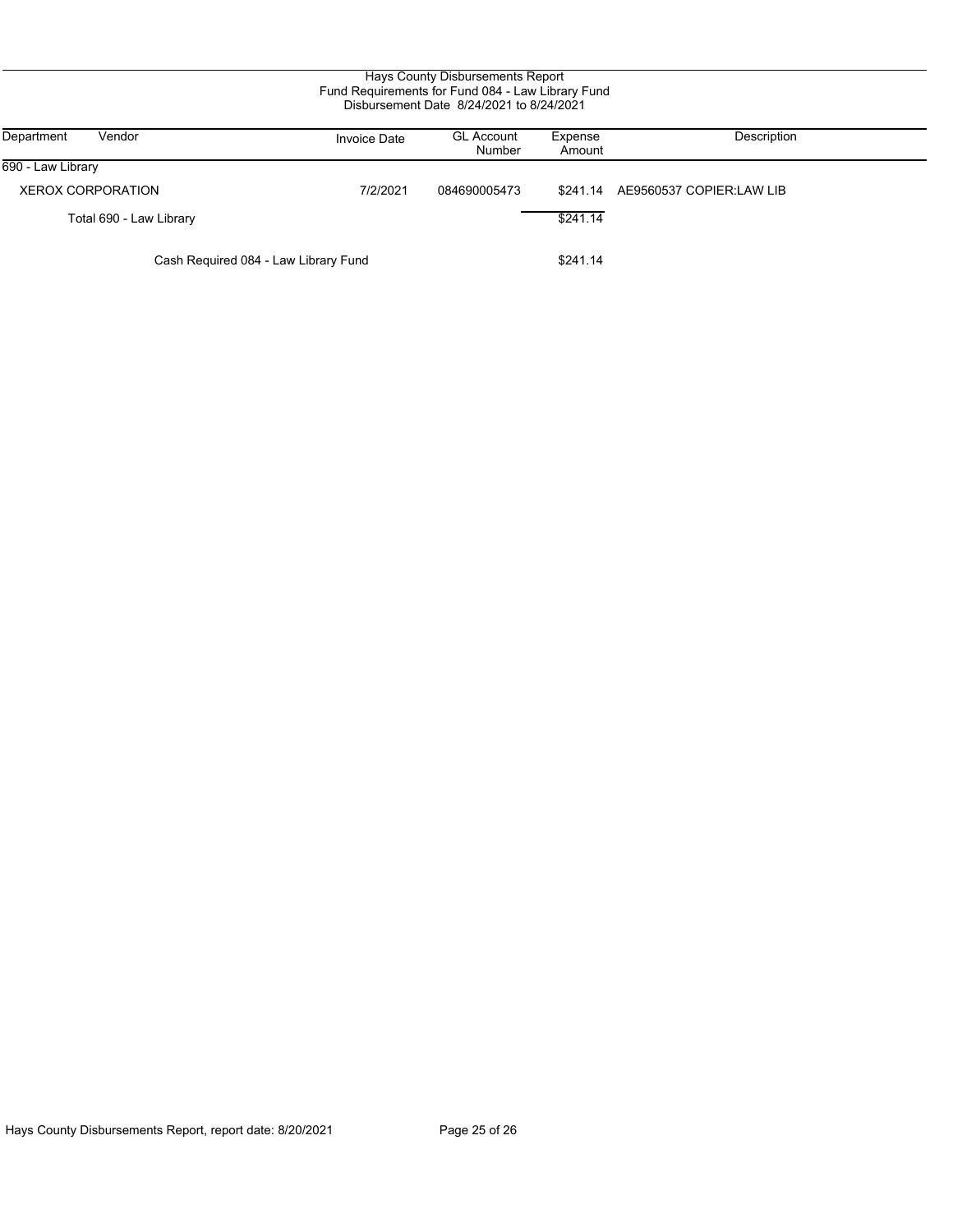#### Hays County Disbursements Report Fund Requirements for Fund 120 - Family Health Services Fund Disbursement Date 8/24/2021 to 8/24/2021

| Department<br>Vendor                            | <b>Invoice Date</b> | <b>GL Account</b><br>Number | Expense<br>Amount | <b>Description</b>                                 |
|-------------------------------------------------|---------------------|-----------------------------|-------------------|----------------------------------------------------|
| 675 - Personal Health                           |                     |                             |                   |                                                    |
| ANDERSON M.D., CHARLES                          | 8/24/2021           | 120675005448                | \$500.00          | SEP 21 HAYS COUNTY MEDICAL AUTHORITY<br>FEE: PHLTH |
| <b>CARD SERVICE CENTER</b>                      |                     | 8/10/2021 120675990225461   | \$185.33          | <b>TUBERCULOSIS POSTERS: PHLTH</b>                 |
| <b>CARD SERVICE CENTER</b>                      |                     | 8/10/2021 120675990225461   | \$14.91           | SHIPPING OF TUBERCULOSIS POSTERS: PHLTH            |
| <b>CARD SERVICE CENTER</b>                      | 8/10/2021           | 120675005551                | \$108.00          | LODGING MARGIE RODRIGUEZ                           |
| <b>CARD SERVICE CENTER</b>                      | 8/10/2021           | 120675005551                | \$108.00          | LODGING: SILVIA RODRIGUEZ                          |
| <b>ENTERPRISE FM TRUST</b>                      | 8/4/2021            | 120675005475                | \$617.14          | AUG 21 VEH LEASES: PHLTH                           |
| <b>ENTERPRISE FM TRUST</b>                      | 8/4/2021            | 120675005413                | \$88.66           | AUG 21 VEH MTC FEES: PHLTH                         |
| OFFICE DEPOT, INC.                              | 8/13/2021           | 120675005211                | \$63.66           | INK CARTRIDGE/COPY PAPER: PHLTH                    |
| OFFICE DEPOT, INC.                              | 8/13/2021           | 120675005211                | \$164.72          | INK CARTRIDGE/COPY PAPER: PHLTH                    |
| SHOWPLACE COMMERCIAL, LLC                       |                     | 8/24/2021 120675991485472   | \$6,000.00        | SEP 21 RENT:COVID-19                               |
| SPARKLETTS & SIERRA SPRINGS                     |                     | 8/14/2021 120675005480200   | \$52.45           | <b>WATER:PHLTH</b>                                 |
| SPARKLETTS & SIERRA SPRINGS                     |                     | 8/14/2021 120675005480200   | \$30.00           | <b>BOTTLE DEPOSITS PHLTH</b>                       |
| SPARKLETTS & SIERRA SPRINGS                     |                     | 8/14/2021 120675005480200   | \$14.90           | DELIVERY FEE: PHLTH                                |
| SPARKLETTS & SIERRA SPRINGS                     |                     | 8/14/2021 120675005480200   | \$6.00            | <b>COOLER RENTAL: PHLTH</b>                        |
| SPARKLETTS & SIERRA SPRINGS                     |                     | 8/14/2021 120675005480200   | (\$12.00)         | <b>BOTTLE RETURNS: PHLTH</b>                       |
| Total 675 - Personal Health                     |                     |                             | \$7,941.77        |                                                    |
| Cash Required 120 - Family Health Services Fund |                     |                             | \$7,941.77        |                                                    |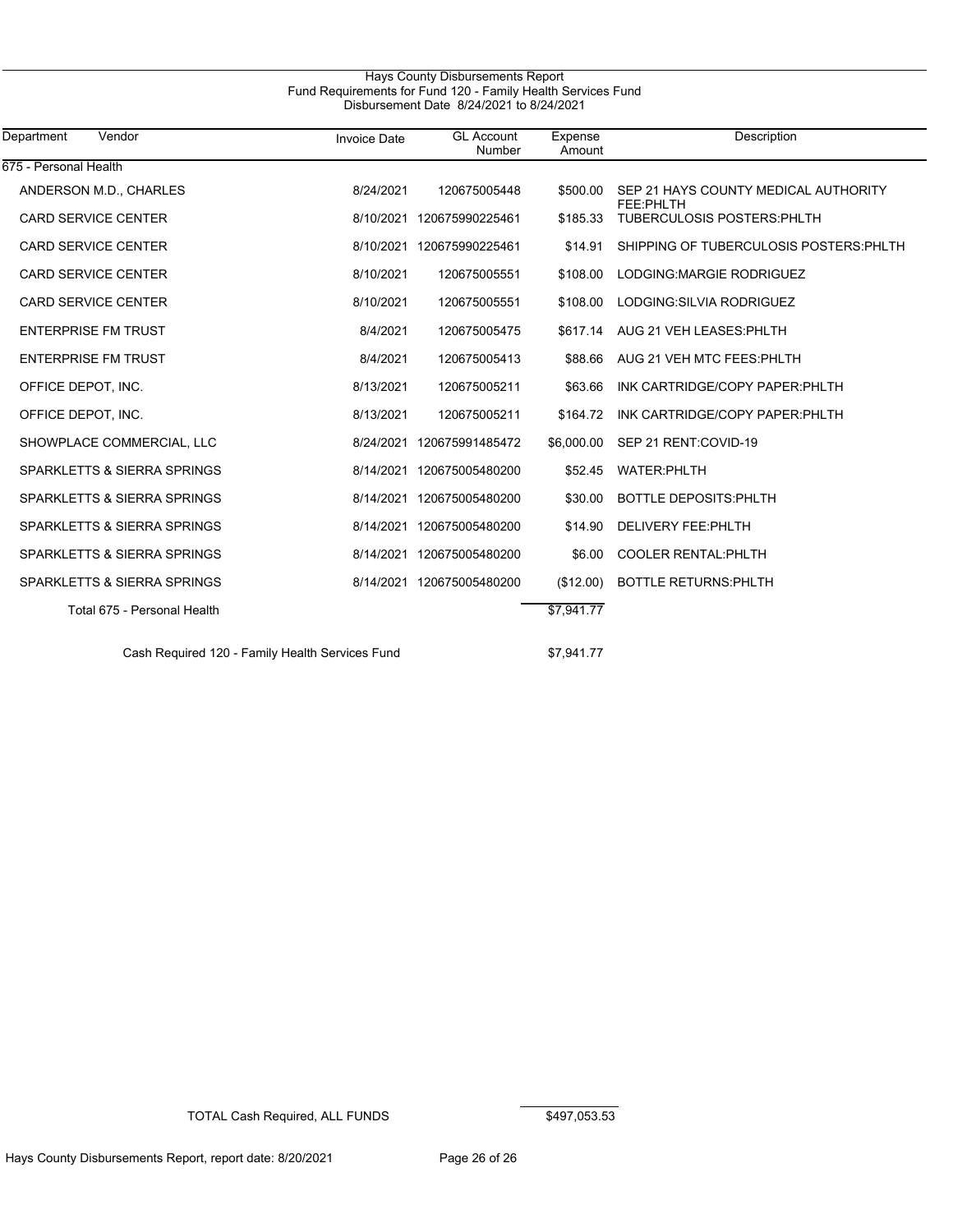# **Hays Check Register Revised**

Hays County **Juror Checks** 8/10/2021 4:33:32 PM

| Juror Name                        | Date      | Amount  | <b>Check Number</b>   | <b>Bank Account</b> | <b>Check Stock</b>     |
|-----------------------------------|-----------|---------|-----------------------|---------------------|------------------------|
| <b>JOLENE CRUZ WALKER</b>         | 8/10/2021 | \$46,00 | $\times$ 56624        | Juror Fund          | DC Juror Checks        |
| <b>CHARLES RAY GUNN</b>           | 8/10/2021 | 56.00   | $\times$ 56625        | Juror Fund          | DC Juror Checks        |
| KEVIN CHRISTOPHER WITTEN          | 8/10/2021 | S6 00   | $\frac{1}{56626}$     | <b>Juror Fund</b>   | DC Juror Checks        |
| JEFFREY DON OLSEN JR              | 8/10/2021 | \$6.00  | J 56627               | <b>Juror Fund</b>   | DC Juror Checks        |
| ALISSA OCHOA WELLER               | 8/10/2021 | \$6,00  | $\sqrt{56628}$        | <b>Juror Fund</b>   | <b>DC Juror Checks</b> |
| MEREDITH LOUISE HARTMANN          | 8/10/2021 | \$6.00  | $\times$ 56629        | Juror Fund          | DC Juror Checks        |
| <b>CHRISTOPHER Y ZAMARRIPA</b>    | 8/10/2021 | \$6.00  | $\times$ 56630        | Juror Fund          | <b>DC Juror Checks</b> |
| MARY ARLENE EFFIOM                | 8/10/2021 | \$46.00 | $\sqrt{56631}$        | Juror Fund          | <b>DC Juror Checks</b> |
| <b>ERNEST ANTHONY PEREZ</b>       | 8/10/2021 | S6.00   | $\times$ 56632        | <b>Juror Fund</b>   | <b>DC Juror Checks</b> |
| DENISE MARIE DOYLE                | 8/10/2021 | S6.00   | $\checkmark$<br>56633 | Juror Fund          | <b>DC Juror Checks</b> |
| <b>RUTH MARIE KING</b>            | 8/10/2021 | S6.00   | ✓<br>56634            | Juror Fund          | DC Juror Checks        |
| <b>TIMOTHY KARSTON RIOS</b>       | 8/10/2021 | 56.00   | $\checkmark$<br>56635 | Juror Fund          | DC Juror Checks        |
| <b>BENJAMIN CHARLES VELIZ</b>     | 8/10/2021 | 56.00   | $\times$ 56636        | Juror Fund          | <b>DC Juror Checks</b> |
| BRYAN ONEAL JONES                 | 8/10/2021 | S6.00   | 56637<br>✓            | Juror Fund          | DC Juror Checks        |
| <b>MARK STEVEN DECKER</b>         | 8/10/2021 | \$6,00  | ✓<br>56638            | Juror Fund          | DC Juror Checks        |
| <b>CHRISTOPHER LEE GARZA</b>      | 8/10/2021 | \$6.00  | V<br>56639            | Juror Fund          | DC Juror Checks        |
| RICHARD FREDERICH PHILLIPS        | 8/10/2021 | S46.00  | $\times$ 56640        | Juror Fund          | DC Juror Checks        |
| NEIL WADE FOREMAN                 | 8/10/2021 | S6.00   | ✓<br>56641            | Juror Fund          | DC Juror Checks        |
| SAVANNAH RENE SHINN               | 8/10/2021 | S6.00   | $\times$ 56642        | Juror Fund          | <b>DC Juror Checks</b> |
| JAY LAWRENCE VATH                 | 8/10/2021 | S6.00   | $\sqrt{56643}$        | Juror Fund          | <b>DC Juror Checks</b> |
| MCKENZIE MAE WATTS                | 8/10/2021 | S6 00   | ✓<br>56644            | <b>Juror Fund</b>   | DC Juror Checks        |
| AMY BETH THAXTON                  | 8/10/2021 | \$40.00 | ✓<br>56645            | <b>Juror Fund</b>   | DC Juror Checks        |
| GARY JOSHUA TATUM                 | 8/10/2021 | \$6.00  | ✓<br>56646            | <b>Juror Fund</b>   | <b>DC Juror Checks</b> |
| JENNIFER LYNN LADOUCEUR           | 8/10/2021 | S6.00   | $\checkmark$<br>56647 | Juror Fund          | DC Juror Checks        |
| ANN CATHERINE GUILFORD            | 8/10/2021 | S6.00   | ✓<br>56648            | Juror Fund          | DC Juror Checks        |
| SOFIA DIANA RAMIREZ               | 8/10/2021 | S46 00  | ✓<br>56649            | <b>Juror Fund</b>   | DC Juror Checks        |
| EMILIO VILLARRUEL JR              | 8/10/2021 | \$6,00  | ✓<br>56650            | Juror Fund          | DC Juror Checks        |
| <b>GABRIELLE DELUNA</b>           | 8/10/2021 | \$6.00  | $\sqrt{56651}$        | <b>Juror Fund</b>   | DC Juror Checks        |
| <b>VAUGHN BRYAN MYLES BALTZL'</b> | 8/10/2021 | S6.00   | $\frac{66652}{2}$     | Juror Fund          | DC Juror Checks        |
| MARIA ANGELA MCMAHON              | 8/10/2021 | S6.00   | ✓<br>56653            | Juror Fund          | DC Juror Checks        |
| MICHAEL JOHN MCGANN               | 8/10/2021 | \$46,00 | ✓<br>56654            | Juror Fund          | DC Juror Checks        |
| DILLYN VAUGHN H AUSTIN            | 8/10/2021 | \$46.00 | $\frac{66655}{56655}$ | Juror Fund          | DC Juror Checks        |
| JANICE LOUISE BACHARDY            | 8/10/2021 | \$6,00  | $\frac{66656}{56656}$ | Juror Fund          | DC Juror Checks        |
| KAREN ANN HUDDLESTON              | 8/10/2021 | \$6.00  | ✔ 56657               | Juror Fund          | <b>DC Juror Checks</b> |
| HELEN GLASS SPIVEY                | 8/10/2021 | \$6.00  | 56658                 | Juror Fund          | <b>DC Juror Checks</b> |
| PRISCILLA HERNANDEZ CORTEZ        | 8/10/2021 | \$6.00  | 56659                 | Juror Fund          | <b>DC Juror Checks</b> |
| ADRIANA TRUEBA                    | 8/10/2021 | \$6,00  | 56660                 | Juror Fund          | <b>DC Juror Checks</b> |
| MATTHEW ALEXANDER DYE             | 8/10/2021 | S6.00   | 56661                 | Juror Fund          | <b>DC Juror Checks</b> |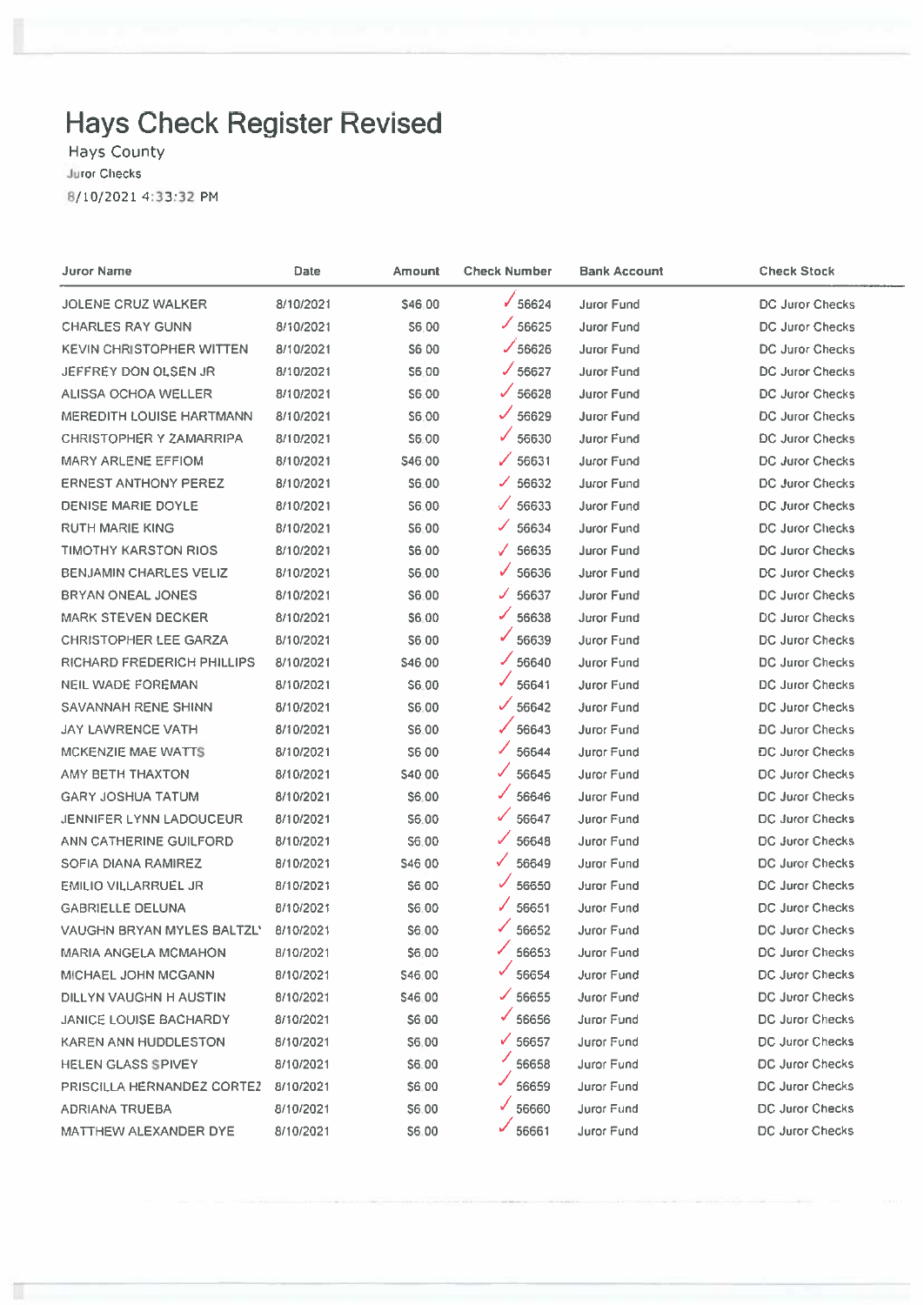| Juror Name                      | Date      | <b>Amount</b> | <b>Check Number</b> | <b>Bank Account</b> | <b>Check Stock</b>     |
|---------------------------------|-----------|---------------|---------------------|---------------------|------------------------|
| DONALD RAY MASON                | 8/10/2021 | \$46.00       | 56662<br>◢          | Juror Fund          | <b>DC Juror Checks</b> |
| <b>MADELINE EMMA CLOUD</b>      | 8/10/2021 | S6.00         | 56663               | <b>Juror Fund</b>   | <b>DC Juror Checks</b> |
| LIZABETTE A PAMPLONA            | 8/10/2021 | S6.00         | 56664               | Juror Fund          | DC Juror Checks        |
| STEFANIE LYNN MENDOZA           | 8/10/2021 | \$46.00       | 56665               | Juror Fund          | DC Juror Checks        |
| JOSEPH RODRIGUEZ PADRON         | 8/10/2021 | <b>S6.00</b>  | 56666               | <b>Juror Fund</b>   | <b>DC Juror Checks</b> |
| JENNIFER AMEND TIETZ            | 8/10/2021 | S6.00         | 56667               | <b>Juror Fund</b>   | DC Juror Checks        |
| BENJAMIN FAIRCHILD SARBA        | 8/10/2021 | S6 00         | 56668               | Juror Fund          | DC Juror Checks        |
| <b>CLADIANIS WILLIAMS SOTO</b>  | 8/10/2021 | S6.00         | ✓<br>56669          | Juror Fund          | DC Juror Checks        |
| JENNIFER LORAINE BENESH         | 8/10/2021 | S6.00         | 56670               | <b>Juror Fund</b>   | DC Juror Checks        |
| MARGARET WEATHERSBEE MCL        | 8/10/2021 | \$6.00        | 56671               | Juror Fund          | DC Juror Checks        |
| <b>JASON MICHAEL CZERWINSKI</b> | 8/10/2021 | S6 00         | 56672<br>✓          | Juror Fund          | DC Juror Checks        |
| <b>MATTHEW RICHARD BRITTON</b>  | 8/10/2021 | \$6.00        | 56673               | Juror Fund          | <b>DC Juror Checks</b> |
| <b>SYLVIA TREVINO LOPEZ</b>     | 8/10/2021 | \$6.00        | 56674<br>✓          | Juror Fund          | DC Juror Checks        |
| KAREN PRISCILA ROMAN            | 8/10/2021 | S6.00         | 56675               | Juror Fund          | DC Juror Checks        |
| <b>JOSHUA SCOTT MARTINEZ</b>    | 8/10/2021 | S6.00         | 56676               | Juror Fund          | DC Juror Checks        |
| DAVID SCOTT ELDRIDGE            | 8/10/2021 | S6.00         | 56677               | Juror Fund          | DC Juror Checks        |
| <b>ERIC RAMOS</b>               | 8/10/2021 | \$6.00        | 56678               | Juror Fund          | DC Juror Checks        |
| <b>CRYSTAL MELISSA MENDOZA</b>  | 8/10/2021 | S6.00         | ✓<br>56679          | <b>Juror Fund</b>   | DC Juror Checks        |
| LAJUANA RAE WALKER              | 8/10/2021 | S6.00         | 56680               | <b>Juror Fund</b>   | DC Juror Checks        |
| JEFFERY JOHN HAWKES             | 8/10/2021 | <b>S600</b>   | 56681<br>✓          | <b>Juror Fund</b>   | DC Juror Checks        |
| <b>TOMMY EARL FOSTER</b>        | 8/10/2021 | <b>S6.00</b>  | ✓<br>56682          | <b>Juror Fund</b>   | <b>DC Juror Checks</b> |
| DAVID RANDALLLEE SUGERMAN       | 8/10/2021 | S6.00         | 56683               | Juror Fund          | <b>DC Juror Checks</b> |
| <b>VIOLETA CHAVEZ</b>           | 8/10/2021 | S6.00         | ✓<br>56684          | Juror Fund          | DC Juror Checks        |
| JUDITH LYNN BLAKEMAN            | 8/10/2021 | S6.00         | ✓<br>56685          | Juror Fund          | DC Juror Checks        |
| <b>CARSON WAYNE SIEBERT</b>     | 8/10/2021 | S6.00         | 56686<br>✓          | <b>Juror Fund</b>   | DC Juror Checks        |
| <b>MELAGRO SQUILIN</b>          | 8/10/2021 | 56.00         | 56687               | Juror Fund          | DC Juror Checks        |
| PHILLIP ANTHONY MORALES         | 8/10/2021 | S6.00         | 56688<br>✓          | Juror Fund          | <b>DC Juror Checks</b> |

Totals

Ĩ

\$744.00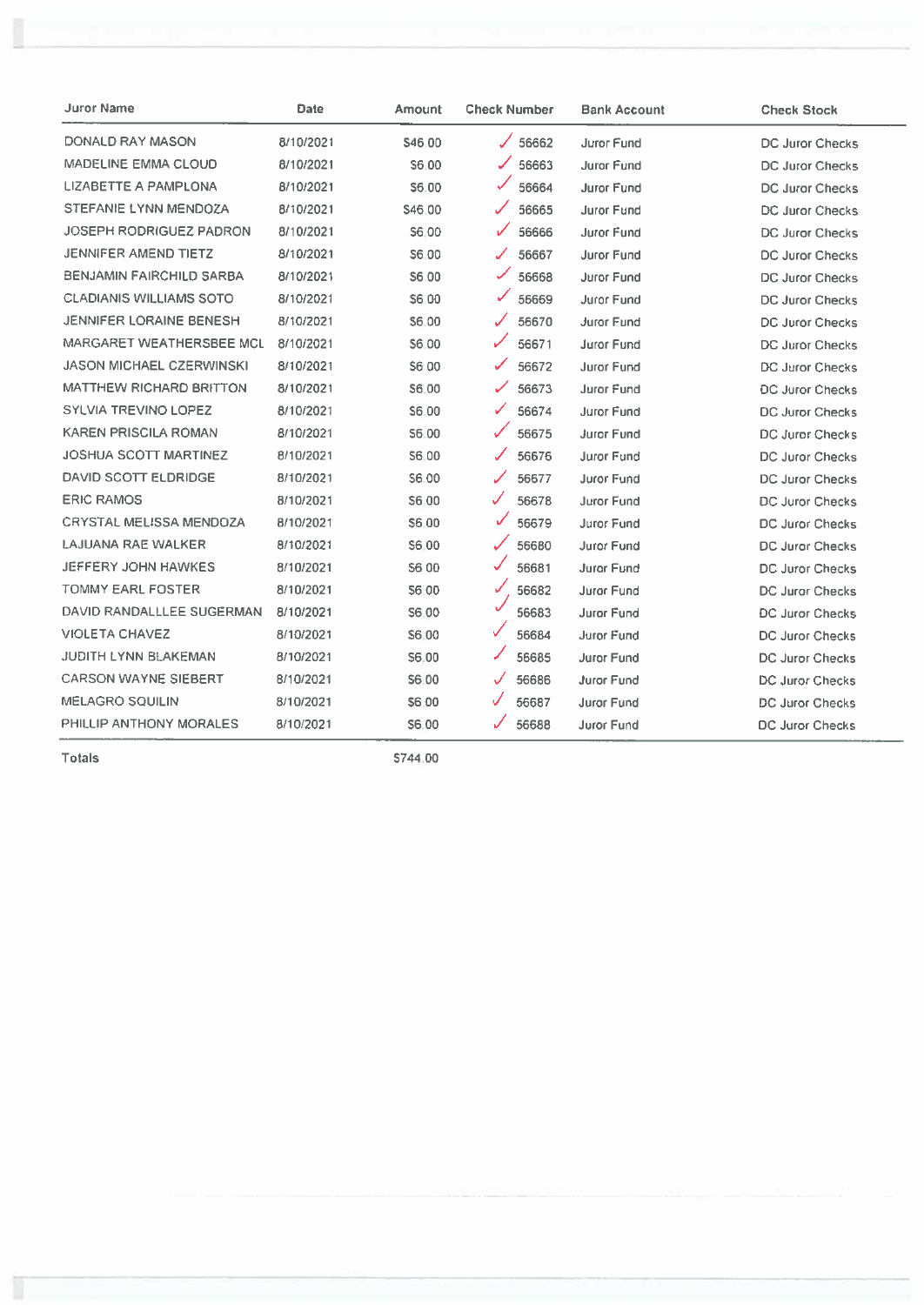## **Hays Check Register Revised**

Hays County Juror Checks 8/5/2021 4:38:47 PM

| <b>Juror Name</b>                   | Date     | Amount       | <b>Check Number</b> | Bank Account      | <b>Check Stock</b>     |
|-------------------------------------|----------|--------------|---------------------|-------------------|------------------------|
| JANNA TIPPETTS MADDOX               | 8/5/2021 | S6 00        | $\times$ 56532      | Juror Fund        | <b>DC Juror Checks</b> |
| ROBERT KEVIN DUBOSE                 | 8/5/2021 | \$6,00       | 1.56533             | Juror Fund        | <b>DC Juror Checks</b> |
| <b>HOLLY SUE GIBSON</b>             | 8/5/2021 | S6 00        | $J$ 56534           | <b>Juror Fund</b> | DC Juror Checks        |
| <b>MISTY DAWN SHELTON</b>           | 8/5/2021 | S6.00        | 56535               | <b>Juror Fund</b> | <b>DC Juror Checks</b> |
| <b>TERESA LEWIS HARTMAN</b>         | 8/5/2021 | \$6.00       | J.<br>56536         | Juror Fund        | DC Juror Checks        |
| PABLO ALBERTO VAZQUEZ III           | 8/5/2021 | \$6.00       | 56537<br>J.         | Juror Fund        | DC Juror Checks        |
| NANCY DIANE THAYER                  | 8/5/2021 | \$6.00       | 56538<br>Î.         | Juror Fund        | DC Juror Checks        |
| DANIEL GLENN ROWE                   | 8/5/2021 | S6 00        | 56539               | Juror Fund        | DC Juror Checks        |
| <b>CYNTHIA SUSAN LAMBERT</b>        | 8/5/2021 | \$6.00       | ◢<br>56540          | Juror Fund        | DC Juror Checks        |
| <b>ERIC MICHAEL KARR</b>            | 8/5/2021 | S6.00        | 56541<br>✔          | Juror Fund        | DC Juror Checks        |
| KATHLEEN ALLISON BENAVIDES          | 8/5/2021 | <b>S6.00</b> | 56542<br>✔          | Juror Fund        | <b>DC Juror Checks</b> |
| <b>EMMA MICHELA GIACOMELLO</b>      | 8/5/2021 | S6.00        | √<br>56543          | <b>Juror Fund</b> | <b>DC Juror Checks</b> |
| <b>AILEEN YVETTE LUNA</b>           | 8/5/2021 | S6.00        | J<br>56544          | <b>Juror Fund</b> | <b>DC Juror Checks</b> |
| <b>WENDY CATHLEEN COCHRAN</b>       | 8/5/2021 | S6.00        | V<br>56545          | <b>Juror Fund</b> | <b>DC Juror Checks</b> |
| <b>JULIE ANN PIERANTONI</b>         | 8/5/2021 | S6.00        | ৴<br>56546          | Juror Fund        | DC Juror Checks        |
| <b>WILLIAM ROBERT WALKER</b>        | 8/5/2021 | \$6.00       | ◢<br>56547          | <b>Juror Fund</b> | DC Juror Checks        |
| KRISTINE ARNELL EDGERLY             | 8/5/2021 | S6.00        | J<br>56548          | Juror Fund        | DC Juror Checks        |
| RUSSELL CALVIN CLAGETT              | 8/5/2021 | <b>S600</b>  | 56549               | <b>Juror Fund</b> | DC Juror Checks        |
| <b>CONCEPCION C HARGIS</b>          | 8/5/2021 | S6.00        | J<br>56550          | Juror Fund        | DC Juror Checks        |
| ANTON HARRISON POLK                 | 8/5/2021 | S6 00        | J<br>56551          | <b>Juror Fund</b> | DC Juror Checks        |
| <b>GREGORY HAROLD ORANGE</b>        | 8/5/2021 | <b>S6 00</b> | J<br>56552          | <b>Juror Fund</b> | DC Juror Checks        |
| <b>ERIN MICHELLE MAZZEI</b>         | 8/5/2021 | S6 00        | ◢<br>56553          | <b>Juror Fund</b> | DC Juror Checks        |
| <b>CALEB GRAHAM ALLEN</b>           | 8/5/2021 | \$6.00       | J<br>56554          | Juror Fund        | DC Juror Checks        |
| <b>JESSE BRANDON BOEDER</b>         | 8/5/2021 | S6.00        | J<br>56555          | Juror Fund        | DC Juror Checks        |
| <b>SUSAN SCHROER FREDERICK</b>      | 8/5/2021 | \$6,00       | ◢<br>56556          | Juror Fund        | DC Juror Checks        |
| SUE KEELING COHEN                   | 8/5/2021 | \$6.00       | ✔<br>56557          | <b>Juror Fund</b> | DC Juror Checks        |
| LILA CLAIRE ROBBINS                 | 8/5/2021 | \$6.00       | ✔<br>56558          | <b>Juror Fund</b> | DC Juror Checks        |
| <b>GUILLERMO MURILLO</b>            | 8/5/2021 | S6.00        | ✔<br>56559          | Juror Fund        | <b>DC Juror Checks</b> |
| <b>STACIE PANNONE NEWTON</b>        | 8/5/2021 | S6.00        | ৴<br>56560          | Juror Fund        | <b>DC Juror Checks</b> |
| <b>CHRISTOPHER DANIEL CYR</b>       | 8/5/2021 | S6.00        | J<br>56561          | Juror Fund        | <b>DC Juror Checks</b> |
| <b>MARK WILLIAM JONES</b>           | 8/5/2021 | S6.00        | Ý<br>56562          | <b>Juror Fund</b> | DC Juror Checks        |
| <b>PATRICK PHILLIP ALLEN HUGHE!</b> | 8/5/2021 | S6.00        | J<br>56563          | <b>Juror Fund</b> | <b>DC Juror Checks</b> |
| JAQUELINE ALEXANDRIA CRUZ           | 8/5/2021 | S6.00        | 56564<br>J.         | Juror Fund        | <b>DC Juror Checks</b> |
| <b>PATRICK DOUDS</b>                | 8/5/2021 | S6.00        | 56565               | <b>Juror Fund</b> | <b>DC Juror Checks</b> |
| <b>CURTIS JAMES THAMES III</b>      | 8/5/2021 | S6.00        | ✔<br>56566          | <b>Juror Fund</b> | <b>DC Juror Checks</b> |
| <b>MATTHEW TODD HALL</b>            | 8/5/2021 | S6.00        | ↙<br>56567          | Juror Fund        | DC Juror Checks        |
| JONATHAN ROBERT ELVING              | 8/5/2021 | S6.00        | 56568<br>◢          | <b>Juror Fund</b> | <b>DC Juror Checks</b> |
| <b>BRIAN C MCAULIFFE</b>            | 8/5/2021 | S6.00        | ◢<br>56569          | Juror Fund        | DC Juror Checks        |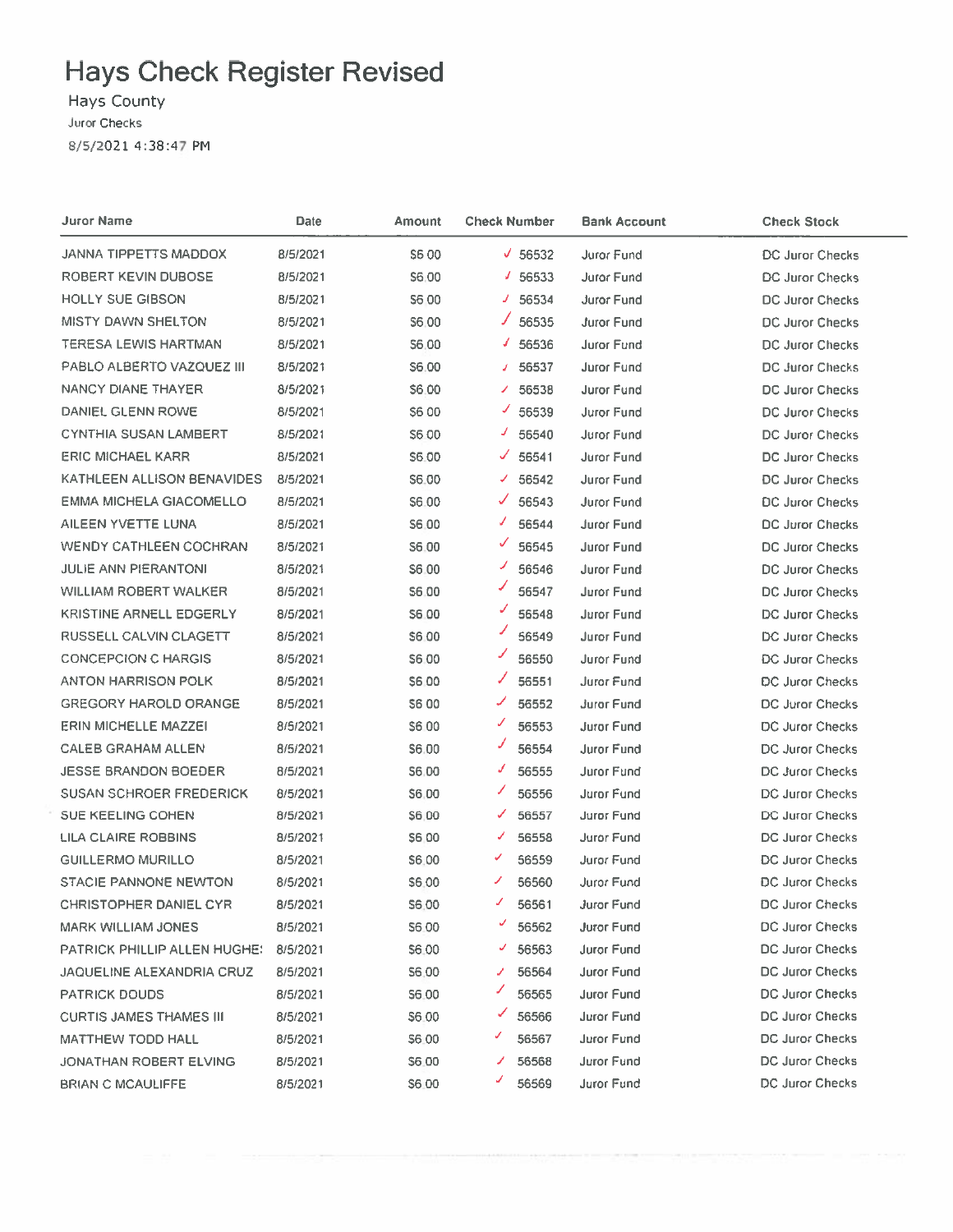| Juror Name                        | Date     | Amount       | <b>Check Number</b>   | <b>Bank Account</b> | <b>Check Stock</b>     |
|-----------------------------------|----------|--------------|-----------------------|---------------------|------------------------|
| STUART NATHANIEL KUEHN JR         | 8/5/2021 | S6.00        | ✓<br>56570            | Juror Fund          | DC Juror Checks        |
| JOHN KAVANAGH WALSH               | 8/5/2021 | \$6.00       | ◢<br>56571            | Juror Fund          | DC Juror Checks        |
| AMANDA LEANN STARK                | 8/5/2021 | S6.00        | 56572<br>✓            | Juror Fund          | <b>DC Juror Checks</b> |
| LINDA GERALYN HEINZ               | 8/5/2021 | S6.00        | ✔<br>56573            | Juror Fund          | DC Juror Checks        |
| <b>CHRISTOPHER S SWEENEY</b>      | 8/5/2021 | S6.00        | √<br>56574            | Juror Fund          | <b>DC Juror Checks</b> |
| THAO MAI PHAN                     | 8/5/2021 | <b>S6.00</b> | ◢<br>56575            | <b>Juror Fund</b>   | DC Juror Checks        |
| ROBERT DALE MEDLIN                | 8/5/2021 | \$6,00       | 56576<br>✓            | <b>Juror Fund</b>   | <b>DC Juror Checks</b> |
| <b>JAMES ALAN BLAIR</b>           | 8/5/2021 | \$6.00       | J<br>56577            | Juror Fund          | <b>DC Juror Checks</b> |
| <b>JUANITA LYNN RIOS</b>          | 8/5/2021 | S6 00        | J<br>56578            | Juror Fund          | <b>DC Juror Checks</b> |
| <b>TIMOTHY BRYAN BABB</b>         | 8/5/2021 | S6.00        | 56579<br>✓            | <b>Juror Fund</b>   | DC Juror Checks        |
| MARY JO COOLEY                    | 8/5/2021 | \$6.00       | 56580                 | <b>Juror Fund</b>   | DC Juror Checks        |
| <b>VINCENT LEON VILLANUEVA</b>    | 8/5/2021 | S6.00        | ✓<br>56581            | <b>Juror Fund</b>   | DC Juror Checks        |
| PHILIP DANE RIDER                 | 8/5/2021 | S6.00        | ৴<br>56582            | Juror Fund          | DC Juror Checks        |
| <b>CALEB CLAY NYBOER</b>          | 8/5/2021 | S6.00        | ✓<br>56583            | Juror Fund          | <b>DC Juror Checks</b> |
| <b>JUAN JOSE AREVALOS</b>         | 8/5/2021 | \$6.00       | ✓<br>56584            | Juror Fund          | DC Juror Checks        |
| AMANDA JO ZAMORA                  | 8/5/2021 | \$6.00       | ✓<br>56585            | Juror Fund          | DC Juror Checks        |
| ANDRES ONORIO QUINTANILLA         | 8/5/2021 | \$6.00       | ✓<br>56586            | <b>Juror Fund</b>   | DC Juror Checks        |
| <b>BRIAN KEITH MURILLO</b>        | 8/5/2021 | \$6.00       | ✓<br>56587            | <b>Juror Fund</b>   | DC Juror Checks        |
| <b>CATHERINE ANN FRANKS</b>       | 8/5/2021 | \$6.00       | J<br>56588            | Juror Fund          | <b>DC Juror Checks</b> |
| <b>JENNIFER LYN SCHINDLER</b>     | 8/5/2021 | \$6.00       | ✓<br>56589            | <b>Juror Fund</b>   | DC Juror Checks        |
| <b>CHERYL LOUISE ARNOLD</b>       | 8/5/2021 | S6.00        | ✓<br>56590            | Juror Fund          | DC Juror Checks        |
| MITCHEL DEAN BARCLAY              | 8/5/2021 | S6.00        | 56591                 | Juror Fund          | DC Juror Checks        |
| <b>MARY JO BRUCK</b>              | 8/5/2021 | S6.00        | 56592<br>✓            | Juror Fund          | <b>DC Juror Checks</b> |
| <b>VANESSA MERCADO</b>            | 8/5/2021 | S6.00        | $\checkmark$<br>56593 | Juror Fund          | <b>DC Juror Checks</b> |
| <b>CAROL A MCNAMARA</b>           | 8/5/2021 | S6.00        | $\checkmark$<br>56594 | Juror Fund          | DC Juror Checks        |
| <b>JOEL BLAKE MORLEY</b>          | 8/5/2021 | S6.00        | ✓<br>56595            | <b>Juror Fund</b>   | <b>DC Juror Checks</b> |
| HERBERT W DODSON III              | 8/5/2021 | S6.00        | 56596<br>✓            | <b>Juror Fund</b>   | <b>DC Juror Checks</b> |
| <b>CARI CROLEY LOPASKY</b>        | 8/5/2021 | \$6.00       | 56597<br>✓            | <b>Juror Fund</b>   | DC Juror Checks        |
| <b>MISTY MICHELLE MCCOY-HUSSE</b> | 8/5/2021 | S6.00        | 56598                 | Juror Fund          | <b>DC Juror Checks</b> |
| SHELBY NICOLE SEMON               | 8/5/2021 | S6.00        | 56599<br>J.           | Juror Fund          | DC Juror Checks        |
| ANDRES GONZALEZ ANAYA             | 8/5/2021 | \$6.00       | 56600                 | Juror Fund          | <b>DC Juror Checks</b> |
| <b>JADE SAMANTHA JURAK</b>        | 8/5/2021 | <b>S6.00</b> | 56601<br>✓            | Juror Fund          | <b>DC Juror Checks</b> |
| <b>JERRY EDWIN CHANEK</b>         | 8/5/2021 | \$6.00       | 56602                 | Juror Fund          | <b>DC Juror Checks</b> |
| <b>DUSTIN PATRICK NOLAN</b>       | 8/5/2021 | \$6.00       | 56603<br>✔            | Juror Fund          | <b>DC Juror Checks</b> |
| ERIN N REYNOLDS                   | 8/5/2021 | S6.00        | 56604                 | Juror Fund          | DC Juror Checks        |
| ELVIRA MARTINEZ SEGURA            | 8/5/2021 | S6.00        | 56605                 | Juror Fund          | DC Juror Checks        |
| JEANETTE VICTORIA MENARD          | 8/5/2021 | S6.00        | 56606                 | Juror Fund          | DC Juror Checks        |
| <b>JOSEPHINE ALANIZ RODRIGUEZ</b> | 8/5/2021 | \$6.00       | 56607                 | Juror Fund          | DC Juror Checks        |
| <b>MARIA LOUISA ALVAREZ</b>       | 8/5/2021 | S6.00        | 56608                 | Juror Fund          | <b>DC Juror Checks</b> |
| DAVID MARTINEZ                    | 8/5/2021 | S6.00        | 56609                 | Juror Fund          | <b>DC Juror Checks</b> |
| JOSHUA GEORGE THOMPSON            | 8/5/2021 | <b>S6.00</b> | 56610<br>✓            | <b>Juror Fund</b>   | DC Juror Checks        |
| <b>JESSIE LOPEZ JR</b>            | 8/5/2021 | S6.00        | 56611                 | <b>Juror Fund</b>   | DC Juror Checks        |
| DELIA LIZETTE DEANDA              | 8/5/2021 | \$6.00       | 56612                 | Juror Fund          | DC Juror Checks        |
| <b>ROBERT CHARLES BERKHOLZ</b>    | 8/5/2021 | \$6.00       | 56613                 | Juror Fund          | DC Juror Checks        |
| WILLIAM JOSEPH CARPENTER          | 8/5/2021 | \$6.00       | 56614                 | Juror Fund          | <b>DC Juror Checks</b> |